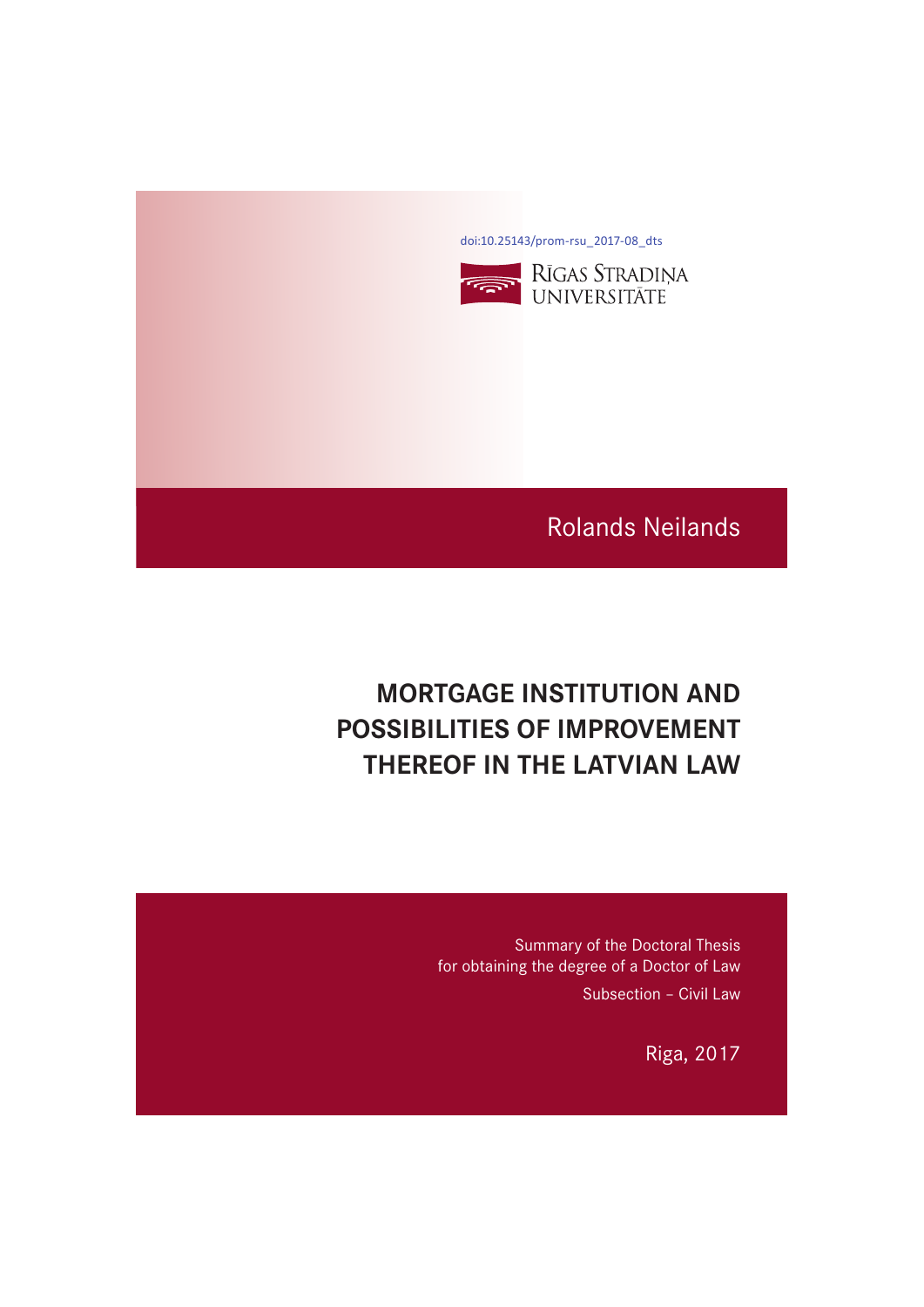

# Rolands Neilands

# MORTGAGE INSTITUTION AND POSSIBILITIES OF IMPROVEMENT THEREOF IN THE LATVIAN LAW

Summary of the Doctoral Thesis for obtaining the degree of a Doctor of Law

Subsection – Civil Law

Riga, 2017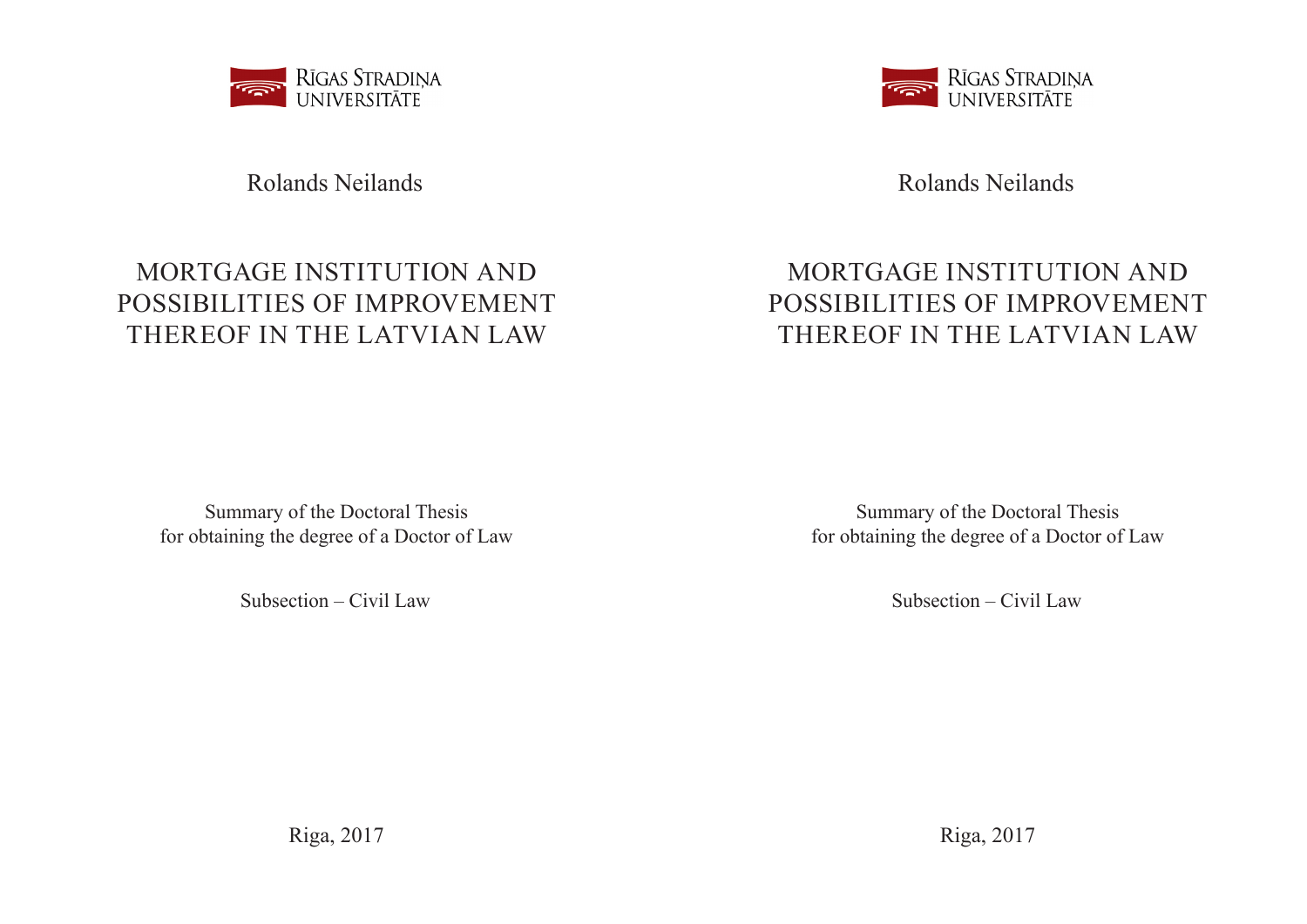The study was carried out at Rīga Stradiņš University.

Scientific supervisor:

*Dr. iur.,* Associate Professor **Jānis Grasis**, Rīga Stradiņš University, Latvia

Official reviewers:

*Dr. iur.*, Docent **Inga Kudeikina**, Rīga Stradiņš University, Latvia *Dr. iur.*, Professor **Ingrīda Veikša**, Business Graduate School "Turība", Latvia *Dr. habil. iur., PhD,* Associate Professor **István Sándor**, Eötvös Loránd University, Hungary

Defence of the Doctoral Thesis will take place at the public session of the Doctoral Council of Legal Sciences on 27 June 2017 at 14.00 in Hippocrates Lecture Theatre, 16 Dzirciema Street, Rīga Stradiņš University.

Doctoral Thesis is available in the RSU library of and at RSU webpage: www.rsu.lv.

Secretary of the Promotional Council: *Dr. iur.,* Professor **Sandra Kaija**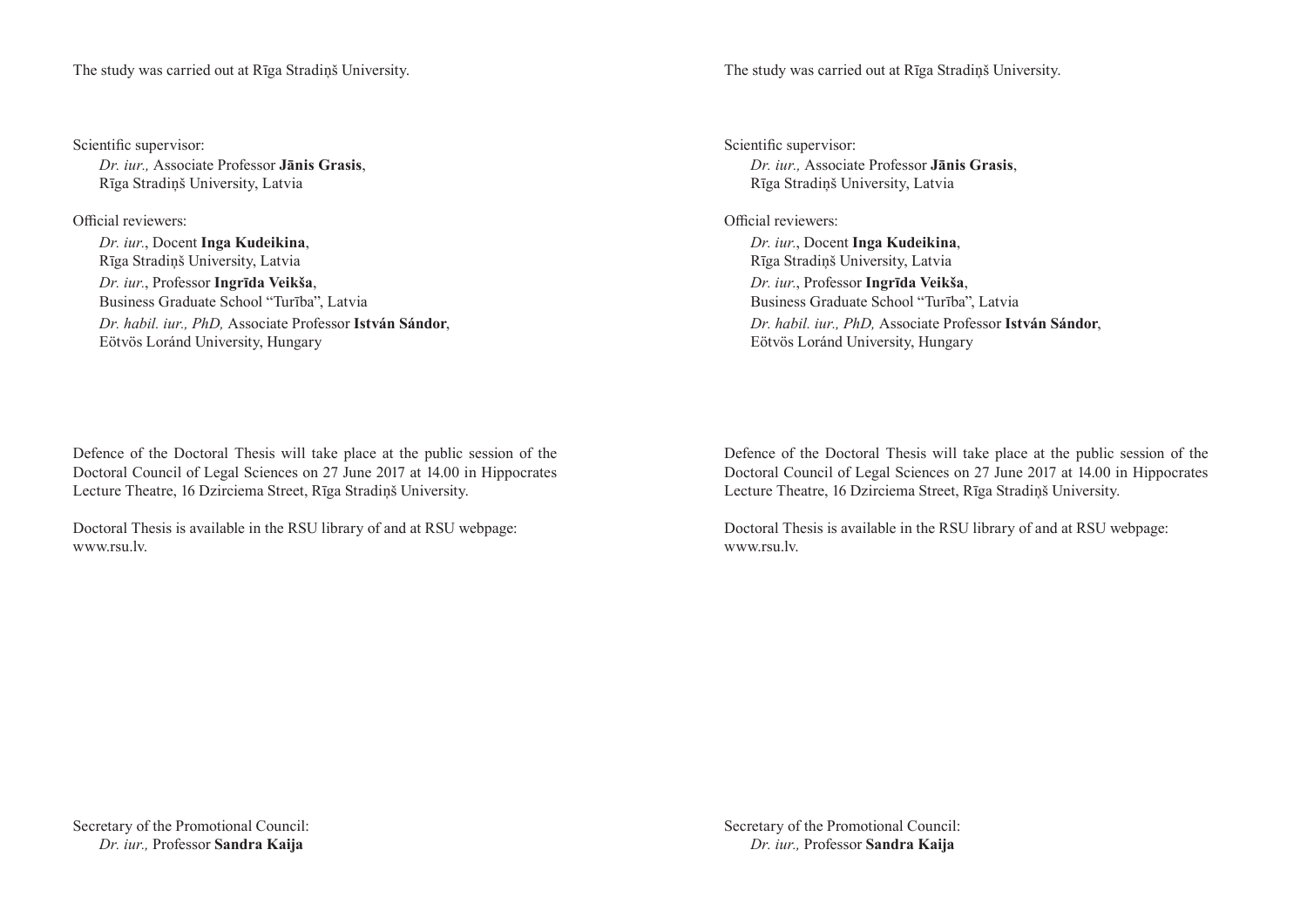## **CONTENTS**

|  | 1. HISTORICAL DEVELOPMENT OF THE MORTGAGE INSTITUTION<br>AND CONTENTS OF THE MORTGAGE INSTITUTION 13 |  |
|--|------------------------------------------------------------------------------------------------------|--|
|  |                                                                                                      |  |
|  | 1.2. Role of a Mortgage in the System of Pledges and Consequences of                                 |  |
|  | 2. GENERAL ISSUES OF THE MORTGAGE AND SOLUTIONS                                                      |  |
|  |                                                                                                      |  |
|  |                                                                                                      |  |
|  |                                                                                                      |  |
|  |                                                                                                      |  |
|  |                                                                                                      |  |
|  | 2.5. Issues with Legal Framework of Non-Recourse Loans32                                             |  |
|  | 3. ISSUES WITH THIRD-PARTY MORTGAGES AND SOLUTIONS                                                   |  |
|  |                                                                                                      |  |
|  |                                                                                                      |  |
|  | 3.1. Enforcement of the Creditor's Claim for Secured Third-Party                                     |  |
|  | 3.2. Rights of the Pledgor to review Information about the Amount of                                 |  |
|  |                                                                                                      |  |
|  |                                                                                                      |  |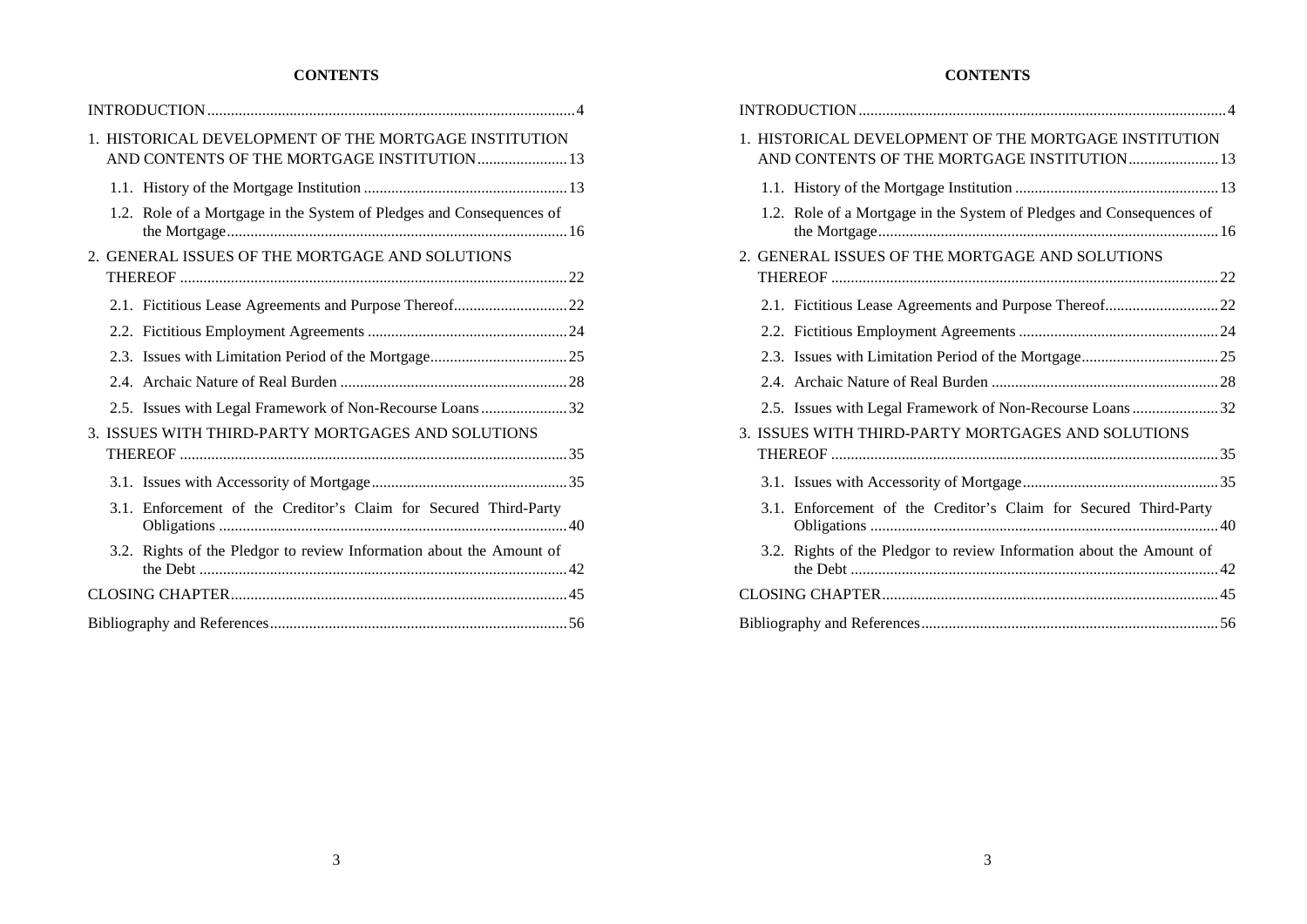## **INTRODUCTION**

The latest financial crisis (2008–2013) highlighted the utmost importance of financial stability in ensuring stability of the fiscal system and national economy, where financial stability of credit institutions specifically play the key role. The core basis of transactions conducted by the credit institutions is acceptance of deposits at lower interest rates and lending at higher interest rates, thus ensuring their revenues from the difference. These two financial services in particular – deposits and loans – are the most important transactions of credit institutions, whereupon the very existence of credit institutions depends, not only their revenues. Furthermore, security of deposits made by depositors is directly linked to security of loans, i.e. how the loans will be repaid – whether they will be repaid in due time, and whether they will be promptly monitored if overdue, as well as whether they will be recovered, if borrowers fail to repay the loans.

A loan security serves as an instrument for securing the loan in a form of pledge or guarantee. A mortgage over a real property is the most widely used type of security interest, and the mortgage therefore plays a crucial role in lending and development of the entire national economy, as well as financial stability.

**Topicality of the topic** is based on the following aspects:

1. Mortgage is the key type of pledges in the national economy. If a stable mortgage institution exists, a stable and sustainable lending is possible.

2. Even though, in general, the mortgage institution is stable in the Latvian law and serves its purpose, there are many deficiencies in the legal framework concerning the mortgage institution, which can be eliminated by amendments to the laws and regulations.

3. Strengthening of the mortgage institution would be a significant contribution not only to development and sustainability of lending, but also

4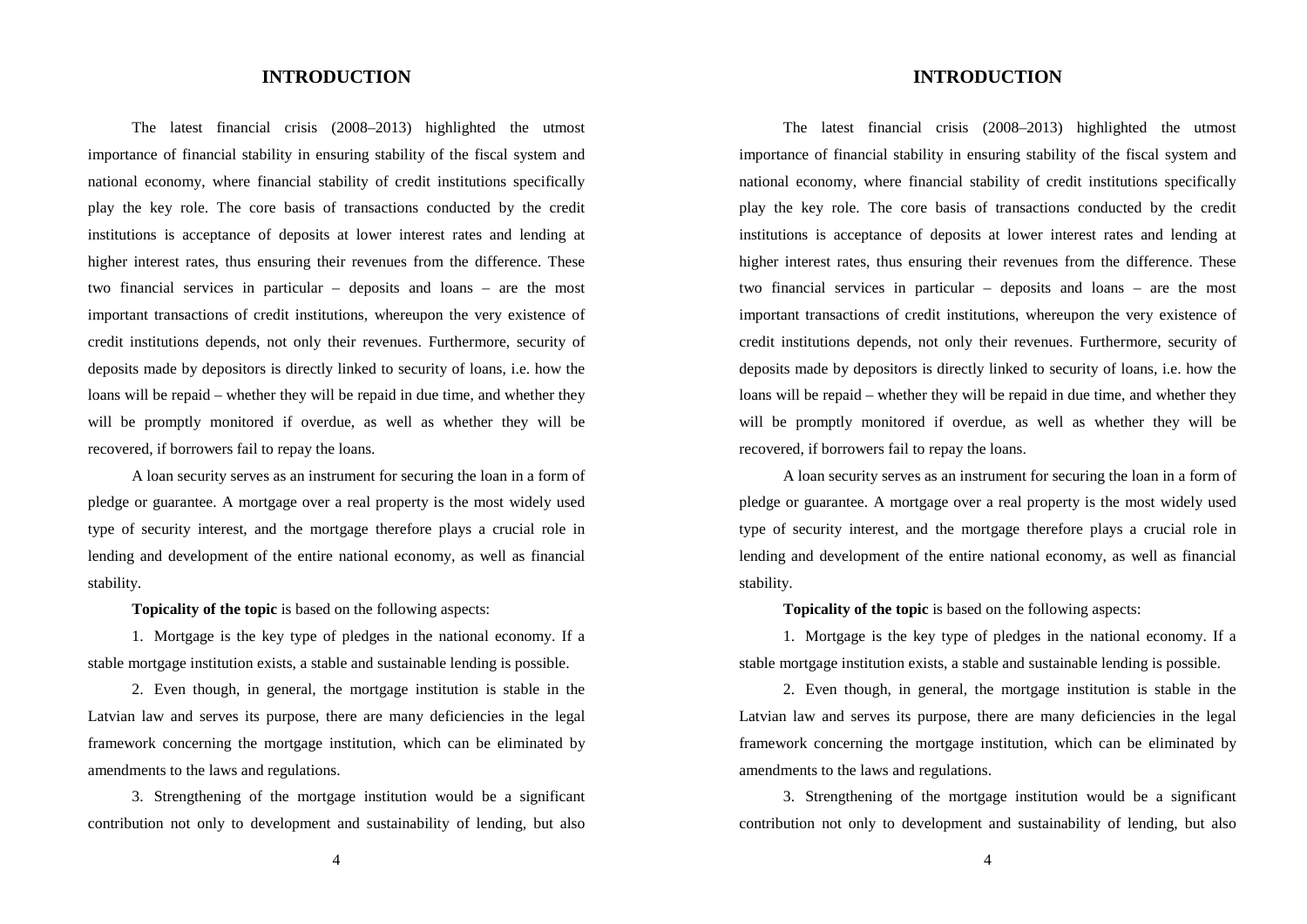improvement of the investment environment. As noted by economists of the Bank of Latvia, in order to prevent persistence of weak lending, more extensive measures of the economic policy are required that would form a foundation for sustainable development of lending and improve confidence. Among other, it is important to develop an environment attractive for investments, improve operations of the courts and protection of the rights of investors. 1

**Scientific novelty of the research** stems from complex research of underlying issues of the mortgage institution and enforcement of mortgage both in terms of procedures of execution in respect to real properties (under civil procedure) and in respect to satisfaction of creditors' claims in insolvency proceedings.

The doctoral thesis is a complete scientific research. During the research process the author consecutively reviews historical background for development of the mortgage institution and reception (*receptio*) thereof, contents of the mortgage institution, and its impact on enforcement of a mortgage, as well as the issues existing in practice. An added value of the research is the practical experience of the author in law after 12 years in the banking sector, as well as experience of several years as an in-house counsel in business companies, which use banking services.

In his doctoral thesis the author researches, analyses, and lodges his own proposals for amendments to the law in order to resolve such issues that have not been resolved yet, namely: 1) solution of the problem caused by fictitious employment agreements aimed at circumventing mortgagees (hereinafter also interchangeably referred to as a "mortgage lenders"); 2) solution of the problem with limitation period of creditors' claims; 3) solution of the problem with

 <sup>1</sup> Finanšu Stabilitātes Pārskats 2016. Latvijas Banka (*Report on Financial Stability 2016. Bank of Latvia*). Available on:

https://www.makroekonomika.lv/sites/default/files/fsp\_2016\_1.pdf [Accessed 07.11.2016.].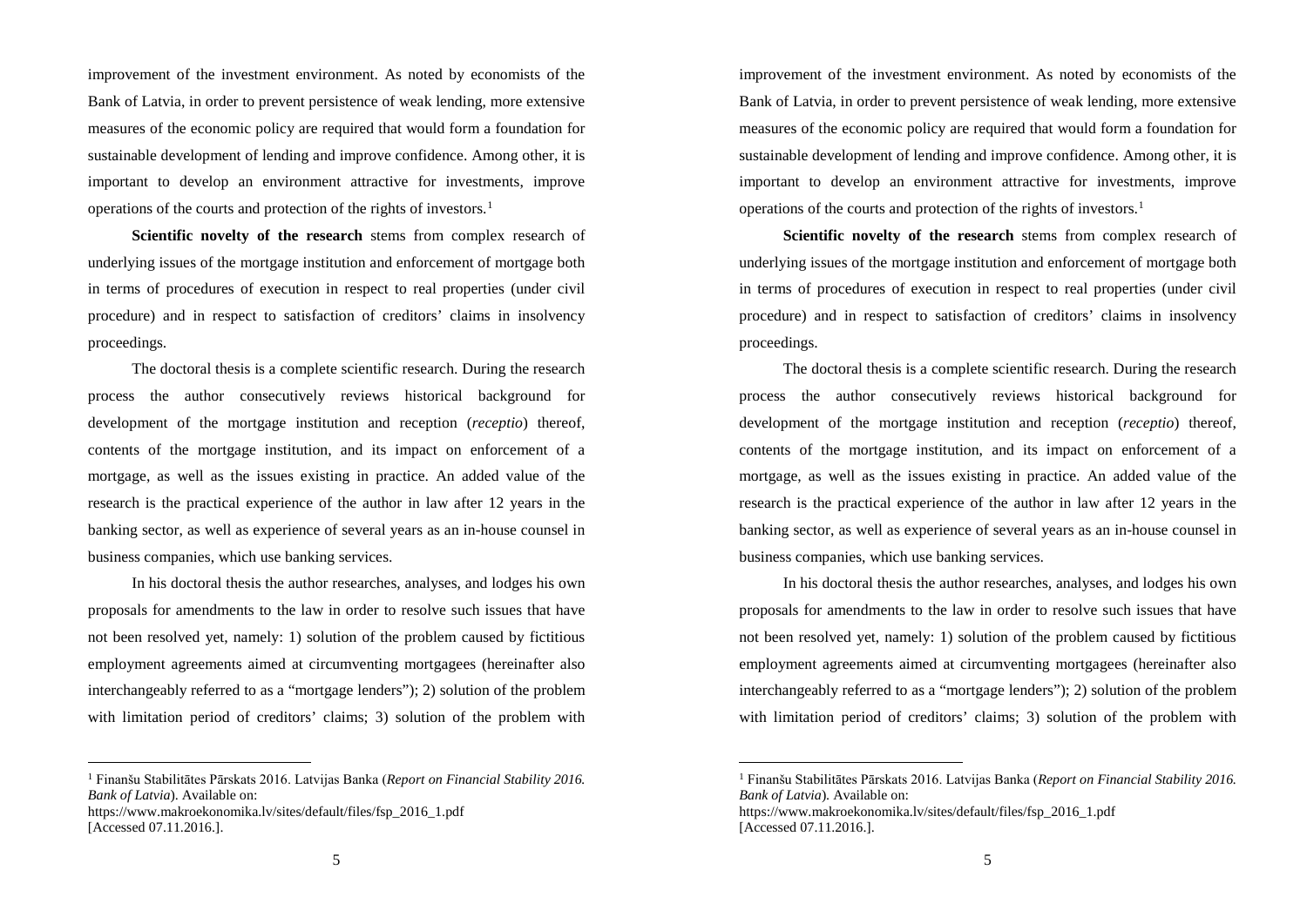archaic nature of real burdens; 4) solution of the problem with the mandatory requirement to offer non-recourse loans to potential borrowers (consumers); 5) solution of the problem with accessority of a third-party mortgage; 6) solution of the problem with enforcement of a claim of a lender (hereinafter interchangeably also referred to as a "creditor") secured by third-party obligations in insolvency proceedings; 7) solution of the problem with absence of right of the pledgor to review information about the debtor's debts.

The research is crucial for development of the civil law in legal science. The author suggests an innovative solution for the majority of issues listed above. Moreover, the thesis is not only one of the latest researches in the legal science, but also the only scientific research currently, which focuses on the mortgage institution and related issues in an in-depth and complex manner.

Scientific and practical value of the present doctoral thesis is a possibility to use it as a source of reference about the mortgage institution and its issues by legal practitioners – judges, attorneys-at-law, bailiffs, insolvency administrators, and in-house counsels of credit institutions, business entities etc. The research paper can be also used for theoretical training of the students of law, especially study courses in the Property Law, Insolvency Law, and Civil Procedure. The key practical significance of the research lies in the legislative sector – the research can be used as a foundation for amendments to the laws and regulations for the purpose to consolidate the mortgage institution.

**Objective of the research** is to prepare a scientific justification for strengthening of the mortgage institution and prevention of issues in a form of amendments to the laws and regulations.

The following **tasks** were set to accomplish the objective of the doctoral thesis:

1. Perform study and description of the historical development of the mortgage institution – from the classical Roman law period  $(1<sup>st</sup>$ through 3rd centuries) until nowadays.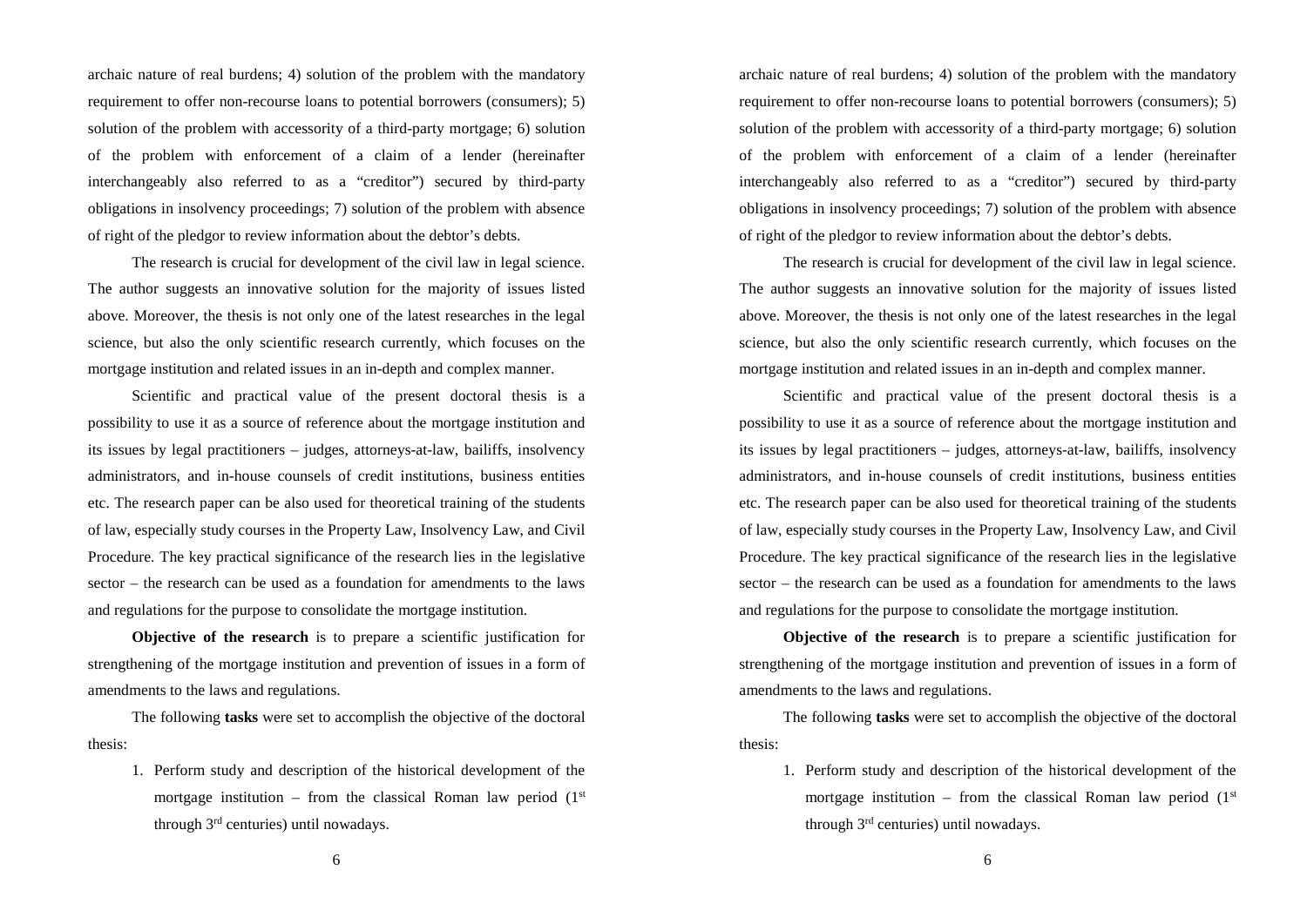- 2. Perform study of the mortgage institution in terms of its contents.
- 3. Perform comparative study of the mortgage institution in the USA, where legal framework of non-recourse mortgages exists in individual states.
- 4. Analyse legal doctrine in the light of mortgage institution.
- 5. Analyse case law in matters related to mortgages.
- 6. Establish issues and raise proposals for the elimination of them.

**Object of the research** is the system of relations among legal subjects existent in the civil legal system, where the mortgage institution is incorporated. **The subject of the research** is the legal framework governing the mortgage institution.

**Questions of the research** are raised for the purpose to accomplish the objective of the research:

- 1. How has the mortgage institution developed historically, and how is it transposed in the Latvian law?
- 2. What is the content of the mortgage institution: purpose, principles, process of implementation, and whether any improvements are necessary in these elements of contents of the mortgage institution?
- 3. What is the legal framework governing non-recourse mortgage loans in USA, and whether the legal framework introduced in Latvia should be deemed to be the legal framework of non-recourse mortgages?
- 4. What are possible courses of action and possibilities for improvement of the mortgage institution in the Latvian law?

**Methods of the research.** In order to accomplish the tasks set in the doctoral thesis and achieve the objective of the doctoral thesis, the author uses general methods of scientific research in his research: historical method, analysis, abstraction, comparative method, inductive and deductive method, as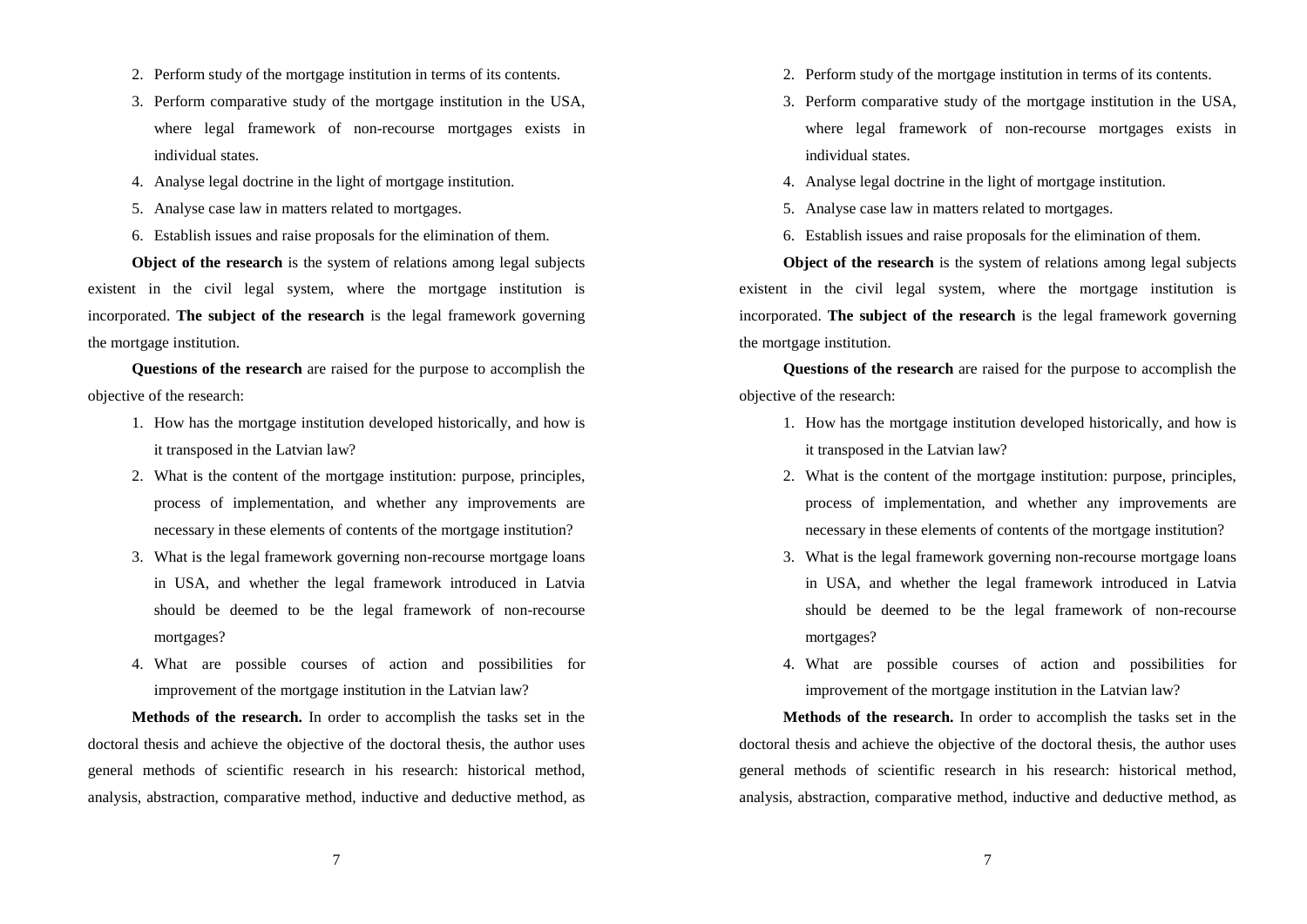well as methods for interpretation of the legal provisions: theological, systemic, historical and grammatical method of interpretation.

**Approbation and publication of findings of the doctoral thesis.**  Findings of the research have been approbated at various conferences and in different publications, by presenting individual issues and possible solutions of them:

Table 1

## **Approbation of Findings of the Doctoral Thesis**

|    | Oral presentations at scientific conferences on local scale, in Latvia                       |
|----|----------------------------------------------------------------------------------------------|
| 1. | 12.02.2014: Presenting at the $72nd$ Conference of the University of Latvia paper            |
|    | "Enforcement of a Mortgage for Third-Party Obligations in Insolvency                         |
|    | Proceedings" (Hipotēkas par svešu saistību īstenošana maksātnespējas                         |
|    | $\textit{process}\bar{\textit{a}}$ ).                                                        |
| 2. | 11.04.2014: Presenting at the 13 <sup>th</sup> scientific conference of the Riga Stradins    |
|    | University paper "Protection of a Good-Faith Mortgagee" (Labticīga hipotēkas                 |
|    | ņēmēja aizsardzība).                                                                         |
| 3. | 27.03.2015: Presenting at the scientific conference of the Riga Strading University          |
|    | of 2015 paper "Conformity of Article 147(6) of the Insolvency Act to the                     |
|    | Principle of Equality" (Maksātnespējas likuma 147. panta sestās daļas                        |
|    | atbilstība vienlīdzības principam).                                                          |
|    | Oral presentations at international scientific conferences                                   |
| 1. | 11.04.2014: Presenting at the 56 <sup>th</sup> international conference of the University of |
|    | Daugavpils paper "Legal Planning Documents concerning the Mortgage                           |
|    | Institution" (Tiesiskās plānošanas dokumenti saistībā ar hipotēkas institūtu).               |
| 2. | 23.04.2014: Participation at the international practical conference of the Riga              |
|    | Strading University "Legal Policy for Development of General Public"                         |
|    | (Tiesiskā politika sabiedrības attīstībai) with presentation "Certain Possibilities          |
|    | for Improvement of Guarantee" (Atsevišķas galvojuma pilnveidošanas                           |
|    | $iesp\bar{e}jas$ ).                                                                          |
| 3. | 15.05.2014: Presenting at IV international scientific and practical conference of            |
|    | young researchers and students "Challenges and Time of Opportunities:                        |
|    | Problems, Solutions, Prospects" (Izaicinājumi un iespēju laiks: problēmas,                   |
|    | risinājumi, perspektīvas) organized by the Baltic International Academy, paper               |
|    | "Non-Recourse Mortgage Loans in USA" (Bez regresa hipotekārie kredīti                        |
|    | ASV).                                                                                        |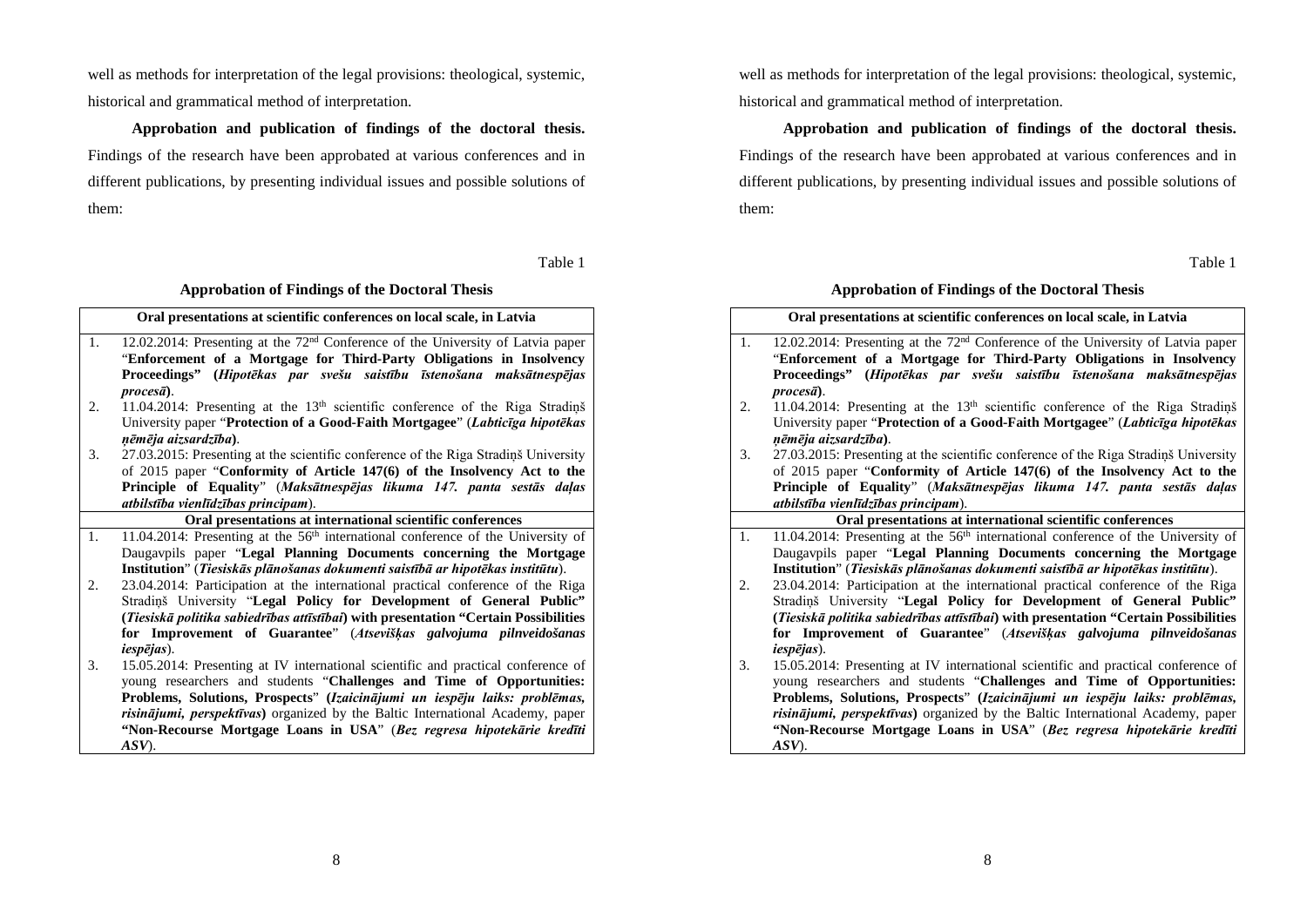- 4. 27.11.2014: Presenting at the international interdisciplinary conference "Society Health Welfare" by the Riga Stradiņš University paper "**Housing Support Program – Hopes and Reality**" (*Mājokļa atbalsta programma – cerības un realitāte*).
- 5. 12.12.2014: Presenting at the international scientific and practical conference "Transformation Process in the Law, Regional Economy and Economic Policy: Current Issues of Economic and Political, and Legal Relations" organized by the Baltic International Academy, paper "**Conformity of Amendments to Article 147 of the Insolvency Act to Article 105 of the Constitution (***Satversme***) of the Republic of Latvia**" (*Maksātnespējas likuma 147.panta grozījumu atbilstība LR Satversmes 105.pantam*).
- 6. 17.04.2015: Presenting at the  $57<sup>th</sup>$  international conference of the University of Daugavpils paper "**Formation of Mortgage in the Roman Law**" (*Hipotēkas izveidošanās romiešu tiesībās*).
- 7. 23.04.2015: Presenting at the international scientific conference "Current Issues of Consolidation of Security: Political, Social, and Legal Aspects" by the Riga Stradiņš University, paper "**Importance of Financial Education of Residents in guaranteeing Financial Security**" (*Iedzīvotāju finanšu izglītošanas nozīmīgums finanšu drošības garantēšanā*).
- 8. 03.07.2015: Presenting at "Second European Academic Research Conference on Global Business, Economics, Finance and Banking" Zurich, Switzerland, paper "**Banking Loan Recovery Issues in Latvia**".
- 9. 11.12.2015: Presenting at IV international scientific and applied conference "Transformation Process in the Law, Regional Economy and Economic Policy: Current Issues of Economic and Political, and Legal Relations" organized by the Baltic International Academy, paper "**Exceptions to the Principle of Accessority of the Guarantee**" (*Galvojuma akcesoritātes principa izņēmumi***)**.
- 10. 20.04.2016: Presenting at the international scientific and applied conference "New challenges of the Modern Society in Consolidation of Security: Actual Status and Prospects" by the Riga Stradiņš University, paper "**Issues of Fictitious Lease Agreements**" (*Fiktīvu īres līgumu problemātika*).
- 11. 23.08.2016: Presenting at "3rd International Multidisciplinary Scientific Conference on Social Sciences & Arts SGEM 2016" in Albena, Bulgaria, paper "**Real Encumbrance Institution in Civil Law of the Republic of Latvia**".
- 12. 23.08.2016: Presenting at  $,3<sup>rd</sup>$  International Multidisciplinary Scientific Conference on Social Sciences & Arts SGEM 2016" in Albena, Bulgaria, paper "**Fictitious Lease Agreements Issue in Loan Recovery Processes in Latvia**".
- 13. 24.11.2017: Presenting at conference "6<sup>th</sup> International interdisciplinary scientific conference 'Society. Health. Welfare 2016'" organized by the Riga Stradiņš University paper "**Fictitious Employment Contracts Issue in Loan Recovery Processes in Latvia**".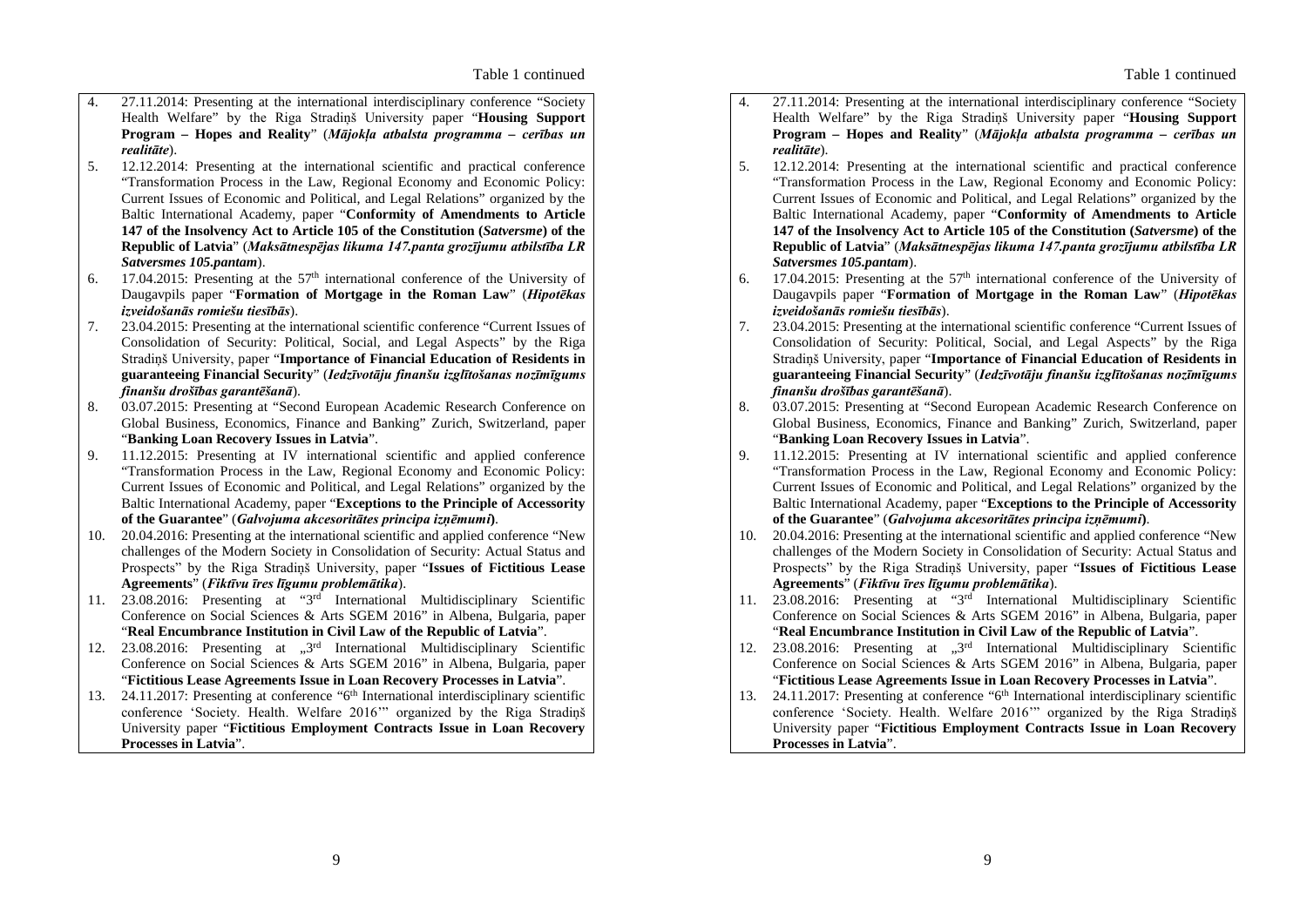|    | Publications (theses) in articles of conferences of local scale                                                          |
|----|--------------------------------------------------------------------------------------------------------------------------|
| 1. | "Protection of a Good-Faith Mortgagee" (Labticīga hipotēkas<br>nēmēja                                                    |
|    | $aizsardzība$ – theses of the 13 <sup>th</sup> scientific conference of the Riga Strading                                |
|    | University of 10.-11.04.2014. Available:                                                                                 |
|    | http://www.rsu.lv/images/stories/zk2014/Labticiga_hipotekas_nemeja_aizsardziba                                           |
|    | .pdf (ISBN 978-9984-793-52-8)                                                                                            |
| 2. | "Certain Possibilities for Improvement of a Guarantee" (Atsevišķas galvojuma                                             |
|    | $p$ <i>ilnveidošanas iespējas</i> ) – theses of the scientific conference of the Riga Stradings                          |
|    | University of 23.04.2014 "Legal policy for development of the general public".                                           |
|    | Available:                                                                                                               |
|    | http://www.rsu.lv/eng/images/Documents/Publications/legal_policy_conference_a                                            |
|    | bstracts.pdf (ISBN 978-9984-793-55-9; p. 65.-67.).                                                                       |
| 3. | "Conformity of Article 147(6) of the Insolvency Act to the Principle of                                                  |
|    | Equality" (Maksātnespējas likuma 147. panta sestās daļas atbilstība vienlīdzības                                         |
|    | $principam$ ) – theses of the scientific conference of 2015 of the Riga Stradings                                        |
|    | University dated 27.03.2015. Available:<br>http://www.rsu.lv/images/stories/zk2015/maksatnespejas_likums_147_pants_vienl |
|    | idzibas_princips.pdf.                                                                                                    |
| 4. | "Formation of Mortgage in the Roman law" (Hipotēkas izveidošanās romiešu                                                 |
|    | <i>tiesībās</i> ) – theses of the 57 <sup>th</sup> international scientific conference of the University of              |
|    | Daugavpils of 17.04.2015. Available:                                                                                     |
|    | http://dukonference.lv/files/proceedings_of_conf/2015_978-9984-14-716-                                                   |
|    | 1_DU_57_starpt%20zinatn_konf_tezes.pdf (ISBN 978-9984-14-716-1; p. 71).                                                  |
| 5. | "Importance of Financial Education of Residents in guaranteeing Financial                                                |
|    | Security" (Iedzīvotāju finanšu izglītošanas nozīmīgums finanšu drošības                                                  |
|    | $garant\bar{e}\$ and $\bar{a}$ ) – theses of the RSU international scientific conference of the Riga                     |
|    | Stradiņš University dated 23.04.2015. Available:                                                                         |
|    | www.rsu.lv/images/stories/dokumenti/bukleti/drosibas_nostiprinasana_konf_tezes                                           |
|    | _apr2015.pdf (ISBN 978-9984-793-72- 6; p. 79.-80.).                                                                      |
|    | Publication (article) in a collected articles of an international conference outside                                     |
|    | Latvia                                                                                                                   |
| 1. | Presentation "Banking Loan Recovery Issues in Latvia" is published in the                                                |
|    | collection of scientific articles of conference "Second European Academic                                                |
|    | Research Conference on Global Business, Economics, Finance and Banking".                                                 |
|    | Available: http://globalbizresearch.org/Swiss_Conference/Conference_Papers.php                                           |
|    | (ISBN: 978-1-63415-477-2).                                                                                               |
|    | Publications (articles) in peer review editions in Latvia and abroad                                                     |
| 1. | Publication of article "Non-Recourse Mortgage Loans in USA" (Bez regresa                                                 |
|    | hipotekārie kredīti ASV) in the collected articles of IV international scientific and                                    |
|    | applied conference of young researchers and students "Challenges and Time of                                             |
|    | Opportunities: Issues, Solutions, and Prospects" organized by the Baltic                                                 |
|    | International Academy (ISBN code 978-9984-47-091-7).                                                                     |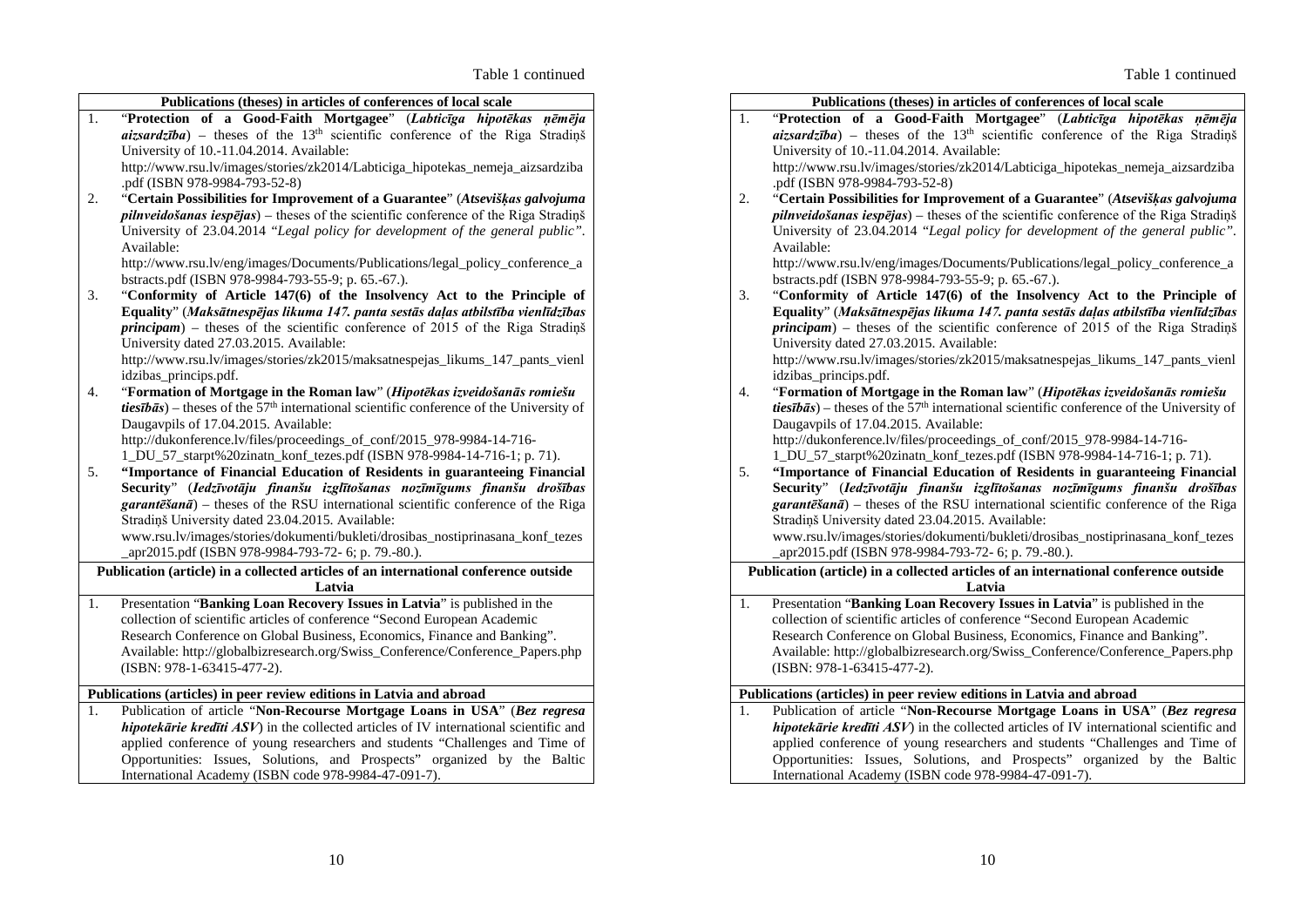2. Article "**Legal Planning Documents concerning the Mortgage Institution**" (*Tiesiskās plānošanas dokumenti saistībā ar hipotēkas institūtu*) published in the collected articles of the 56th international scientific conference of the University of Daugavpils. Available: http://www.dukonference.lv/files/proceedings\_of\_conf/978-9984-14-702- 4\_56%20konf%20kraj\_B\_Soc%20zin.pdf (ISBN 978-9984-14-702-4; p. 174.-

180.). **Included in the database of EBSCO Host**. 3. Article "**Conformity of Amendments to Article 147 of the Insolvency Act to Article 105 of the Constitution (***Satversme***) of the Republic of Latvia**" (*Maksātnespējas likuma 147.panta grozījumu atbilstība LR Satversmes 105.pantam*) published in the collected articles of III International Scientific and Practical Conference "Transformation Process in the Law, Regional Economy and Economic Policy: Current Issues of Economic and Political, and Legal Relations"

organized by the Baltic International Academy (ISBN 978-9984-47-099-3). 4. Article "**Exceptions to the Principle of Accessority of the Guarantee**" (*Hipotēkas akcesoritātes principa izņēmumi*) published in the collected articles of the international scientific forum, XVI International Scientific Conference at the Business Graduate School "Turība" – "Wise, sustainable and engaging Europe: challenge for development". Available: http://www.turiba.lv/f/XVI\_konf.raksti\_FINAL.pdf (ISSN 1691-6069; p. 238.-

245.). **Included in the database of EBSCO Host**.

- 5. Article "**Exceptions to the Principle of Accessority of the Guarantee**" (*Galvojuma akcesoritātes principa izņēmumi*) published in the collected articles of IV international and applied conference "Transformation process in the law, regional economy and economic policy: current issues of economic and political, and legal relations". Available: http://bsa.edu.lv/docs/konf11122015.pdf (ISBN 978-9984-47-108-2, p. 305.-310.).
- 6. Article "**Fictitious Lease Agreements Issue in Loan Recovery Processes in Latvia**" published in the collected articles of the 3<sup>rd</sup> International Multidisciplinary Scientific Conference on Social Sciences & Arts SGEM 2016 (ISBN 978-619-7105-73-5, ISSN 2367-5659; p. 631.-638.), to be **posted in Thomson Reuters, ISI Web of Knowledge, ISI Web of Science, CrossRef, ProQuest, EBSCOHost and Google Scholar databases**.
- 7. Article "**Real Encumbrance Institution in Civil Law of the Republic of Latvia**" published in the collected articles of the 3<sup>rd</sup> International Multidisciplinary Scientific Conference on Social Sciences & Arts SGEM 2016" (ISBN 978-619-7105-73-5, ISSN 2367-5659; p. 761.-768) to be **posted in Thomson Reuters, ISI Web of Knowledge, ISI Web of Science, CrossRef, ProQuest, EBSCOHost and Google Scholar databases**.
- 8. Article "**Fictitious Employment Contracts Issue in Loan Recovery Processes in Latvia**" is accepted for publication in the collected articles of the 6<sup>th</sup> International interdisciplinary scientific conference "Society. Health. Welfare 2016" organized by the Riga Stradiņš University, which will be posted in the **database of Thomson Reuters**.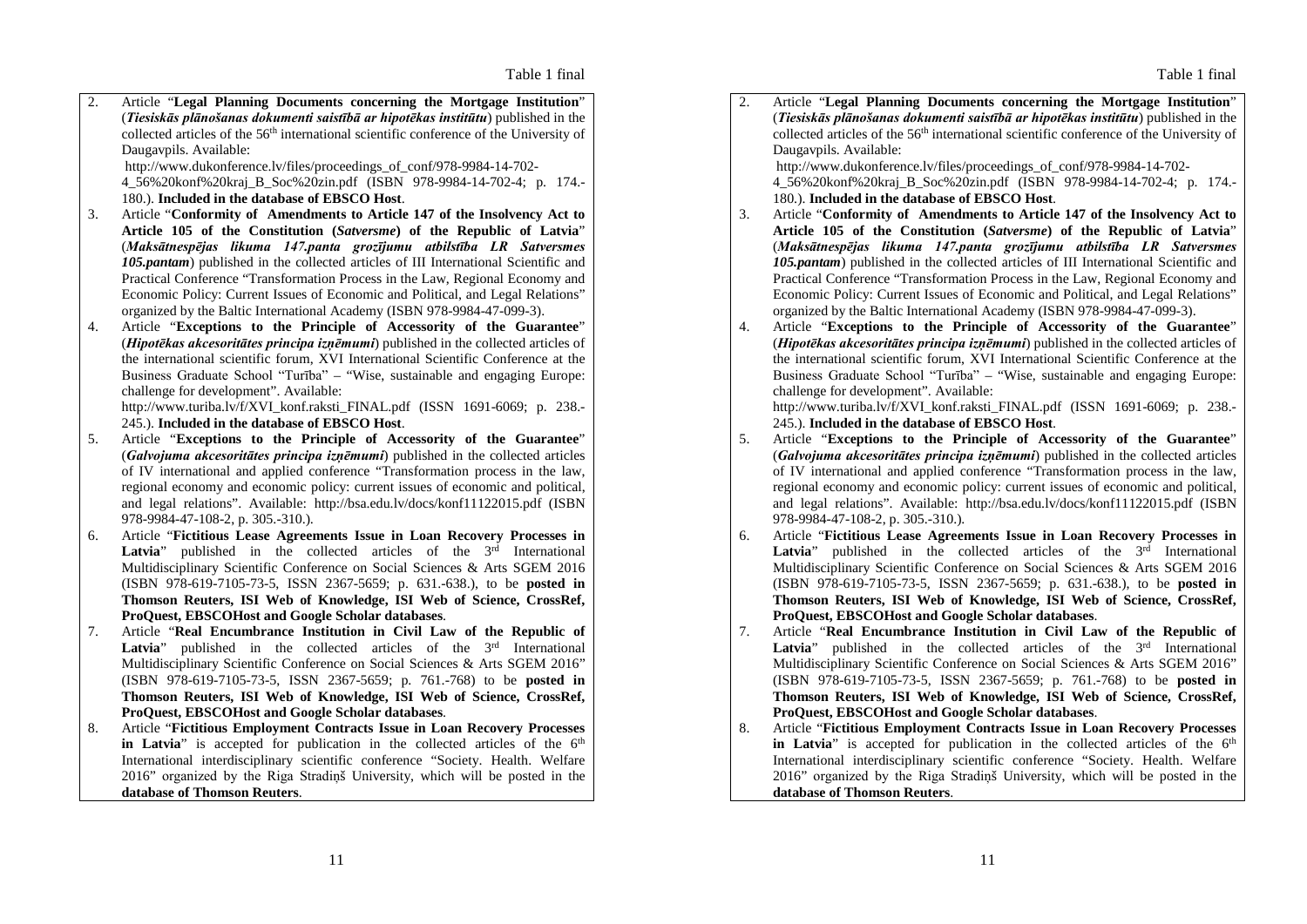Findings of the doctoral thesis are not only approbated in scientific conferences and collected articles, but also tried in practice. The author is actively involved in the Latvian Association of Commercial Banks representing interests of members (banks) of the association in various legislative workgroups, including the workgroup established by the Ministry of Justice for amending the Insolvency Act. One initiative of the author in respect to the status of a secured creditor in insolvency proceedings<sup>2</sup> is incorporated and adopted in paragraph one of Article 7 of the Insolvency  $Act<sup>3</sup>$  by the amendments to the Insolvency Act of 25 September 2014. 4

The proposals for amendments to the laws and regulations promoted in the doctoral thesis have been submitted by the author to the Latvian Association of Commercial Banks, which will forward them to the workgroups formed by competent ministries (Ministry of Justice, Ministry of Economics, and Ministry of Finance) and to the responsible commissions of Saeima (Parliament) (Legal Commission and Commission of National Economy, Agricultural, Environmental and Regional Policy). The author himself will take part at the meetings of these workgroups in order to achieve incorporation of relevant amendments to the laws and regulations by way of legislation.

 <sup>2</sup> Establish that the status of the secured creditor shall be applicable not only to obligations of the insolvent debtor, but also to third-party obligations, as well as stipulate that a public pledge over the debtor's property specifically (irrespective of how the obligations are secured – debtor's or those of the third party) forms grounds for bestowing the status of the secured creditor on the lender.

<sup>3</sup> Maksātnespējas likums: Latvijas Republikas likums (*Insolvency Act: Act of the Republic of Latvia*). *Latvijas Vēstnesis,* 124 (4316), 06.08.2010.

<sup>4</sup> Grozījumi Maksātnespējas likumā: Latvijas Republikas likums (*Amendments to the Insolvency Act: Act of the Republic of Latvia*). *Latvijas Vēstnesis,* 204 (5264), 15.10.2014.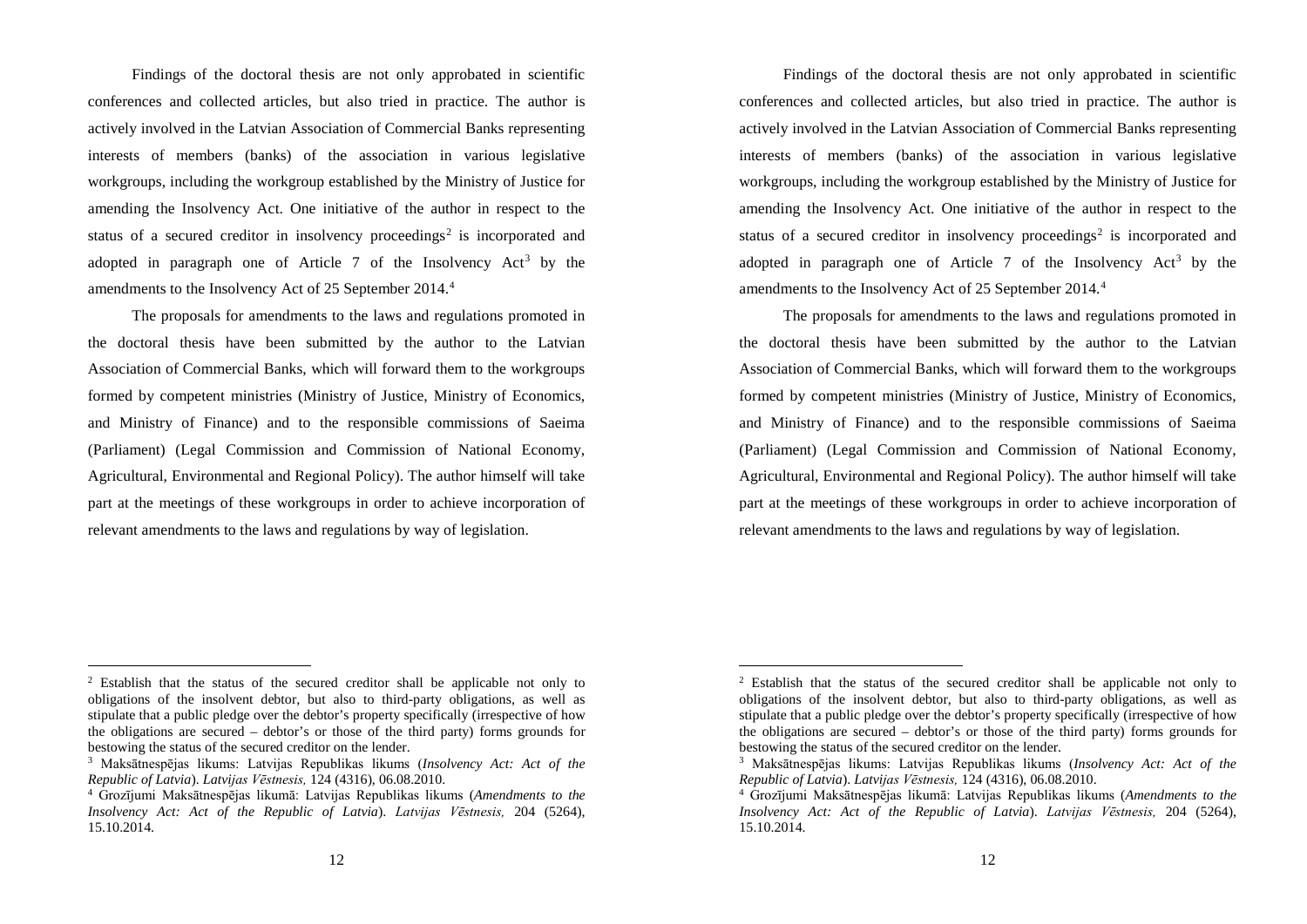## **1. HISTORICAL DEVELOPMENT OF THE MORTGAGE INSTITUTION AND CONTENTS OF THE MORTGAGE INSTITUTION**

## **1.1. History of the Mortgage Institution**

The classical Roman law  $(1<sup>st</sup>$  through  $3<sup>rd</sup>$  centuries)<sup>5</sup> saw formation of a right of pledge institution – *hypotheca6* or mortgage. The idea of a mortgage as an actual security interest irrespective of possession by a lender was, probably, borrowed from Greece. Romans new about the Greek mortgage, saw it in practice in the provinces, and unambiguously adopted the Greek word *hypothec*.<sup>7</sup> In the beginning it meant white<sup>8</sup> pillars erected along boundaries of a land plot to publicly demarcate that the respective piece of land is pledged. No corroboration in its present sense existed in the Ancient Greece and Ancient Rome. To ensure the principle of publicity and prevent invasion on the interests of third parties, who had no way of knowing about mortgaging in each individual case the said stone pillars were erected, thus forming the so-called "actual corroboration".<sup>9</sup> The stone pillars had the amount of debt inscribed on them, and they were erected by the lenders.<sup>10</sup>

A mortgage could be established on the basis of a simple agreement between the debtor and the creditor about imposing a lien on an item without

 <sup>5</sup> Kalniņš V. *Romiešu civiltiesību pamati*. 1977. gadā publicētās grāmatas faksimilizdevums. Rīga: Apgāds Zvaigzne ABC, 2010, 26., 124. lpp.

<sup>6</sup> Kalniņš V. *Romiešu ķīlu tiesību attīstība*. Jurists, 01.03.1939., Nr. 3/4 (97/98), 49. sleja.

<sup>7</sup> Jackson T.C. *Justian's Digest (Book 20) with an English Translation and an Essay on the Law of Mortgage in the Roman Law*. London: Sweet and Maxwell, Limited, 1908. Reproduction: Lavergne: Gale, 2014, p. xxviii.

<sup>8</sup> Čakste K. *Civiltiesības. Lekcijas. Raksti*. Rīga: Zvaigzne ABC, 2011, 123. lpp.

<sup>9</sup> Sinaiskis V. *Latvijas civiltiesību apskats. Lietu tiesības*. Rīga: L.U. Studentu padomes grāmatnīcas izdevums, 1940, 58. lpp.

<sup>10</sup> Grīns A. (red.). *Pasaules vēsture*. I daļa. Senie laiki. Rīga: Grāmatu draugs, 1929, 175. lpp.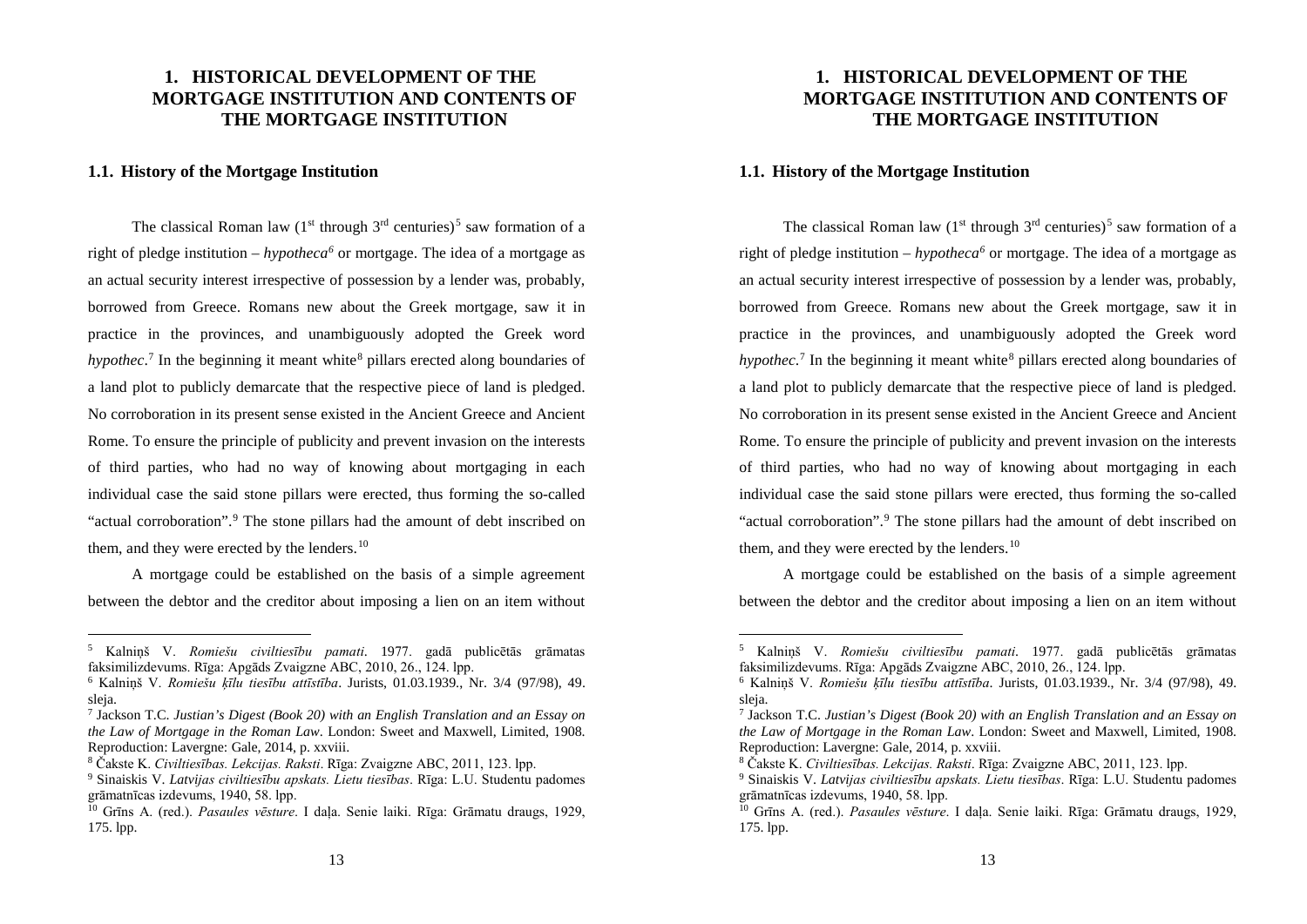handing over the item itself. During the period of lien the item remained in the hands of the debtor – in freehold and possession, which allowed him to still use it in economic operations. 11

Several mortgages could be created over one and the same item, such as property, building – in favour of one lender, another one, and a third one, etc. Without prejudice to such repeated mortgage, which was often necessary in various economic transactions, the Roman law introduced a principle of priority – chronologically the first mortgage was satisfied, then the second one, etc.<sup>12</sup>

Having assessed the mortgage institution in the light of the right of pledge, it can be acknowledged to be the right of pledge in the fullest sense of this notion. It clearly shows it being inherent to the property law (right in rem to another person's property), as well as its accessory nature (dependence on existence of a debt obligation).<sup>13</sup> The main difference between modern mortgage and a mortgage incorporated in the Roman law is the subject-matter of the mortgage: in the Roman law the subject-matter of mortgage could be both movable and immovable property, whereas nowadays only immovable property (real estate) can be a subject-matter of the mortgage.

Transposition and practical application of the Roman law in the continental Europe (at the dawn of formation of the Romano-Germanic legal system) unfolded in three stages: 1) until the  $13<sup>th</sup>$  century elements of the legal culture of Romans remained in the southern Europe; simplified sources of the Roman law were used (such as the Breviary of Alaric adopted by the Visigoth King Alaric II); 2) in  $13<sup>th</sup>-17<sup>th</sup>$  century (university stage) – Roman law was studied and presented at the universities of Northern Italy based on the Code of

 <sup>11</sup> Kalniņš V. *Romiešu civiltiesību pamati*. 1977. gadā publicētās grāmatas faksimilizdevums. Rīga: Apgāds Zvaigzne ABC, 2010, 124. lpp.

<sup>12</sup> Покровский И.А. *История римского права*. Available on:

http://civil.consultant.ru/elib/books/25/page\_42.html [Accessed 17.03.2016.].

<sup>13</sup> Kalniņš V. *Romiešu ķīlu tiesību attīstība*. Jurists, 01.03.1939., Nr. 3/4 (97/98), 53. sleja.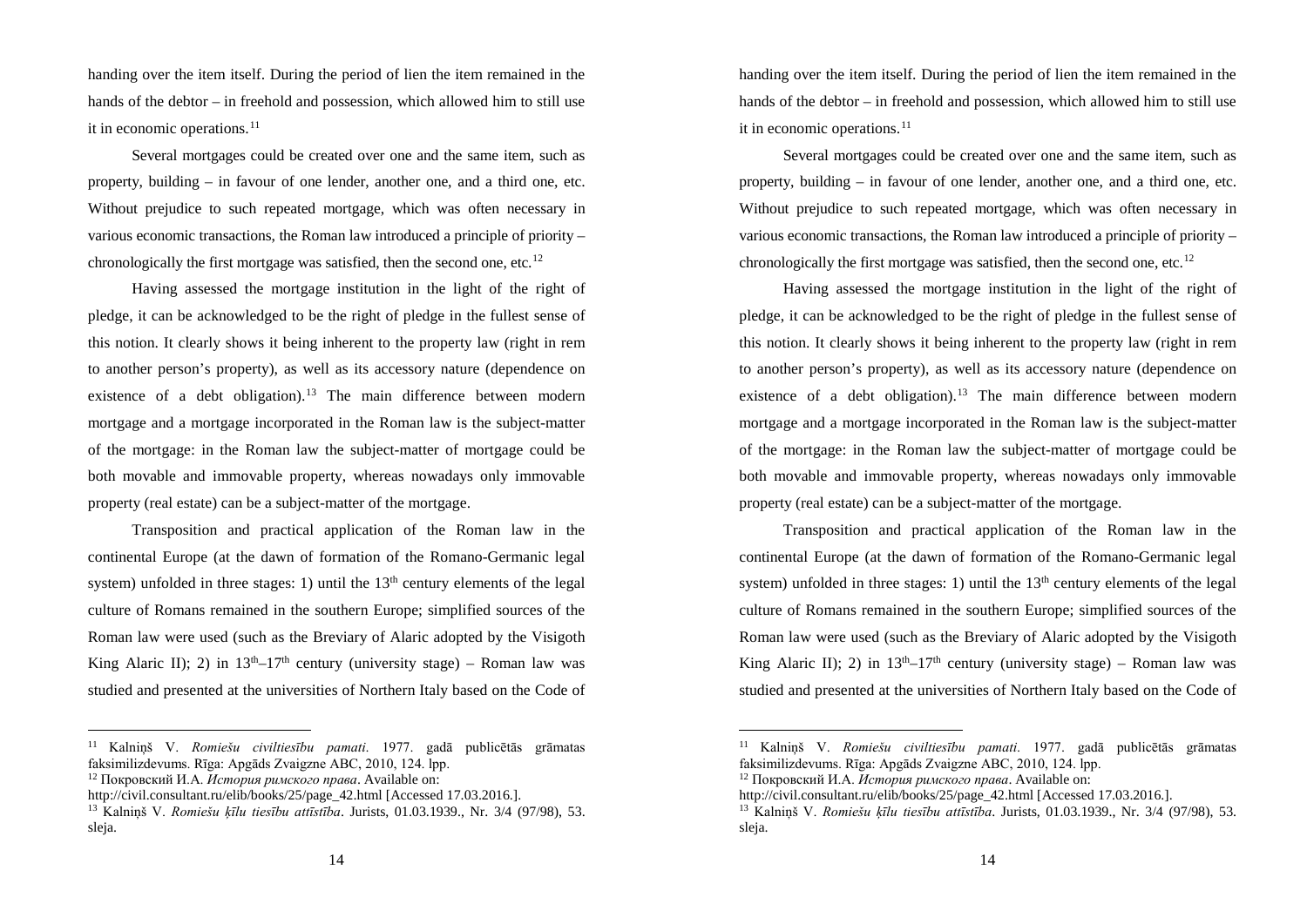Justinian (*Corpus Juris Civilis*); Roman schools of law emerged; in the 14<sup>th</sup> through 15<sup>th</sup> centuries the Roman law was recognized as valid in the Western Europe, where it was either adapted (postglossators/commentators) or fully transposed (as in Germany); 3) after the revolutions in Europe of the  $17<sup>th</sup>$  and 18<sup>th</sup> centuries institutes of the Roman law were adopted the law of European countries (such as the Napoleon's civil code in the early  $19<sup>th</sup>$  century).<sup>14</sup>

On 12 November 1864, Russian tsar Alexander II approved Part Three of the Collection of Law in the Baltic Provinces drafted by Friedrich Georg von Bunge, professor at the University of Tartu (*Universität Dorpat*) – Private/Civil Law of Livonia, Estonia and Courland (in German – Liv-Est-und Curlaendisches Privatrecht, in Russian – Сводъ гражданскихъ узаконенiй губернiй Остзейскихъ).<sup>15</sup> According to orders of the Emperor, Part Three of the Collection of Law of the Baltic Provinces, or the Collection of Local Civil Law, came into effect on 1 July 1865.<sup>16</sup>

The key source of the Collection of Local Civil Law was the Roman law and Pandectae.<sup>17</sup> The Collection of Local Civil Law compiled by Bunge consisted of 4,600 articles, of which 2,882 articles contained provisions of the Roman law. 18

 <sup>14</sup> Lazdinš J., Osipova S. *Latvijas un Eiropas viduslaiku tiesību vēsturē sastopamie jēdzieni un to skaidrojumi*. Rīga: LU tipogrāfija, 1996, 14. lpp.

<sup>15</sup> Gailīte D. *Frīdrihs Georgs fon Bunge*. Jurista Vārds, 11.11.2014., Nr. 44/45 (846/847), 10. lpp.

<sup>16</sup> Пахман С. В. *Исторiя кодификацiи гражданскaго права въ двухъ томахъ*. Томъ II. С.-Петербургъ, 1876, 346. стр.

<sup>17</sup> Lazdiņš J. *Baltijas Civillikums laikmetu griežos: likuma pieņemšanas 150 gadu jubilejas atcerei*. Jurista Vārds, 11.11.2014., Nr. 44/45 (846/847), 20. lpp.

<sup>18</sup> Sal.: Švābe A. *Jaunais Civīllikums latvju tiesību vēstures gaismā. Prezidenta Ulmaņa Civīllikums*. Rakstu krājums. Rīga: Pagalms, 1938, 109. lpp.; Kalniņš V. *Romiešu tiesību nozīme mūsu laikos*. Novilkums. Jurists, 1939., Nr. 7/8(101/102), Rīga: b.i., 1940, 18. lpp.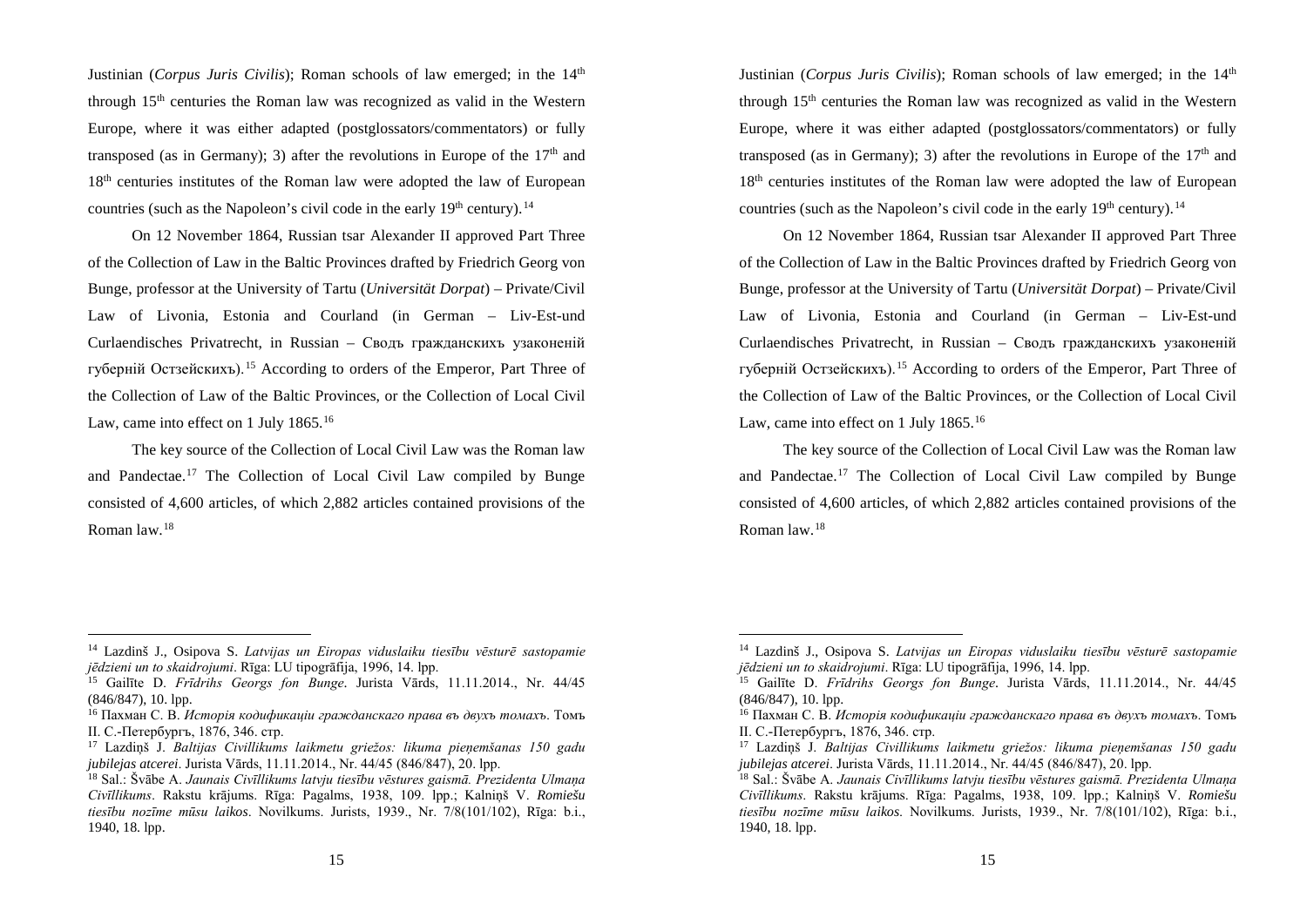The Civil Act of the Republic of Latvia adopted on 28 January 193719 (hereinafter referred to as the Civil Act) was developed on the basis of the Collection of Local Civil Law, $^{20}$  and after restoration of the independence of Latvia was restored in 1992 and 1993 by three individual acts accordingly.<sup>21</sup> Thus, the currently effective Civil Act, for the most part, is comprised of the Roman law institutions, including the mortgage institution.

## **1.2. Role of a Mortgage in the System of Pledges and Consequences of the Mortgage**

The mortgage is subject to not only special legal provisions and special principles of mortgage but also those norms and principles of law, which are common for all right of pledges. 22

Article 1278 of the Civil Act stipulates that a right of pledge is such right in regard to property of another as on the basis of which the property secures the claim of a lender (creditor) so that the lender is able to receive

 <sup>19</sup> Latvijas Republikas likums Civillikums (*Act of the Republic of Latvia: Civil Act)*. *Valdības Vēstnesis*, 41, 20.02.1937.

<sup>20</sup> Kalniņš E. *Ievads grāmatai: Vīnzarājs N. Civiltiesību problēmas. Raksti (1932.- 1939.)*. Rīga: Erlena Kalniņa un Viktora Tihonova izdevums, 2000, 10.lpp.

<sup>&</sup>lt;sup>21</sup> Likums "Par atjaunotā Latvijas Republikas 1937. gada Civillikuma ievada, mantojuma tiesību un lietu tiesību daļas spēkā stāšanās laiku un kārtību": Latvijas Republikas likums (*Act "On Date and Procedure for Introduction, Inheritance Law and Property Law Sections of the Restored Civil Act of 1937 of the Republic of Latvia coming into Effect": Act of the Republic of Latvia*). *Ziņotājs*. 29/31, 30.07.1992.; likums "Par atjaunotā Latvijas Republikas 1937. gada Civillikuma saistību tiesību daļas spēkā stāšanās laiku un kārtību": Latvijas Republikas likums (*Act "On Date and Procedure for Obligation Law Section of the Restored Civil Act of 1937 of the Republic of Latvia coming into Effect": Act of the Republic of Latvia*). *Ziņotājs*. 1/2, 14.01.1993.; likums "Par atjaunotā Latvijas Republikas 1937. gada Civillikuma ģimenes tiesību daļas spēkā stāšanās laiku un kārtību": Latvijas Republikas likums (*Act "On Date and Procedure for Family Law Section of the Restored Civil Act of 1937 of the Republic of Latvia coming into Effect": Act of the Republic of Latvia*). *Latvijas Vēstnesis,* 35, 08.06.1993., *Ziņotājs*, 22/23, 10.06.1993.

<sup>22</sup> Besides the mortgage, also a commercial pledge, *antichresis*, possessory lien, financial collateral, and ship mortgage.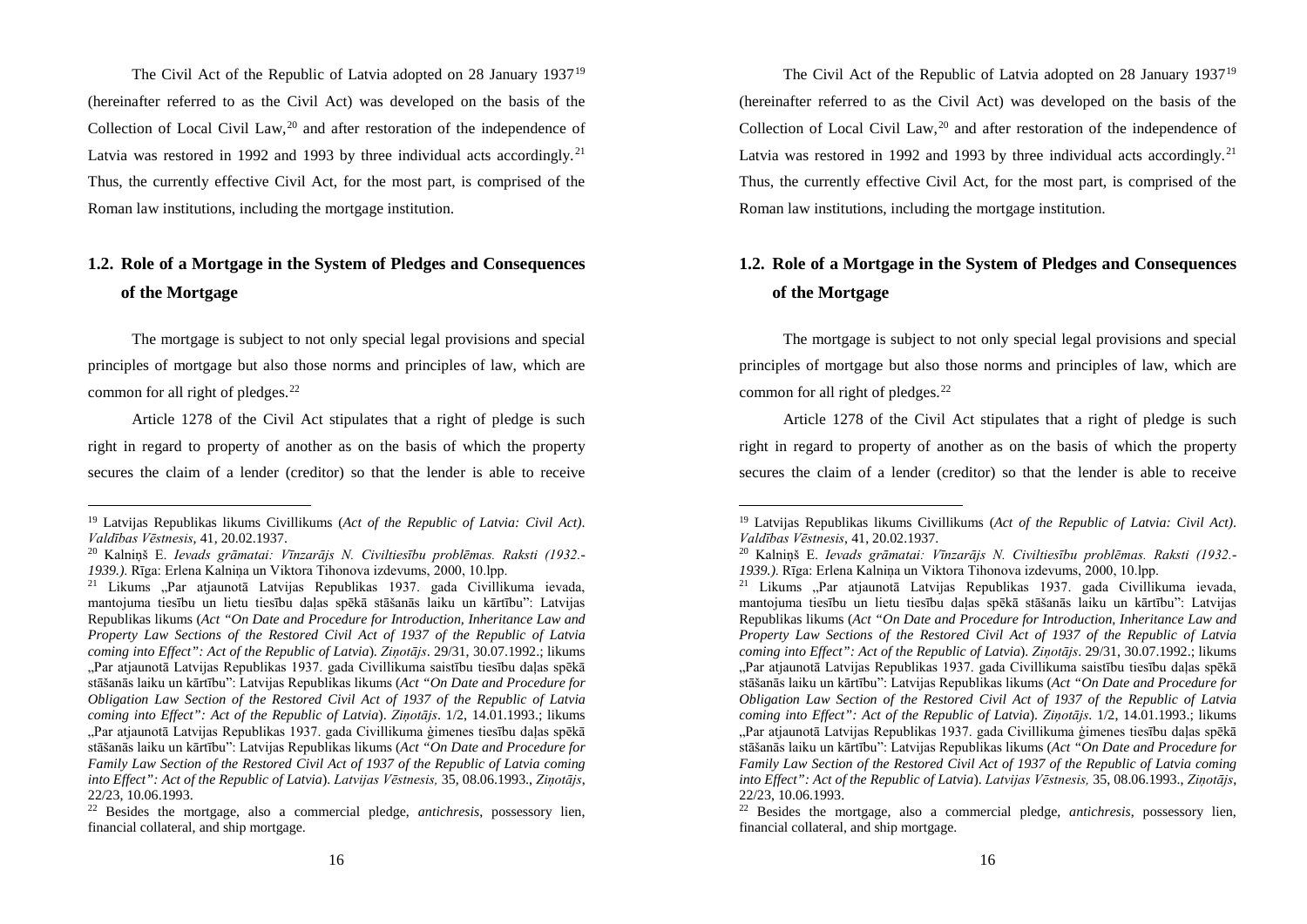a payment for such claim from the property. It is clear from the above definition that **the purpose of the right of pledge is to secure a claim in such a way that the lender (creditor) may receive a payment based on such claim.** It creates an actual security interest, unlike the personal securities. 23

The mortgage is most common type of pledge. It is due to the fact that the mortgage is used as one of the safest pledges in bank lending transactions. From early 1993 until 16 January 2017, 630,899 corroboration requests have been submitted to the Land Register for corroboration (perfection) of mortgages. <sup>24</sup> Conversely, the second most commonly used type of pledges is a commercial pledge – 177,175 commercial pledges have been registered since 1998. <sup>25</sup> In comparison, 624,769 corroboration requests have been submitted for corroboration of mortgages since 1998, <sup>26</sup> i.e., 3.5 times more than commercial pledges were created.

As one of the types of right of pledge, the mortgage has both its own legal principles and common legal principles of the right of pledge, which stipulate both contents and procedure for enforcement of the mortgage as a pledge.

**A. Principle of accessority of the pledge.** Right of pledge differs from other rights in rem due to the fact that they are of merely accessory (ancillary) nature, i.e., they cannot exist on their own. They cannot be imagined apart from the claim, because their objective is to secure the claim, and therefore the right

 <sup>23</sup> Čakste K. Civiltiesības. Lekcijas. Raksti. Rīga: Zvaigzne ABC, 2011, 123. lpp.

<sup>24</sup> Statistika par darījumiem zemesgrāmatu nodaļās. Valsts vienotā datorizētā zemesgrāmata (*Statistics about transaction in land registry departments. State Uniform Computerized Land Register*). Available on:

https://www.zemesgramata.lv/lv/Home/Statistics [Accessed 16.01.2017.].

<sup>25</sup> Komercķīlu reģistrācijas dinamika. Lursoft statistika. (*Dynamics of registration of commercial pledges. Lursoft statistics*). Available on:

https://www.lursoft.lv/lursoft\_statistika/?&id=63 [Accessed 16.01.2017.].

<sup>26</sup> Statistika par darījumiem zemesgrāmatu nodaļās. Valsts vienotā datorizētā zemesgrāmata (*Statistics about transaction in land registry departments. State Uniform Computerized Land Register*). Available on:

https://www.zemesgramata.lv/lv/Home/Statistics [Accessed 16.01.2017.].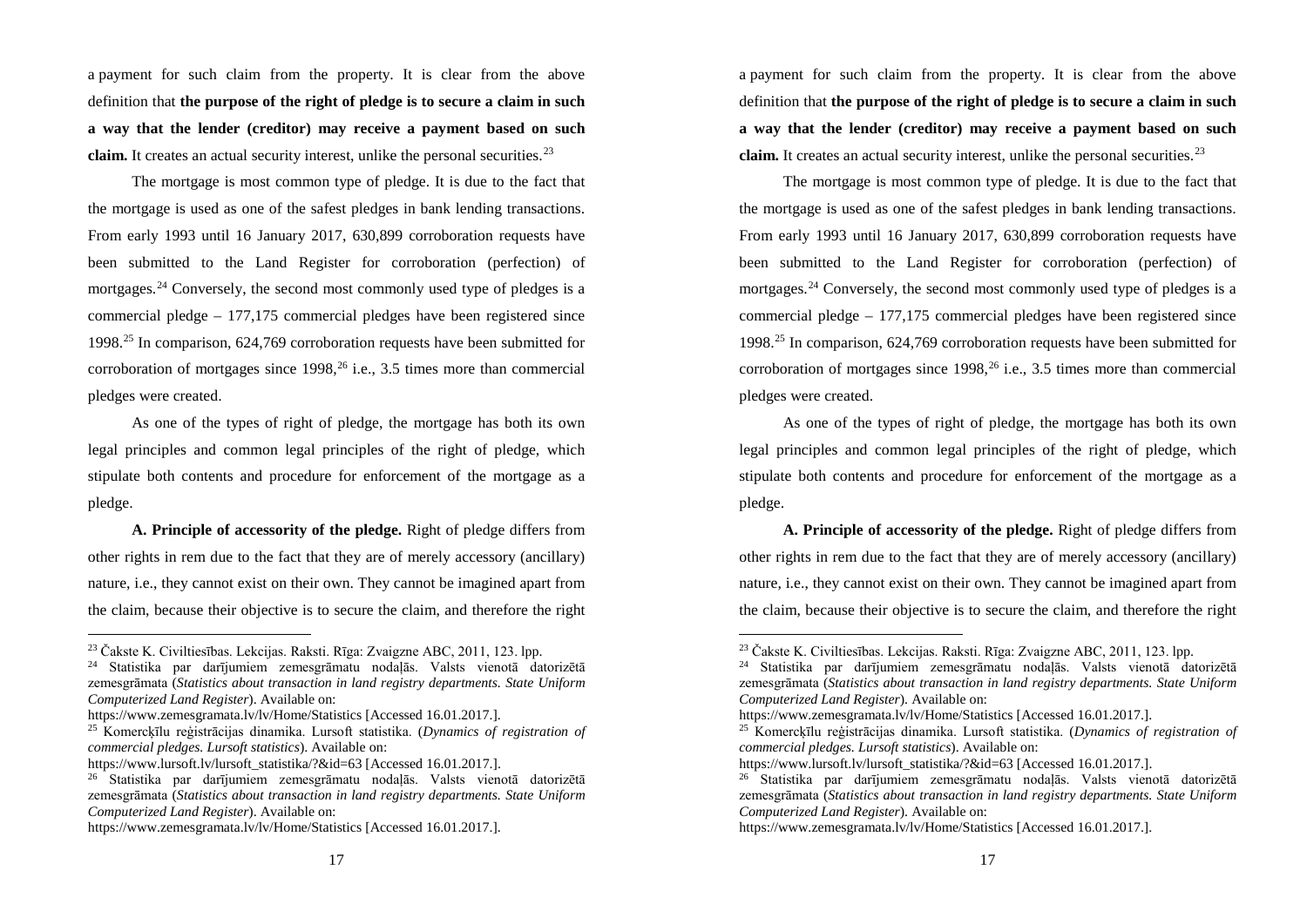of pledge exists insofar the claim itself exists – if the claim ceases to exist, the right of pledge ceases either. 27

**B. Principle of indivisibility of the pledge.** The right of pledge remains effective until full satisfaction of the lender, for whom, after a partial payment is made, the pledge therefore still secures the outstanding part of the debt. If a claim is secured by security interest (right of pledge) in several items, and it is secured only partially, the lender retains the security interest to all pledged items due to the fact that each of them in the entire body secures his claim (Articles 1286 and 1287 of the Civil Act). $28$ 

**C. Principle of absolutism of the pledge.** Arising on the structure of the right of pledge in the Roman law, the right of pledge in respect to the pledged object is *ius in re aliena* (right in rem to the other's property – from the Latin language). That means that the lender holds the right in rem to enforce his claim through sale of the pledged item. The right of pledge for the lender is a legal possibility to enforce the security, irrespective of who has the security in possession. This legal possibility of the lender is absolute. Due to this reason the right of pledge (security interest) over the real property has to be registered with public land registers.<sup>29</sup>

**D. Autonomous nature of the obligation.** The obligation between parties is always independent – its validity is not affected by existence or nonexistence of securities. The securities, irrespective of their type (real (tangible) – pledges, including mortgages; relative (personal) – surety, earnest money, contractual penalty) are always ancillary rights, i.e., accessory rights. If the obligation is performed, the securities cease to exist as well.

 <sup>27</sup> Lēbers A. *Civiltiesības un civilprocess: kara juridiskos kursos lasīto lekciju konspekts*. Rīga: 1921, p. 56.

<sup>28</sup> Sinaiskis *V. Latvijas civiltiesību apskats. Lietu tiesības. Saistību tiesības*. Rīga: Latvijas juristu biedrība, 1995, p. 77.

<sup>29</sup> *Ibid*., p. 76.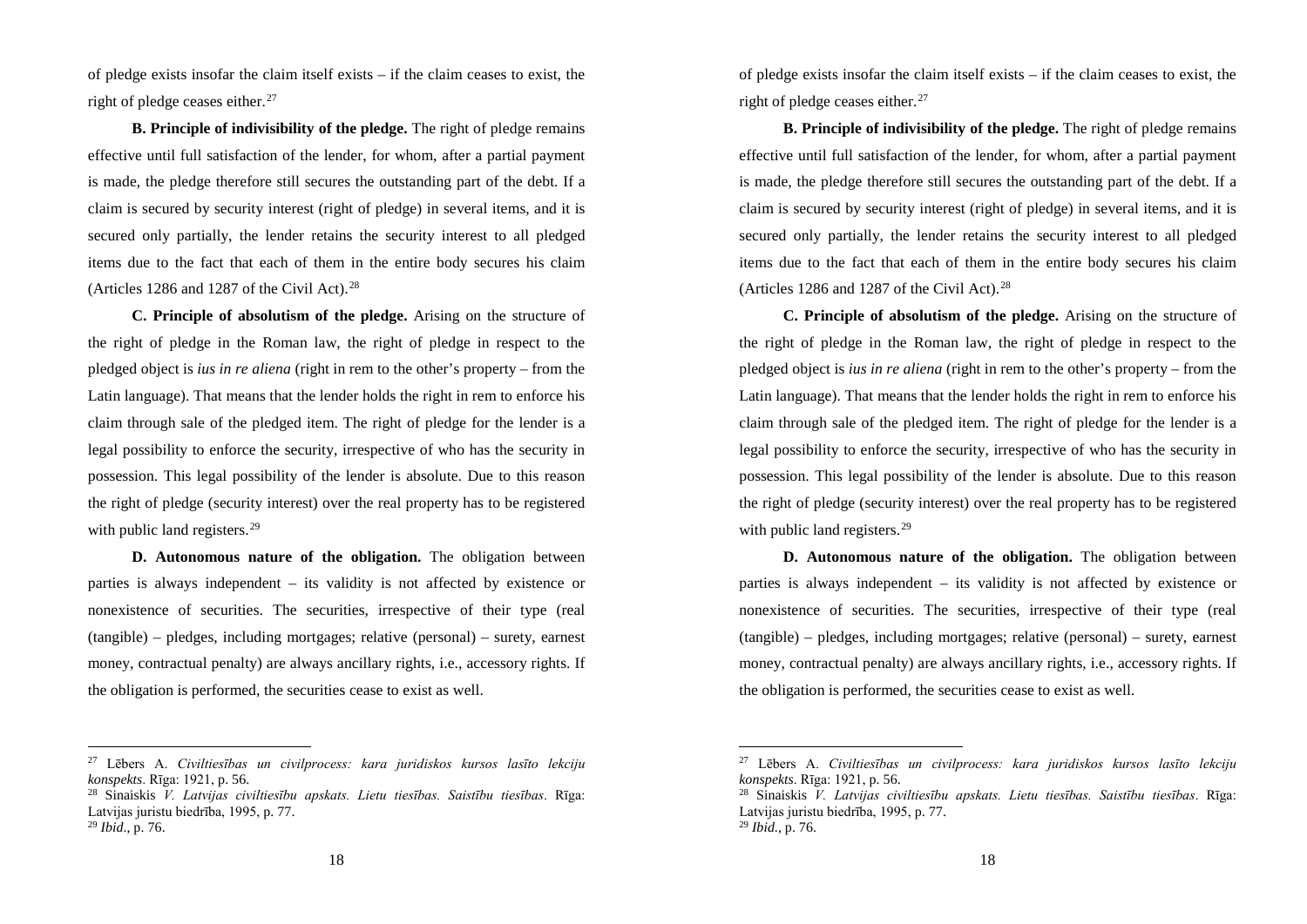**E. Scope of liability under the pledge**. Pursuant to Article 1290 of the Civil Act, unless specifically agreed otherwise, a right of pledge shall not only secure the principal claim but also its associated ancillary claims. A crucial principle of the right of pledge stems from the said – the right of pledge secures both the principal claim and the ancillary claims related thereto: interest, inherent expenses, <sup>30</sup> contractual penalty, and losses.

**F. Priority right of the mortgage**. Several lenders may rely on a single object of pledge. A priority right of lenders (creditors) needs to be discerned in respect to the mortgage ranking them the first, second, third etc.; the lender who has corroborated its right with the Land Register earlier has the priority.<sup>31</sup>

No misunderstandings for the previous lenders can result from corroboration of new, later mortgages with the Land Register, because, upon sale of the property at a public auction, the claims secured by mortgages are satisfied based on the priority right, which is established according to the time the mortgage has been corroborated with records of the Land Register.<sup>32</sup> That means that earlier mortgages are satisfied before later ones.

**G. Principle of public credibility of the Land Register.** In accordance with Article 1 of the Land Registry Act,  $33$  real properties are entered into the Land Register and rights related thereto are corroborated there. The Land Register is available to everyone, and its entries enjoy public credibility.

**H. Principle of specification of the mortgage.** The principle of specification of the mortgage is consolidated in Article 1373 of the Civil Act, stipulating that the mortgage shall be registered with the Land Register in respect to a specific real property, the owner of which is the pledger, as

 <sup>30</sup> Sinaiskis *V. Latvijas civiltiesību apskats. Lietu tiesības. Saistību tiesības*. Rīga: Latvijas juristu biedrība, 1995, p. 77.

<sup>31</sup> *Ibid.*

<sup>32</sup> Bukovskis V. *Civīlprocesa mācības grāmata*. Rīga: Autora izdevums, 1933, 633. lpp.

<sup>33</sup> Zemesgrāmatu likums: Latvijas Republikas likums (*Land Registry Act*: *Act of the Republic of Latvia*). *Ziņotājs*. 16, 29.04.1993., *Likumu un noteikumu krātuve*. 38, 30.12.1937.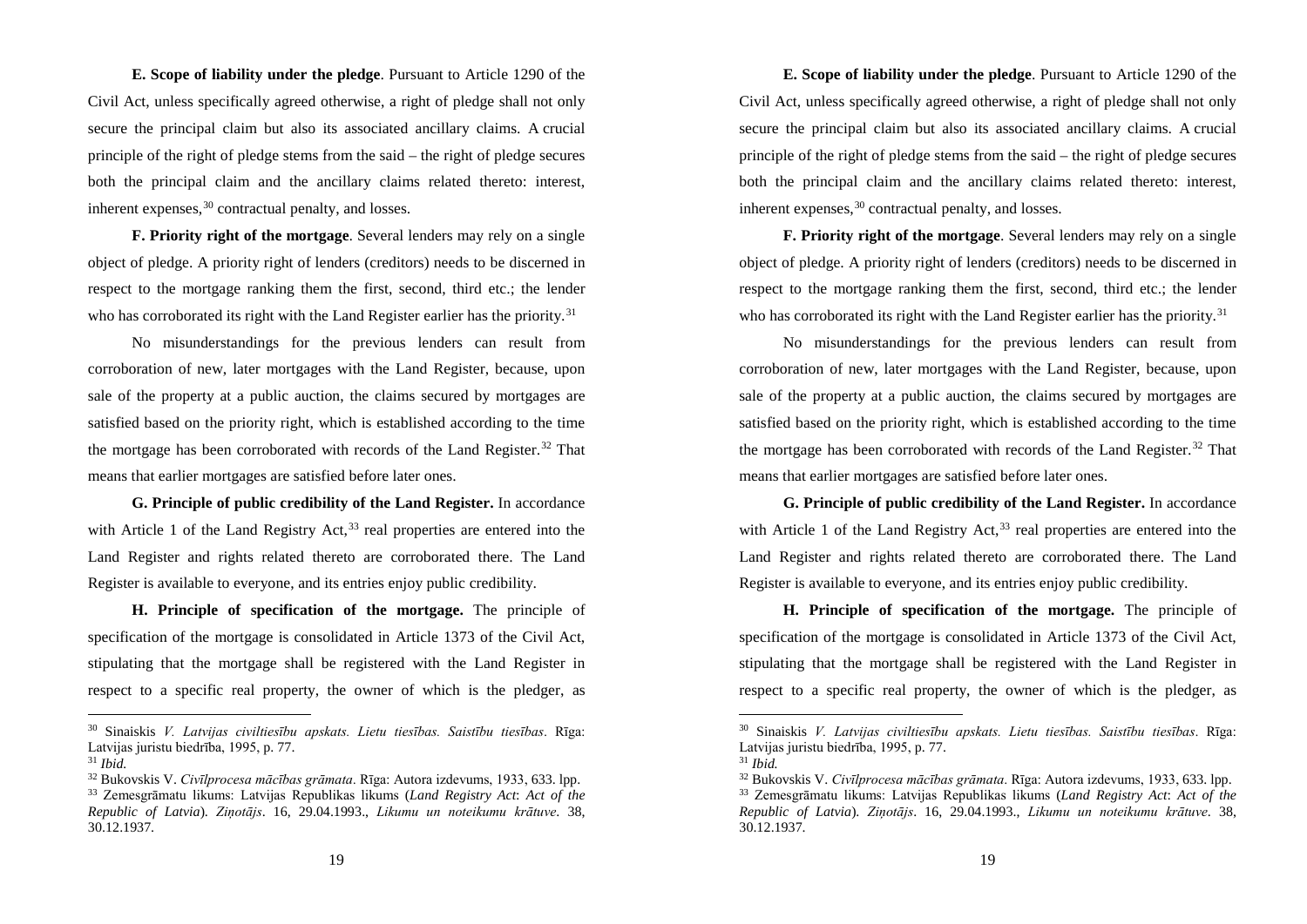recorded in the register. Stemming from the foregoing, a subject of the mortgage can be only an asset that can be individually identified, thus a general mortgage over the entire property is not allowed.<sup>34</sup>

Article 1278 of the Civil Act provides that the right of pledge (lien) is such right to another person's asset, on the basis of which such asset secures a claim for the lender so that he can receive payment under such claim therefrom. On the other hand, pursuant to Article 1319 of the Civil Act, a pledgee, who has not been satisfied by a debtor within the set period of time, may resort to the pledged property for satisfaction and, for this purpose, take all the necessary steps for its sale. Essence of the pledge stems from these fundamental provisions of the right of pledge – a security of the creditor's claim, which can be enforced by the creditor only in case the debtor fails to perform the obligation. Either these provisions or other general legal provisions governing the pledges, as well as special legal provisions governing the mortgage result in certain consequences inherent for the mortgage.

Legal consequences of the mortgage differ from the legal consequences of the right of pledge by a simplified possibility of proof, related expedient manner of collection and privileges in the insolvency proceedings. In light of the substantive law, the same disclaimers and legal remedies are allowed in these proceedings as well, just as in any proceedings concerning a security interest. 35

The effect of corroboration of the mortgage with the Land Register is as follows: 1) occurrence of the rights in rem; 2) indisputable nature of the corroborated rights; 3) binding nature for everyone; 4) occurrence of the

 <sup>34</sup> Краснокутский В. А. *М*ѣ*стное гражданское право губернiй прибалтiйскихъ и привислянскихъ. Пособiе къ лекцiямъ*. Москва: Типографiя Императорскаго Московскаго Университета, 1910, 124. стр.

<sup>35</sup> Rozenfelds J. *Lietu tiesības.* 4. labotais, papildinātais izdevumus. Rīga: Zvaigzne ABC, 2011, 186. lpp.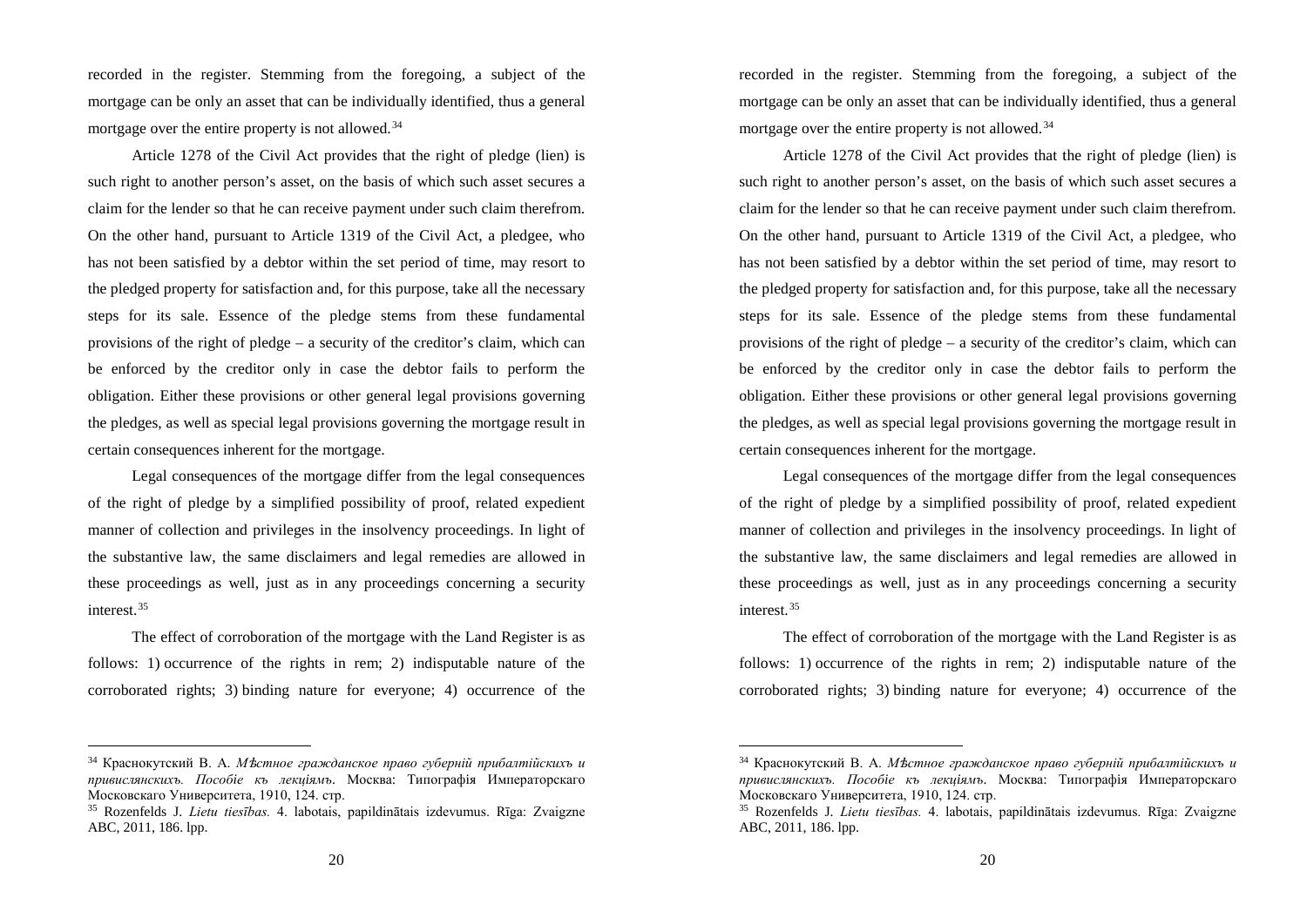priority right; <sup>36</sup> 6) right of the lender to initiate non-contentious compulsory enforcement of an obligation in case of default; 7) right of the creditor to sell the asset at a voluntary auction for a free price, if such a right is contracted in the mortgage agreement; 8) protection of the creditor, if other claims are aimed at the pledged property; 9) status of a secured creditor in insolvency proceedings of the debtor (pledgor), legal protection proceedings, or out-ofcourt legal protection proceedings. 37

 <sup>36</sup> Краснокутский В. А. *М*ѣ*стное гражданское право губернiй прибалтiйскихъ и привислянскихъ. Пособiе къ лекцiямъ*. Москва: Типографiя Императорскаго Московскаго Университета, 1910, 88. стр.

<sup>&</sup>lt;sup>37</sup> Only legal entities may be subject to legal protection proceedings or out-of-court legal protection proceedings; consequently, the debtor (pledgor) will always be a legal entity in this case.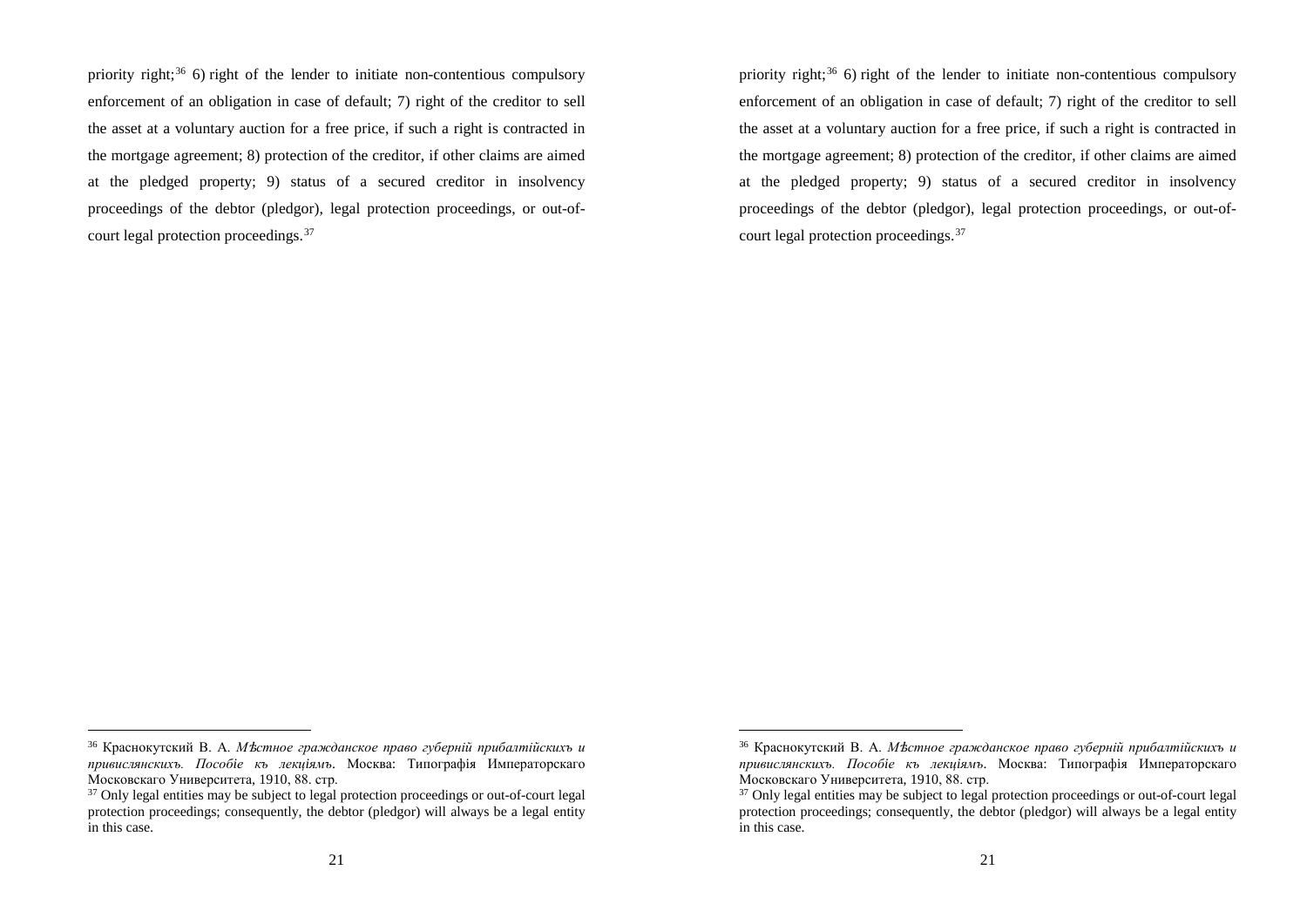## **2. GENERAL ISSUES OF THE MORTGAGE AND SOLUTIONS THEREOF**

#### **2.1. Fictitious Lease Agreements and Purpose Thereof**

For the purpose to delay recovery process, play for time in transferring possession of the property to a new owner who has won it in the auction, cause damage to the mortgagee, as well as ensure a possibility for oneself and one's relatives to live in the mortgaged apartment or residential house as long as possible without paying any loan payment or actual rent, dishonest debtors often enter into fictitious lease agreements with their family members, in-laws, friends, or acquaintances. Such fictitious lease agreements are binding on the new owner, who has bought such apartment or residential house at the auction organized by a bailiff.

If the winning bidder of the real property has asked the court to approve his possession of the real property (transfer the possession), the court resolves on transferring the real property into possession of the acquirer by ratifying the auction statement (paragraph seven of Article 613 of the Civil Procedure Act). Transferring into possession is procured by a sworn bailiff under the procedure set out in Article  $74<sup>2</sup>$  of the Civil Procedure Act. Upon transferring possession of the real property to the acquirer, the bailiff invites the debtor to vacate the real property from the belongings owned by the latter and leave the real property along with family members and other persons, who live together with his family (paragraph two of Article 620<sup>6</sup> of the Civil Procedure Act). If it is established, upon transferring the possession, that other persons reside in the apartment or the residential house based on a lease agreement, the bailiff is not authorized to evict them.

The only possibility to legitimately evict the fictitious tenants from the real property and recognize the fictitious lease agreement null and void is to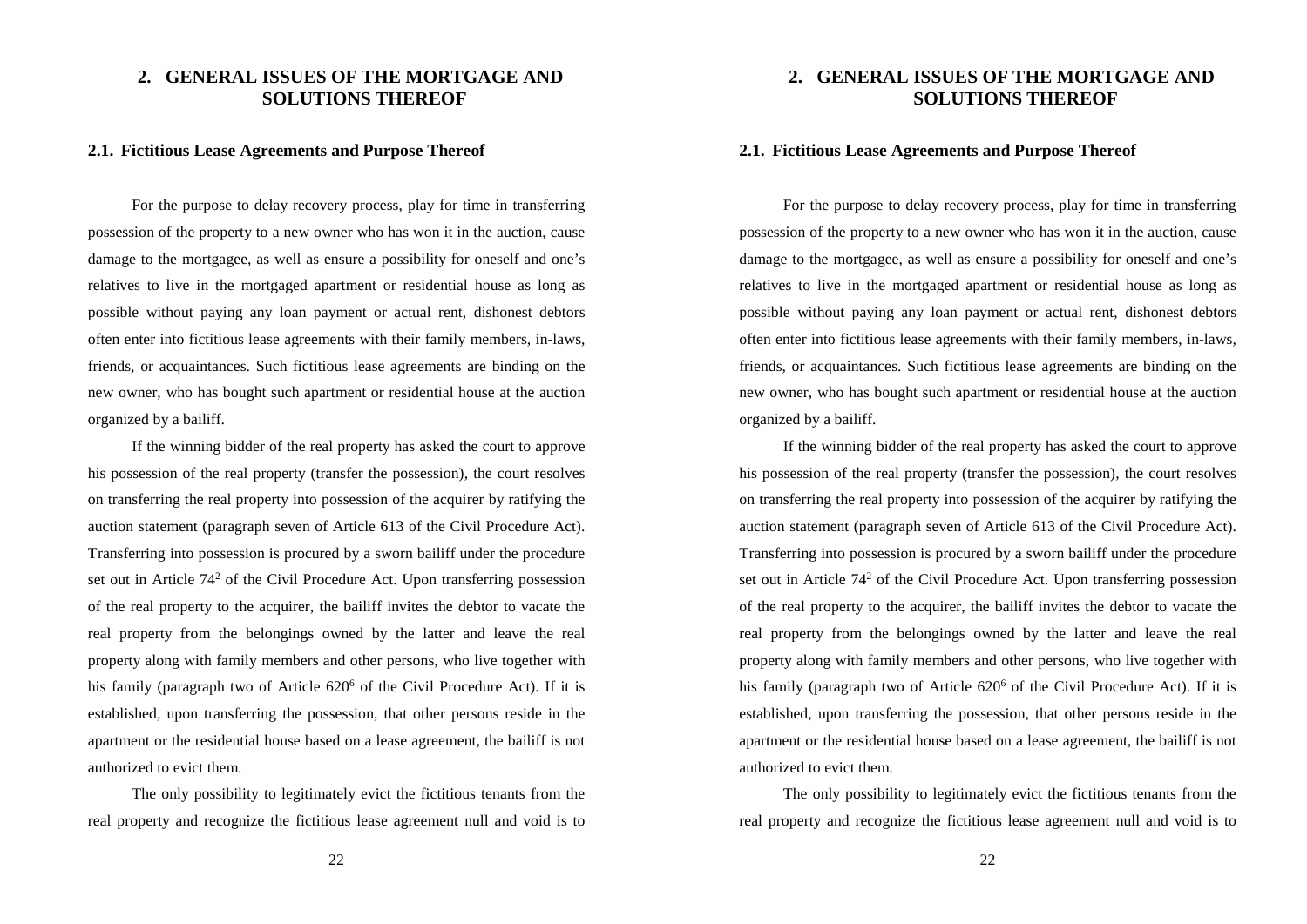bring an action in court for recognition of the lease agreement null and void and eviction of the fictitious tenant from the real property along with the persons who cohabit with the tenant.

Arising from both practical experience of the author and the case law, the fictitious nature of a lease agreement can be usually inferred from several characteristics in various combinations: 1) fictitious lease agreements are entered in respect to the residential houses or apartments, which are subject to recovery – a bailiff has started the recovery and served a notice of recovery, or already announced a forced auction of the real property, or the auction has already been held, when the fictitious lease agreement is submitted to the bailiff; 2) the fictitious lease agreements are entered into with retroactive effect; 3) the fictitious lease agreements are concluded with relatives, in-laws, friends and acquaintances of the debtor; 4) the fictitious lease agreements are concluded for long periods; 5) the rent is established incommensurately low in such agreements; 6) the agreements contain a provision that the tenant has paid the rent in cash for a long time in advance; 7) the agreements stipulate that utility and management fees for the private house or apartment are paid by the landlord; 8) agreements stipulate a high contractual penalty, if the landlord unilaterally withdraws from the lease agreement.

The possibility to use fictitious lease agreements in full would be precluded, if the new owner had only the lease agreements corroborated with the Land Register binding on him. Right now a draft Act on Lease of Residential Premises<sup>38</sup> has been developed by a workgroup under auspices of the Ministry of Economics, where Article 27 stipulates this principle. In addition to that, it should be prescribed that in case the property is encumbered by a mortgage consent of the mortgagee is required for corroboration of the lease agreement with the Land Register.

 <sup>38</sup> Not published.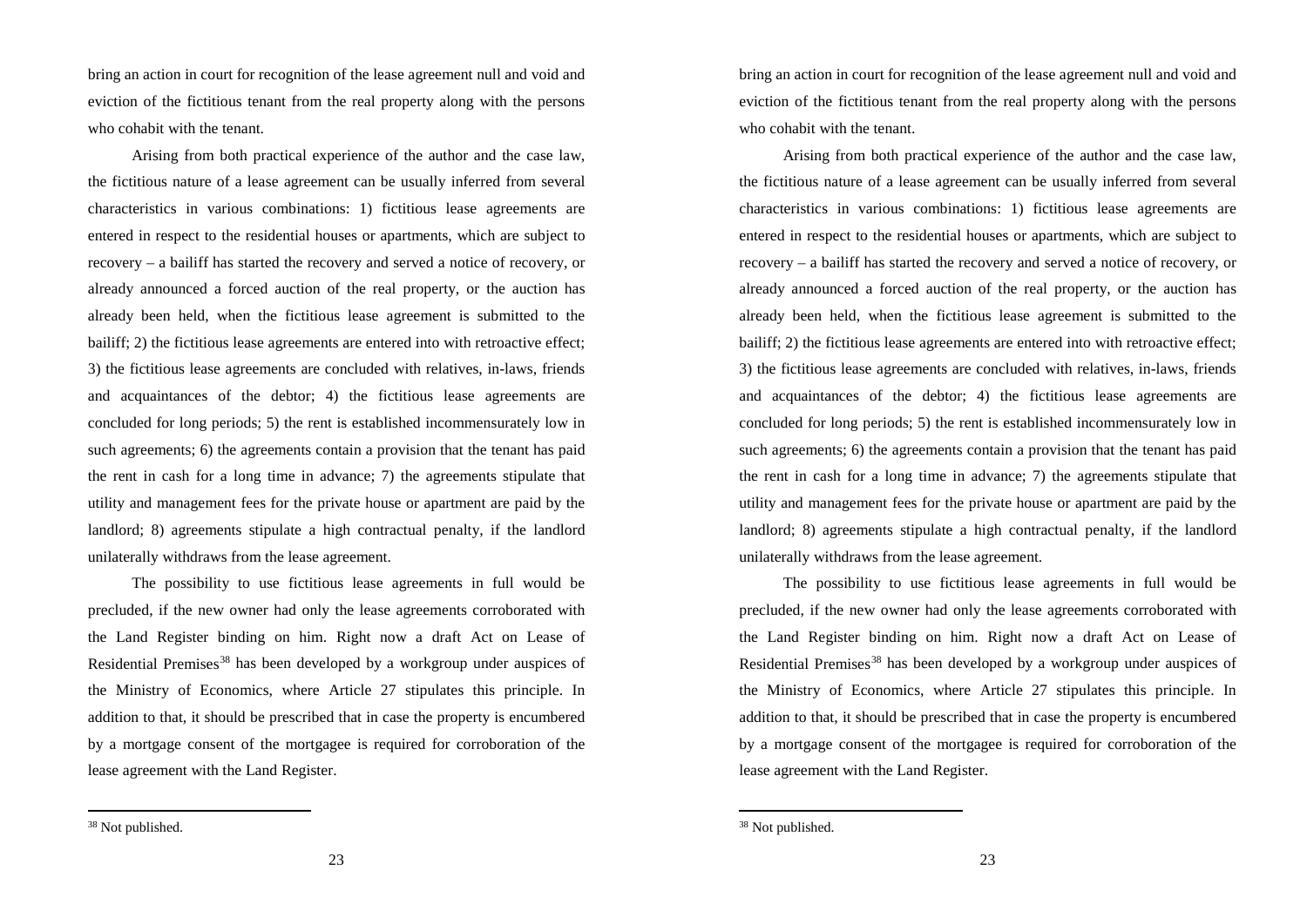## **2.2. Fictitious Employment Agreements**

Besides fictitious lease agreements, there is another possibility how legal interests of the mortgagee are infringed – and it is entering into fictitious employment agreements on management of the mortgaged real property and obtaining a court ruling for recovery of the salary. In accordance with subparagraph 1 of paragraph one of Article 628 of the Civil Procedure Act, the money received for the sold real property encumbered by the mortgage shall first cover expenses of execution of the judgment related to sale of the real property, then claims of employees for payment of a salary related to management of the real property and social security contributions associated with such salaries are to be satisfied. The claims secured by mortgages rank only fourth (after the salaries for management of the mortgaged property, property related taxes, and real burdens, which have become due and payable).

The above provision of the Civil Procedure Act is being abused in practice in bad faith. A debtor (mortgagor), aware that recovery will be aimed at the mortgaged property owned by him, because the debtor has failed to perform his obligations towards the creditor, enters into a fictitious employment agreement with some friend or an acquaintance on management for the mortgaged real property. During the judicial proceedings the fictitious employer acknowledges the claim brought against him resulting in the court passing a judgment fully satisfying the claim for salary owed to the fictitious employee. Later on, based on the court judgment, a writ of execution is issued which vests the right in the fictitious employee to rank before the mortgagee and receive the funds which, in fact, belong to the mortgagee. If one manages to implement such dishonest scheme, the mortgagor and the fictitious employee split the money thus obtained among themselves.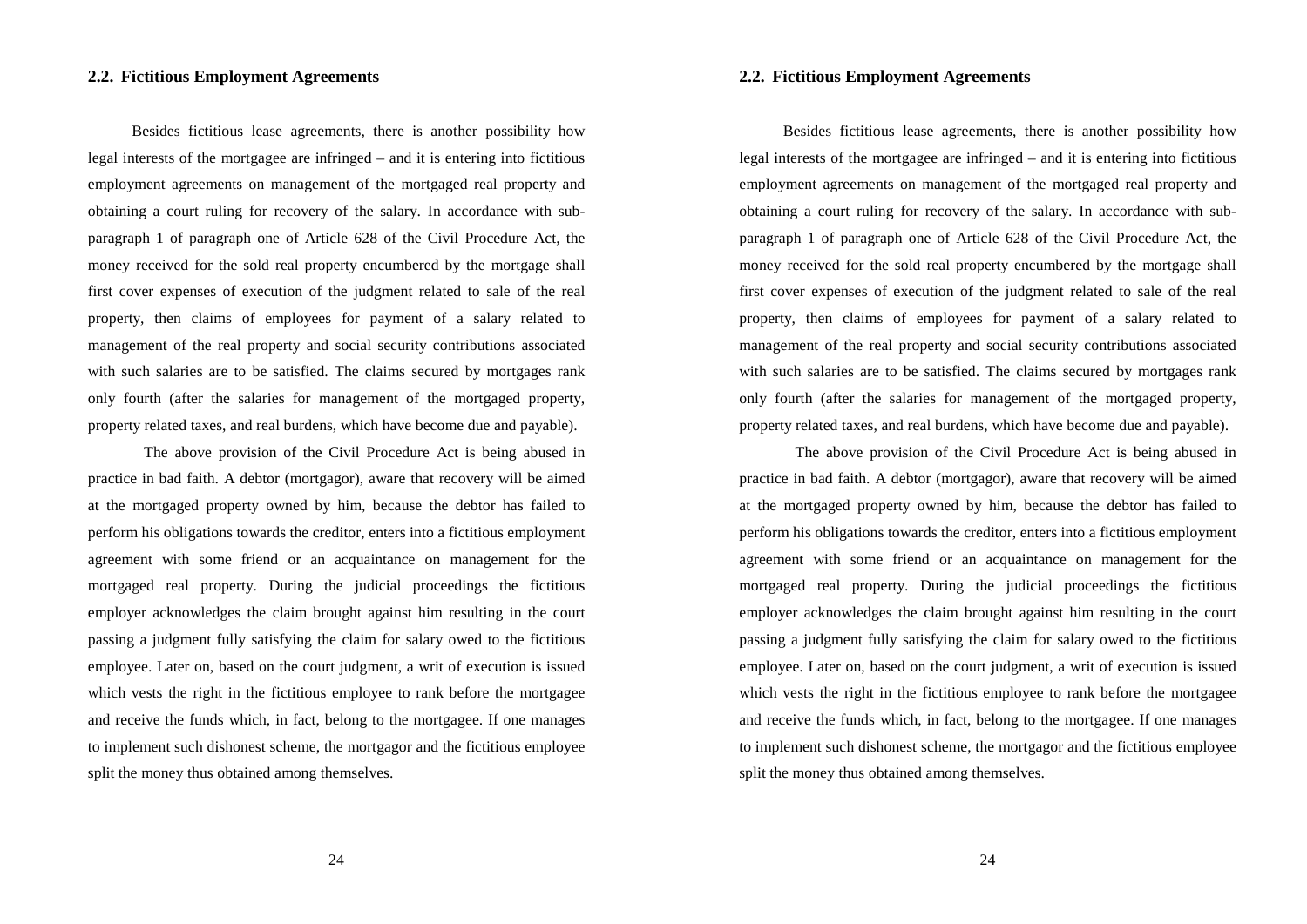Historically, the purpose of such priority of salaries over mortgages has been to ensure management of the mortgaged property, when its owner ceases to take care of the property; therefore, this very purpose should be reinstated, precluding the possibility to abuse this priority in bad faith.

Arresting and managing a real property is aimed at preservation of the property in the condition as it was at the time of arrest. Consequently, salaries associated with management/maintenance of the real property should be tied to management of the real property after its arrest specifically, and it should be stipulated that settlement of accounts (accounts for the work performed and expenses incurred in maintenance of the property) with a real property manager approved by the sworn bailiff shall form grounds for disbursement of a salary to such manager.

### **2.3. Issues with Limitation Period of the Mortgage**

One of the most topical issues in the civil law lately is the issue of the limitation period of a mortgage – whether the mortgage, as a right in rem, is not subject to a limitation period, or quite to the contrary – the mortgage can lapse.

As regards the limitation period in the law of obligations, Article 1893 of the Civil Act expressly states – obligations expire, if the eligible person does not exercise them properly within the statutory limitation period.

The issue about existence or nonexistence of limitation for the mortgage in modern civil law can be resolved through systemic interpretation. The Civil Act does not limit a period for existence of a pledge (including mortgage) as an ancillary right – according to the general rule, the right of pledge is effective as long as the obligations secured by such pledge are not performed. It arises from Article 1286 of the Civil Act, which stipulates that the right of pledge remains effective until full satisfaction of the creditor, for whom, after a partial payment

25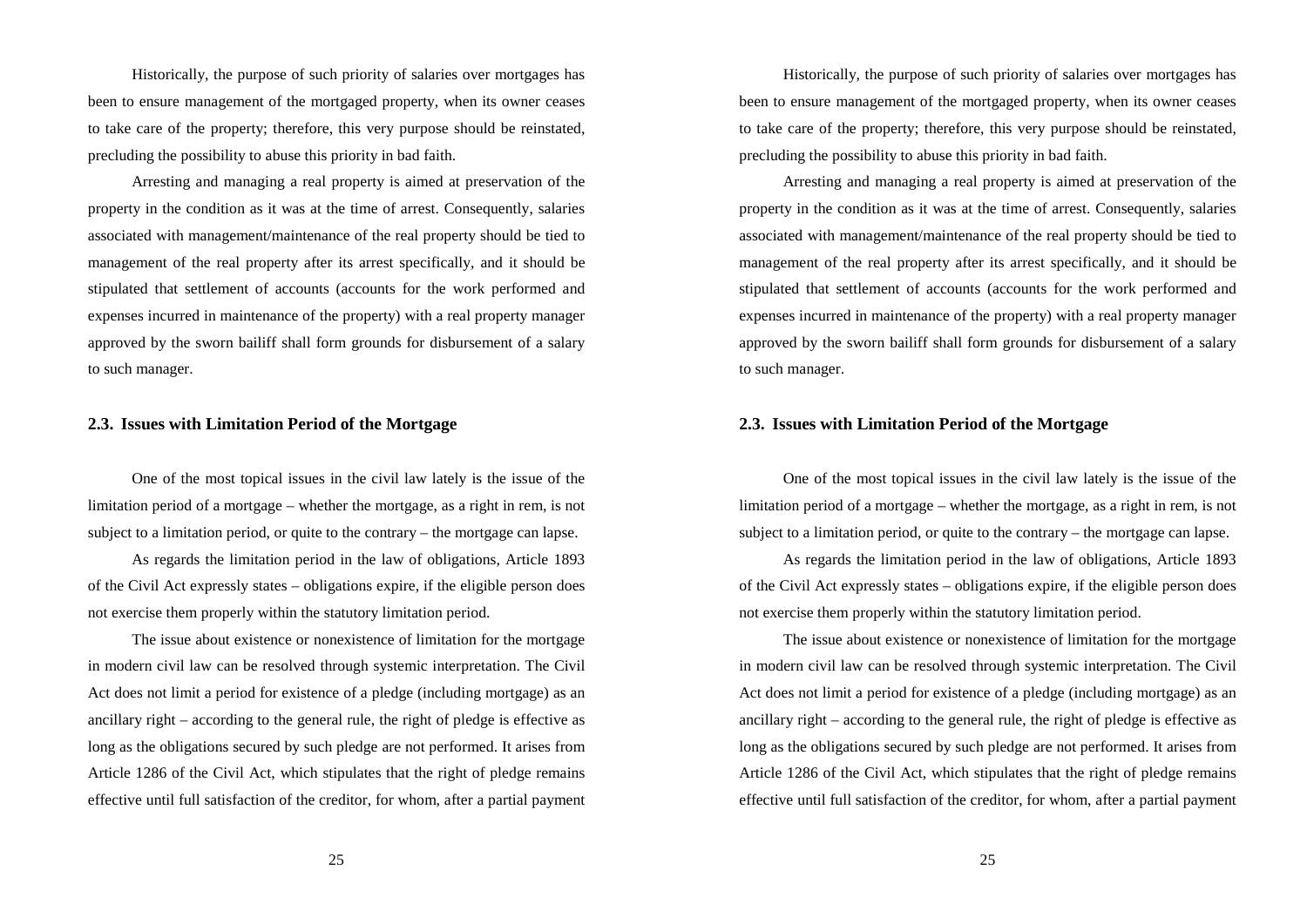is made, the pledge therefore still secures the outstanding part of the debt. On the other hand, Article 1314 of the Civil Act provides that sale of the pledged asset lawfully performed by the pledgee shall terminate not only his own right of pledge to this asset but that of all his successive creditors; nevertheless, he himself, as well as other creditors, until they are satisfied, retain the security interest in the amount received from the sale of the asset to the extent necessary for their satisfaction.

This principle is also consolidated in paragraph  $2<sup>1</sup>$  of Article 628 of the Civil Procedure Act: "If the mortgagee has not joined the recovery (paragraph five of Article 621), funds in the amount of the mortgage amount specified in the Land Register or in the amount specified in the notice of the mortgagee, if such is received (paragraph four of Article 600), taking into account priority right of the mortgage claim, shall be transferred to the deposit account of the bailiff, who organized the auction, and shall be deposited until receipt of enforcement documents." Consequently, it can be inferred that there is no limitation period in respect to the mortgage in the civil law, notwithstanding the fact that it is not expressly stated in the Civil Act. Conversely, a limitation period for creditors' claims and subsequently the pledges, including mortgages, has been introduced in the special branch of law – insolvency law.

Arising out of paragraph 1 of Article 73 and paragraphs 1 and  $1^1$  of Article 141 of the Insolvency Act, creditors' claims against the debtor are to be submitted to the administrator within one month as of the day when an entry is made with the insolvency register about opening of the insolvency proceedings of the debtor. If the lender has missed this deadline, he can submit his claim against the debtor within a period, which is not longer than six months as of the day when the entry is made with the insolvency register about opening of the insolvency proceedings of the debtor, while no later than by the day when a plan for satisfaction of the creditor's claims is drafted (for private individuals – the final list of bankruptcy procedure costs is drafted) under the procedure set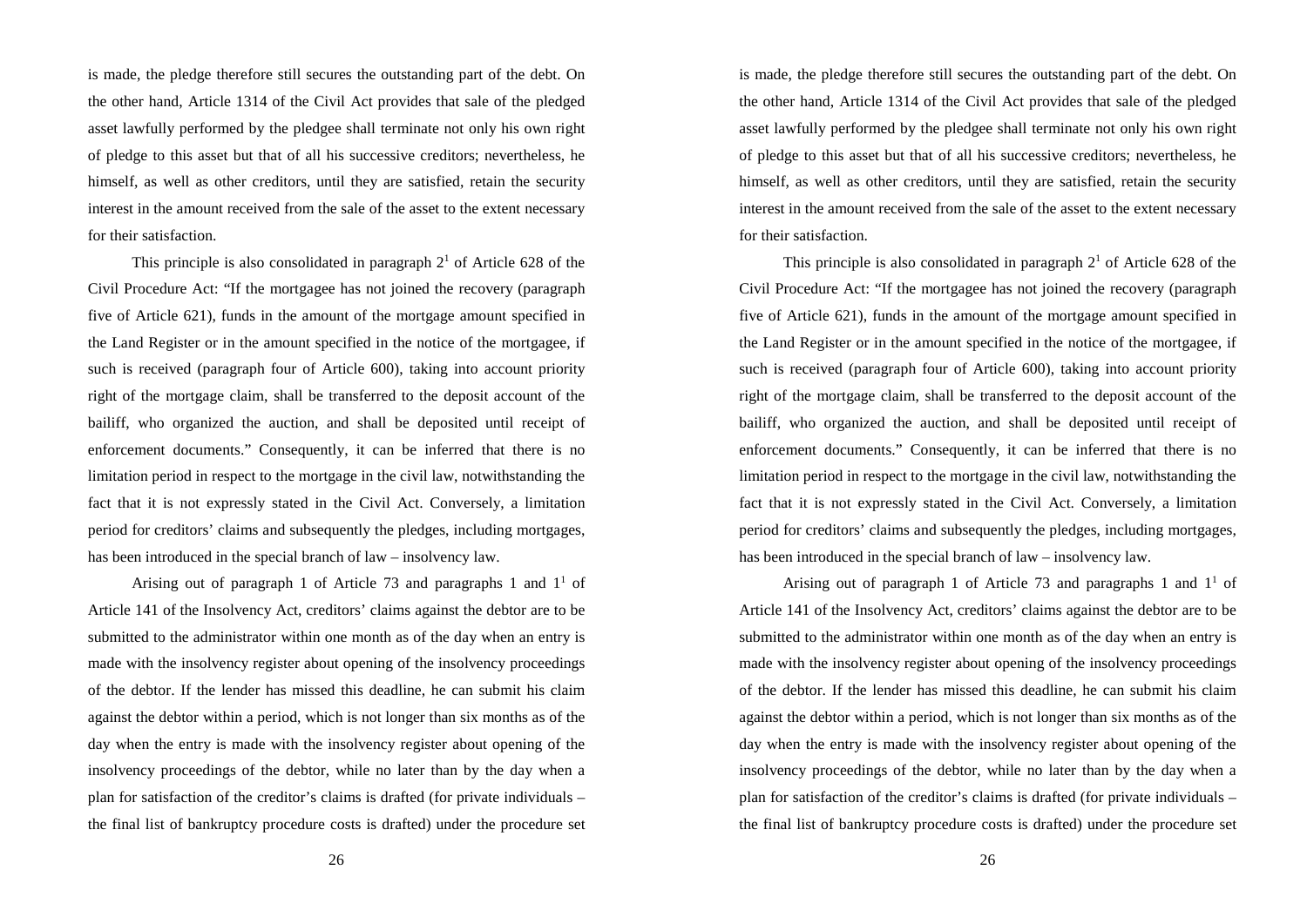out in the Insolvency Act. The limitation period lapses after this deadline; and the creditor subsequently forfeits the status of the lender and his claim right against the debtor.

Arising out of the foregoing, the limitation period applies to all creditors' claims, which are not submitted to the administrator within the timeline established in the Insolvency Act – both secured and unsecured claims. Thus, the special provisions contained in the Insolvency Act regarding the limitation period are also applicable to the pledges recorded with public registers – mortgages and commercial pledges.

Such procedure cannot be recognized as the one facilitating stability in the civil law, because the lender needs to continuously monitor entries with the insolvency register to check if any of its debtors has not become insolvent. In practice there are often situations where the lenders do not submit their creditor's claims in insolvency proceedings of debtors because they simply were not aware of the opening of the debtors' insolvency proceedings, the most exposed being small business of housing management and maintenance among them.

The only instance when the insolvency administrator has to inform the creditors (lenders) are the secured creditors in case insolvency proceedings are opened against a private individual; moreover, there are conditions too: firstly, they have to notify electronically, and not bay mail; secondly, only if the email address of the creditor is publicly known. It is not commensurate with the consequences suffered by the secured creditor – lapse of the limitation period and forfeiting of the claim either within insolvency proceedings of a private individual or after completion of the procedure of extinguishing obligations and discharge of the non-performed obligations of the debtor.

In order to ensure balance between consequences unfavourable for the creditor resulting from failure to submit the creditor's claim (forfeiting of the claim) and duties of the debtor and the administrator, it should be stipulated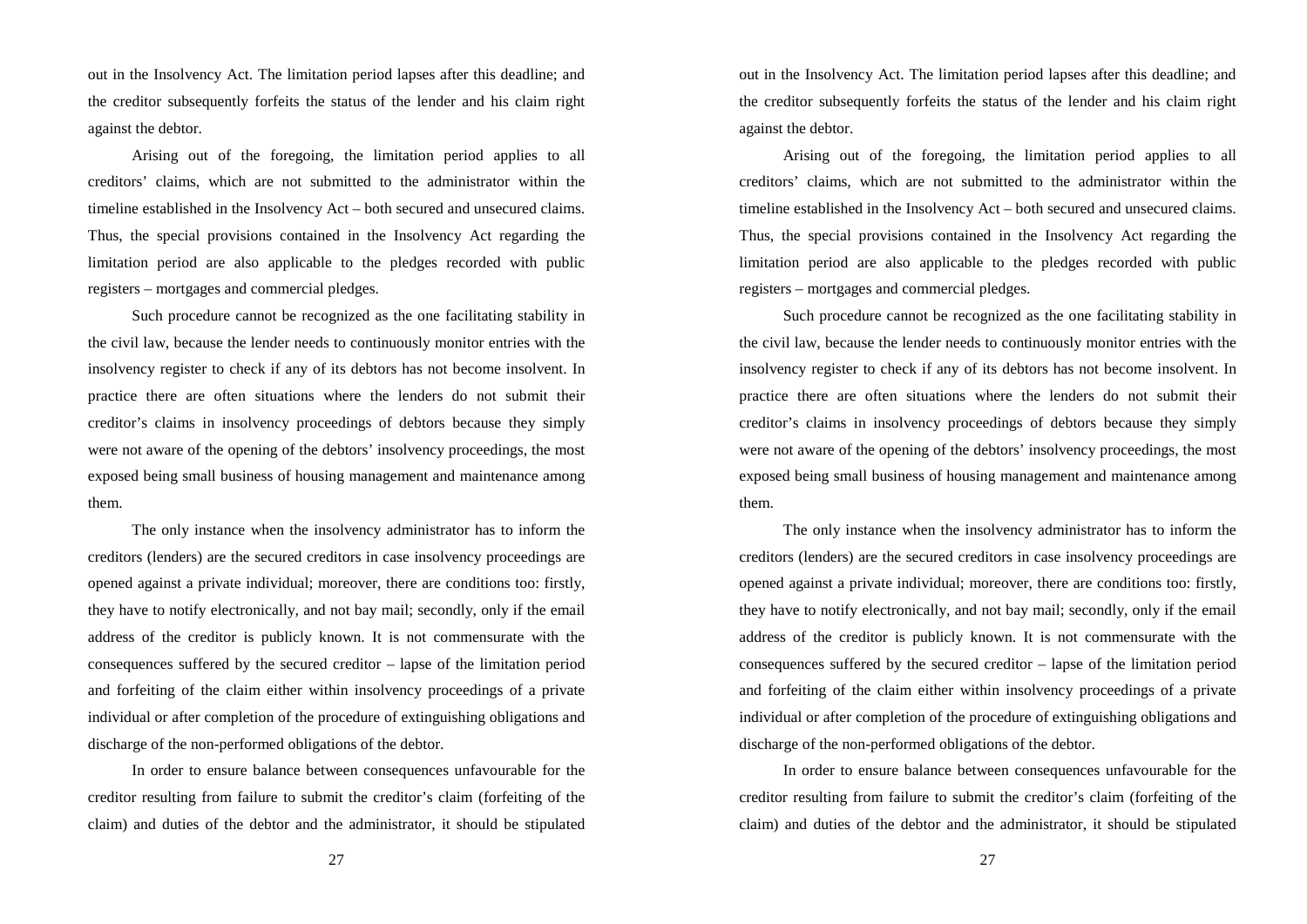that in all cases the administrator has to notify known creditors about opening of the insolvency proceedings of the debtor. Conversely, the limitation period for creditors' claims could lapse only if the lender has been informed and has failed, however, to submit his claim as a creditor to the insolvency administrator within the timelines set by the Insolvency Act.

#### **2.4. Archaic Nature of Real Burden**

In accordance with Article 1260 of the Civil Act a real burden is a permanent obligation attached to a real property to repeatedly provide certain performance in cash, in kind, or in corvée (unpaid, unfree labour). Notwithstanding the fact that there is no corvée nowadays, this legal framework is preserved in the Civil Act.

In accordance with sub-paragraph 3 of paragraph 1 of Article 628 of the Civil Procedure Act, the real burdens recorded with the Land Register, which have become due and payable, are to be covered before the mortgages, which are corroborated over the real property. That means that existence of the real burdens aggravates the status of the mortgagees (mortgage lenders) and their possibilities to satisfy their claims from the money received from the sale of the mortgaged real property.

Real burdens were created in the Medieval law.<sup>39</sup> In the late  $6<sup>th</sup>$  century, the Christian Church charged the tithe as a church tax in the Carolingian Empire (*Regnum francorum*) based on the passages in the Old Testament where such was imposed on the Jews. In the second half of the  $8<sup>th</sup>$  century the state supported this claim of the Church in order to compensate the Church for

 <sup>39</sup> *Civīltiesības. Sastādīts pēc Latv. Ūniv. jur. fakult. valsts eksāmenu programmas*. Rīga: A. Vilka izdevniecība, 1934, 129. lpp.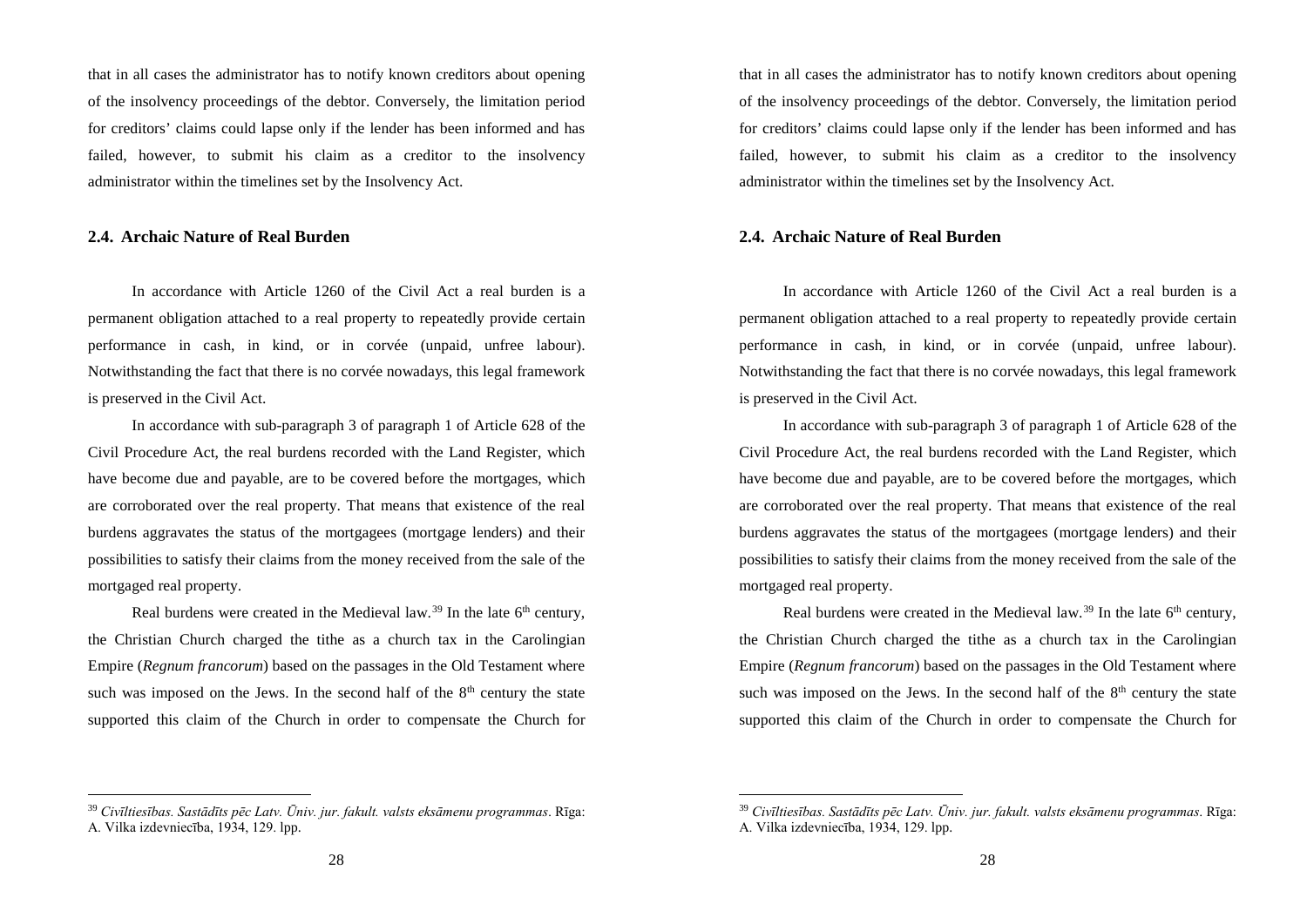secularization of the land owned by the Church.<sup>40</sup> Charlemagne introduced the tithe tax in the entire Carolingian Empire, including Italy, in 779. This tax was collected by parish priests, whereas the resources thus obtained were managed by bishops to be allocated for the needs of the Church according to the Canon law. 41

The tithe was introduced in the territory of modern Latvia concurrently with the Catholic faith. Newly baptized converts were subject to the tithe concurrently with formal introduction of the Christendom. Every baptized person had a duty subsequently imposed to pay the tithe to the Catholic Church. In early  $13<sup>th</sup>$  century residents of the territory of Latvia – farmers – were subjected to the tithe in full, as a 10% tax on the gross harvest, on growth of cattle, on apiary, and on income from fishery.<sup>42</sup>

This tax imposed instead of the tithe was called the master's share or "goba". It was not established at the rate of 10% of the harvest, but in a permanent certain amount. The tithe was established by the Divine law, whereas the master's share was where some servant of God took pity of the newly baptized Christians and allowed them to pay a lower tax instead of the God's share.<sup>43</sup>

Besides the tithe and the master's share, the new landlords imposed other burdens on inhabitants of Livonia as well, which are mostly of military nature in the 13<sup>th</sup> century. Under the treaty of 1230 baptized Couronians (Cours) had to take part in warfare against heathens not only in defence but also attack, thus spreading the Christian faith. Semigallians, Estonians, and other tribes had the same duties under the treaties. Furthermore, non-German people

 <sup>40</sup> Secularization (lat. *saecularis* – mundane, temporal) – transformation of the property of the Church into secular (for example, state) property. See secularization. Available on: http://vesture.eu/index.php/Sekulariz%C4%81cija [Accessed 09.06.2016.].

<sup>41</sup> *Latvijas tiesību vēsture*. [B.V.]: 1944, pp. 188-189.

<sup>42</sup> *Ibid.*, p. 189.

<sup>43</sup> *Ibid*., p. 190.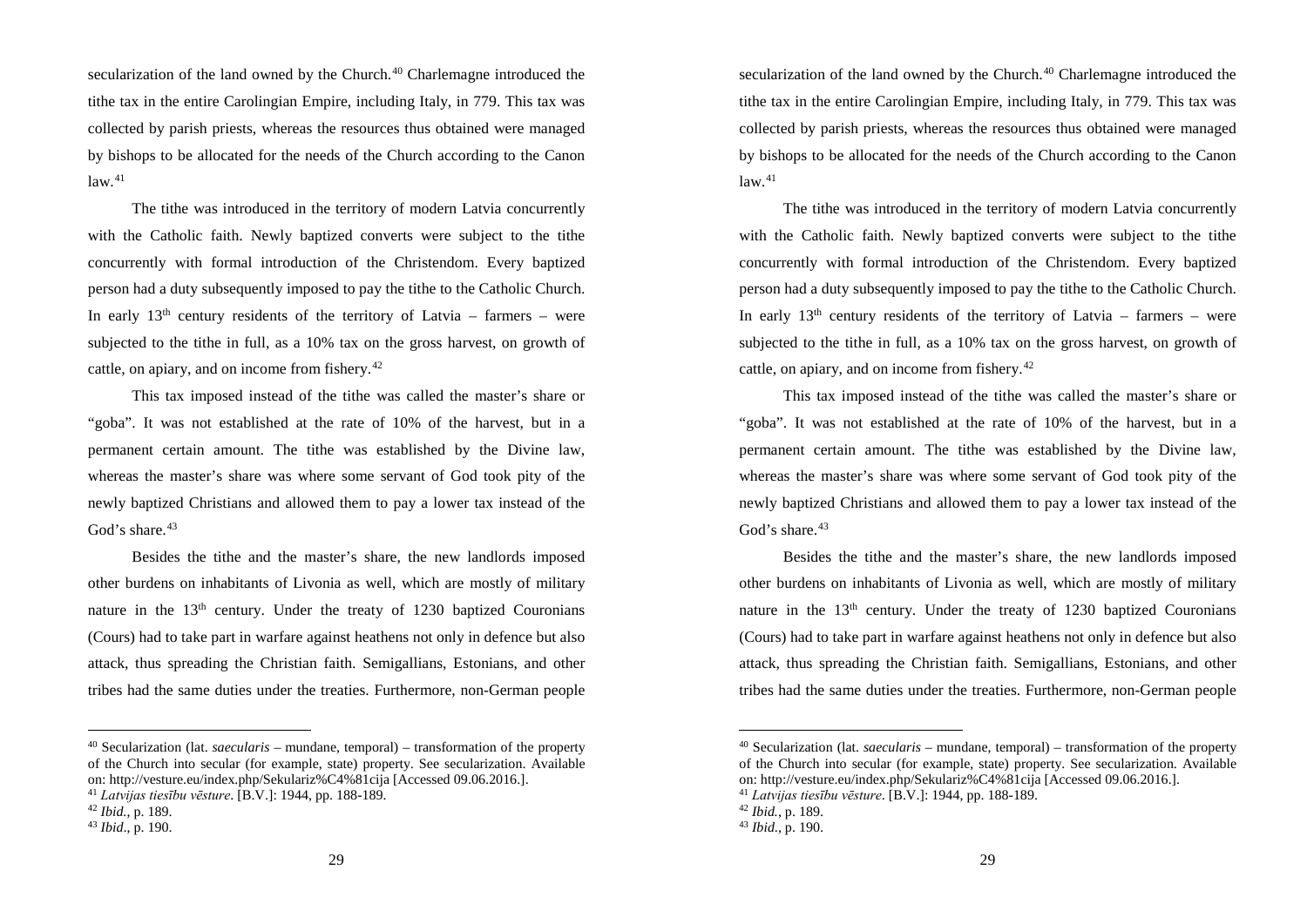were subject to military corvée by erecting castles and churches, building roads and bridges. <sup>44</sup> The real burdens remained in circulation right until adoption of the Collection of Local Civil Law in 1864, and their legal framework was subsequently incorporated in the text of the Collection of Local Civil Law.

After the Republic of Latvia was proclaimed, an agricultural reform was introduced, where associated laws and regulations provided for revocation of the real burdens. In reality it was not accomplished, and the real burden was transposed from the Collection of Local Civil Law to the Civil Act adopted in 1937.

**Real burdens nowadays.** According to the statistical data of the State Uniform Computerized Land Register, 329 corroboration requests were submitted to the Land Register in Latvia during the period of time between 1998 and 16 January 2017 for corroboration of real burdens. During the period of time between 1993 and 1997 not a single such corroboration request was submitted. The majority of the corroboration requests  $-267$  – were submitted to the Riga Regional Land Registry Office. 45

During development of the thesis, the author has personally reviewed the information of the Riga Regional Land Registry Office regarding the corroboration requests and documents enclosed thereto concerning the period until 19 April 2016, i.e., regarding 256 corroboration requests for a real burden. <sup>46</sup> Out of the satisfied corroboration requests, 87% were submitted by a one developer of a private housing village located in the Riga Region, whereas 16 corroboration requests, or 10%, were submitted by another developer of a private housing village located in the Riga Region. Only 3% of the

 <sup>44</sup> *Latvijas tiesību vēsture*. [B.V.]: 1944, p. 54.

<sup>45</sup> Statistics about transaction in land registry departments. State Uniform Computerized Land Register. Available on: https://www.zemesgramata.lv/lv/Home/Statistics [Accessed 16.01.2017.].

<sup>46</sup> This information is information of restricted access and is not publicly available.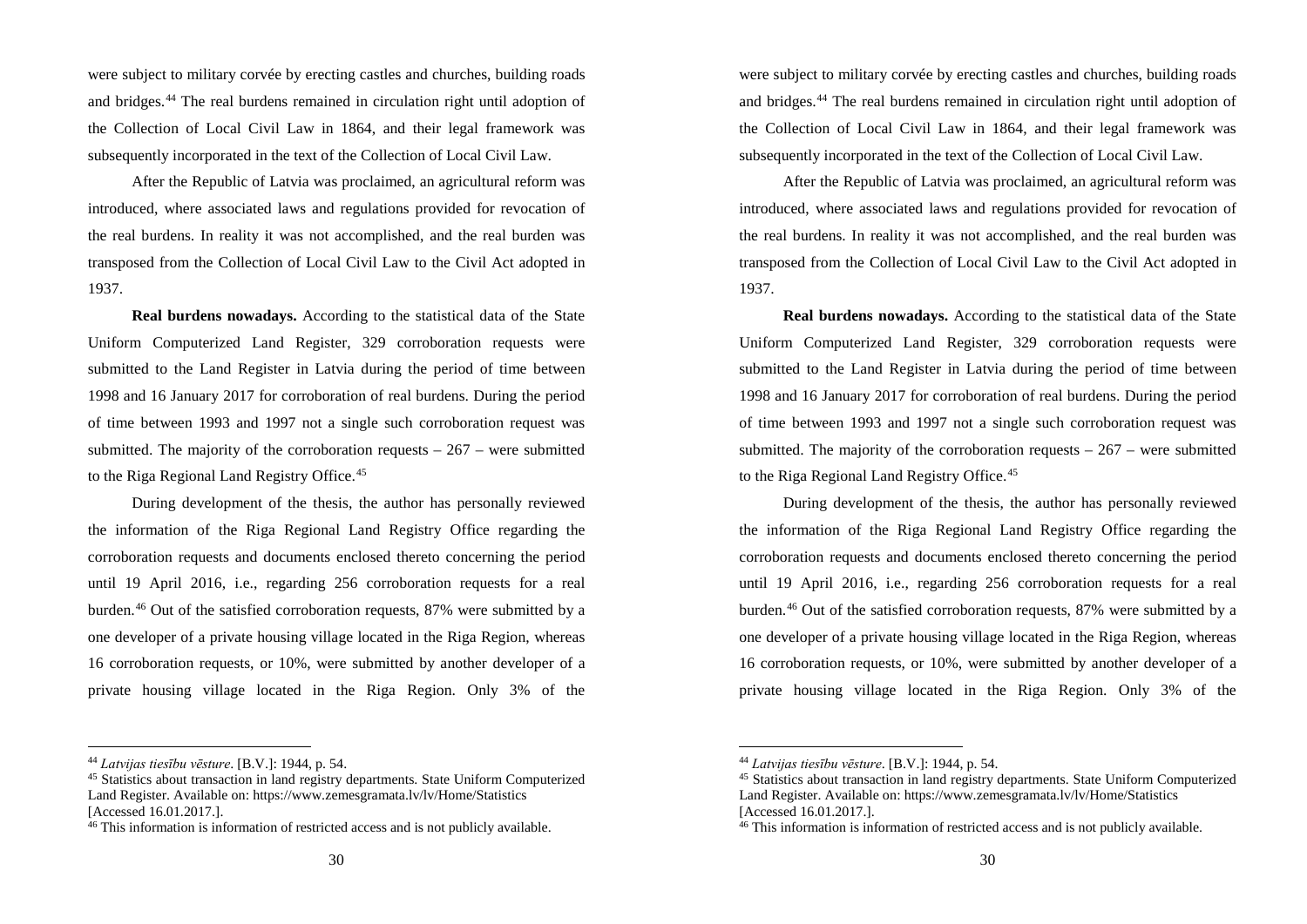corroboration requests are not corroboration requests from developers of private housing villages.

Corroboration requests from both developers of private housing villages have been substantiated by similar reasoning. The developers sell individual land plots or land plots with private houses, and concurrently with entering into a purchase contract they enter into contracts for management of common roads and infrastructure corroborating these management contracts with the Land Register as the real burdens. The management fee established in a form of real burden is convenient for developers of the villages, because, when a land plot changes owners, the real burden recorded with the Land Register remain binding on the new owner.

Notwithstanding the fact that real burdens are a type of property rights used extremely seldom (329 requests for corroboration of real burdens have been submitted to the Land Registry Offices since 1993 in comparison with 630,899 requests for corroboration of mortgages submitted in the same period, that is, 1918 times more<sup>47</sup>), the real burdens have a priority over mortgages, if a collection is aimed at the real property.

The real burdens have been created during feudal era, and they managed to survive in the civil law of Latvia until now, irrespective of the fact that their original purpose is absolutely incongruent with the modern era. Since today real burdens are used extremely rarely (moreover mainly for the purpose to secure income from management fees of 2 private housing developments for maintenance of common roads and infrastructure), the real burden institution should be modified – firstly, the corvée as a real burden type should be excluded from the law, secondly, the real burden priority over mortgages

 <sup>47</sup> Statistics about transaction in land registry departments. State Uniform Computerized Land Register. Available on: https://www.zemesgramata.lv/lv/Home/Statistics [Accessed 16.01.2017.].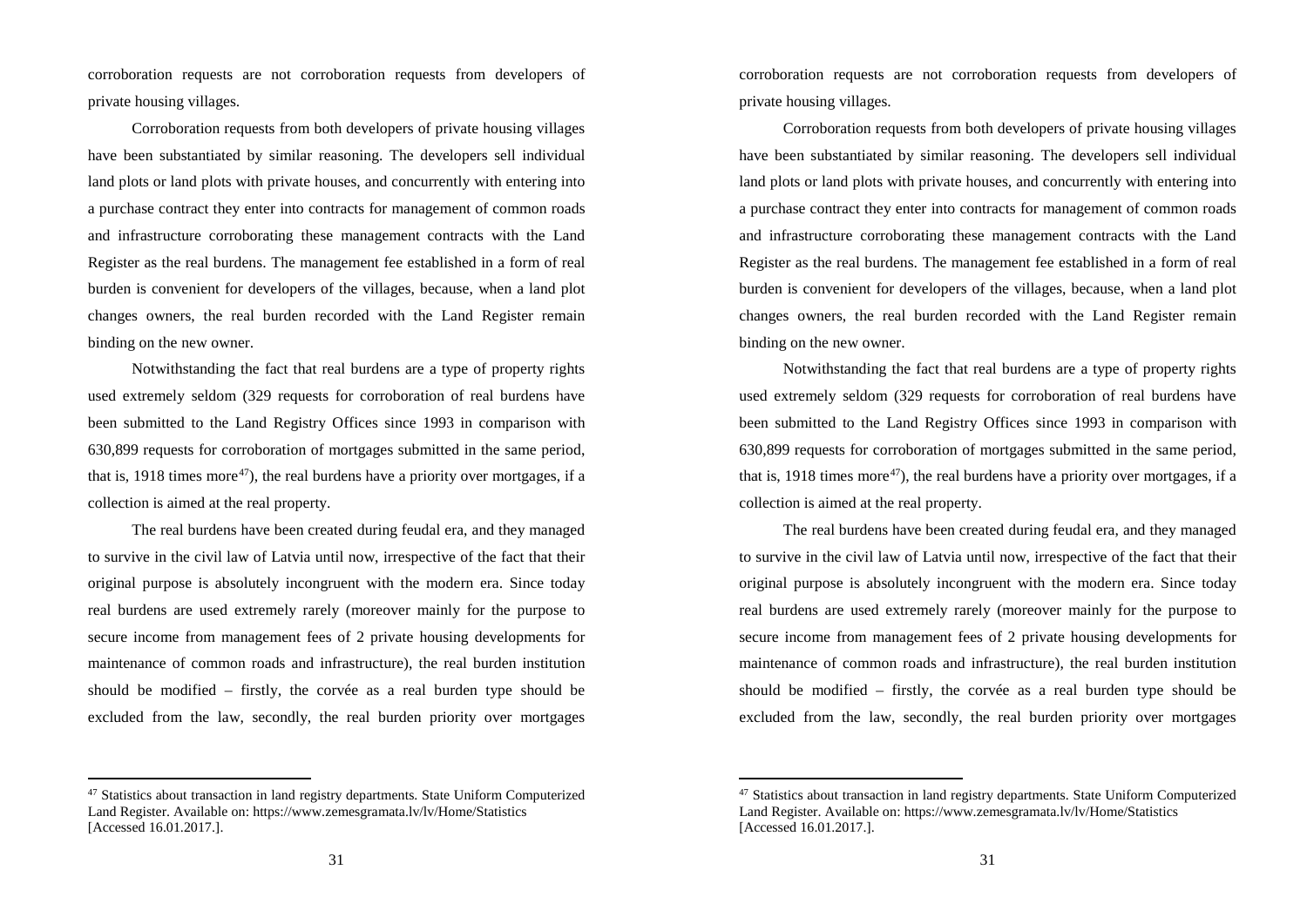should be repealed because nowadays such a priority is not objectively justified.

### **2.5. Issues with Legal Framework of Non-Recourse Loans**

A discussion heats up from time to time in Latvia about non-recourse loans or the so-called "returned-key principle" insisting that the law should provide that a mortgage borrower (consumer) is liable for his/her obligations before the mortgage lender (usually, the bank) only in the amount of the real property's value. According to statements of politicians, such legal framework allegedly exists in USA and is to be regarded positively.

On 19 February 2015, amendments to the Consumer Rights Protection Act were adopted supplementing Article  $8<sup>1</sup>$  of the Act with paragraph five, which stipulates that the lender shall offer at least two different sets of terms for a loan agreement to the consumer at the latter's choice after receipt of a loan request, where one set of terms stipulates that the real estate, for acquisition of which the loan is being taken, serves as a sufficient security for the obligations before the lender would be discharged in full. <sup>48</sup> Respectively, mortgage lenders (for the most part they are banks) had a duty imposed to offer a choice to consumers between a recourse and non-recourse loan, upon granting mortgage loan to the consumers.

It is stated in the explanatory notes of the draft law that the draft law is necessary to comprehensively implement the "returned-key principle" without tying it to the insolvency proceedings. <sup>49</sup> Such reasoning of necessity for the

 <sup>48</sup> Grozījums Patērētāju tiesību aizsardzības likumā: Latvijas Republikas likums *(Amendment to the Consumer Rights Protection Act: Act of the Republic of Latvia*). *Latvijas Vēstnesis,* 42 (5360), 01.03.2015.

<sup>&</sup>lt;sup>49</sup> Likumprojekta "Grozījums Patērētāju tiesību aizsardzības likumā" sākotnējās ietekmes novērtējuma ziņojums (anotācija) (*Report on initial impact of bill "Amendment to the Consumer Rights Protection Act" (explanatory notes*)). Available on: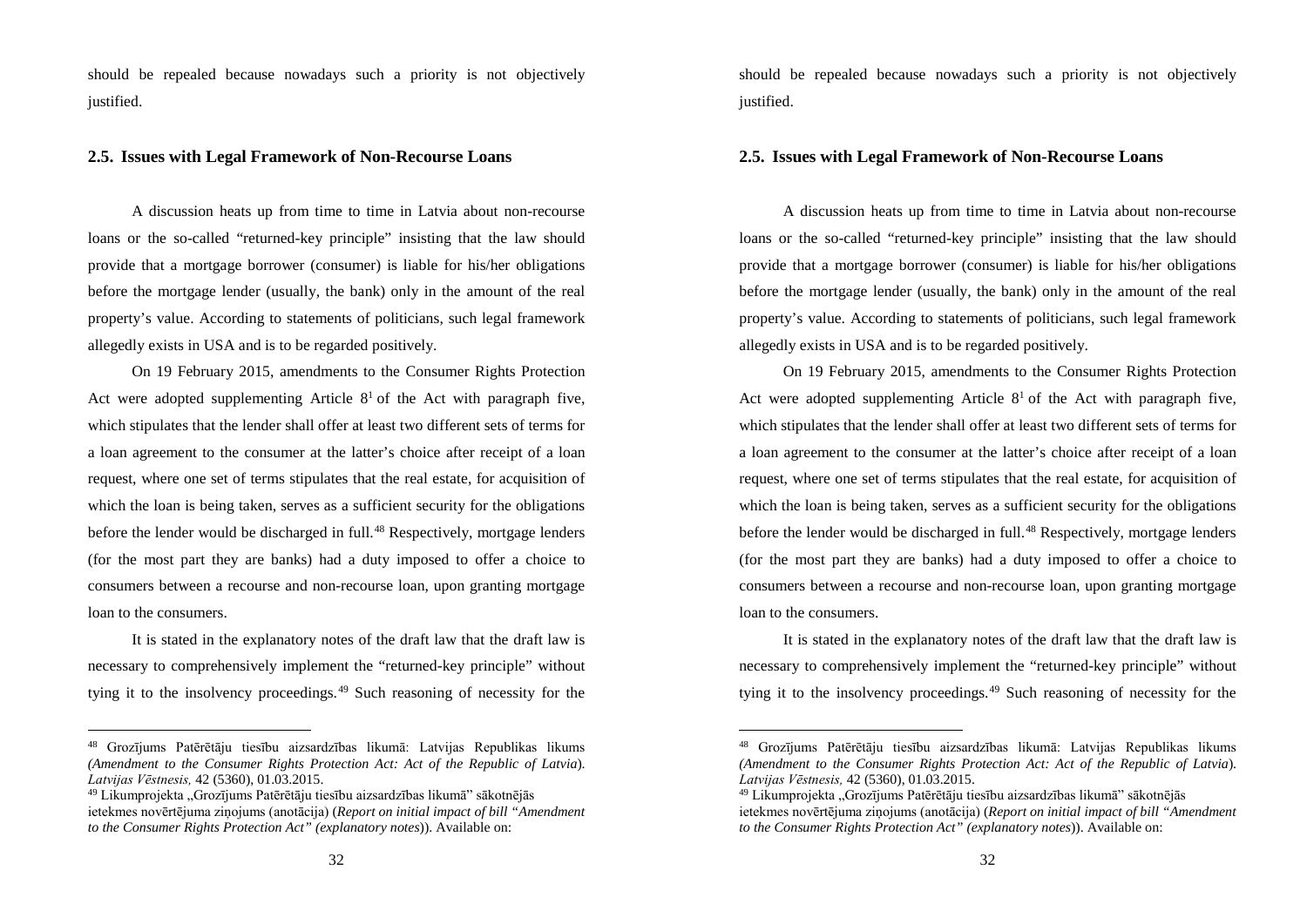legislative bill is quite ambitious. Arising therefrom, as of adoption of the amendments, the non-recourse loans or so-called "returned-key principle" is introduced in Latvia.

A non-recourse loan is a loan, which does not include personal liability of the borrower. The lender has agreed that the security is sufficient and, if the sale of property in case of recovery gains a lower amount than the loan amount, the lender will bear the losses and will not be able to recover them from the borrower. 50

There is a substantiated opinion that the non-recourse loan system exists in 11 US states. The states, which can be classified as non-recourse are: Alaska, Arizona, California, Iowa, Minnesota, Montana, North Carolina, North Dakota, Oregon, Washington, and Wisconsin. 51

In the majority of the above states the anti-recovery laws fall into one of the following categories: 1) law that prohibits any recovery of balance after sale of the property through court; 2) law prohibiting recovery of balance on loans, which are secured by the housing real property; 3) law prohibiting recovery of the balance, if the mortgage secured funds necessary for purchase of property; 4) law limiting recovery of the balance conforming to the difference between the balance of the loan and highest of the following values: sale price or fair market value of the property. 52

http://titania.saeima.lv/LIVS12/SaeimaLIVS12.nsf/0/F091C6D7EEFDE0E1C2257DE30 03E0D86?OpenDocument [Accessed 17.10.2016.].

<sup>50</sup> Nonrecourse loan. The Free Dictionary by Farlex. Available on: http://financialdictionary.thefreedictionary.com/nonrecourse+loan [Accessed 17.10.2016.].

<sup>51</sup> Ghent A. C., Kudlyaky M. *Recourse and Residential Mortgage Default: Evidence from U.S. States*. Federal Reserve Bank of Richmond Working Paper No. 09-10R February 25, 2011. Available on: http://ssrn.com/abstract=1432437 [Accessed 23.03.2014.].

<sup>52</sup> Minnes O., Solomon D. *Non-recourse, No Down Payment and the Mortgage Meltdown: Lessons From Undercapitalization*. Available on:

http://www.law.syr.edu/media/paper/2011/3/Article\_SolomonMinnes\_March\_2011.pdf [Accessed 23.03.2014.].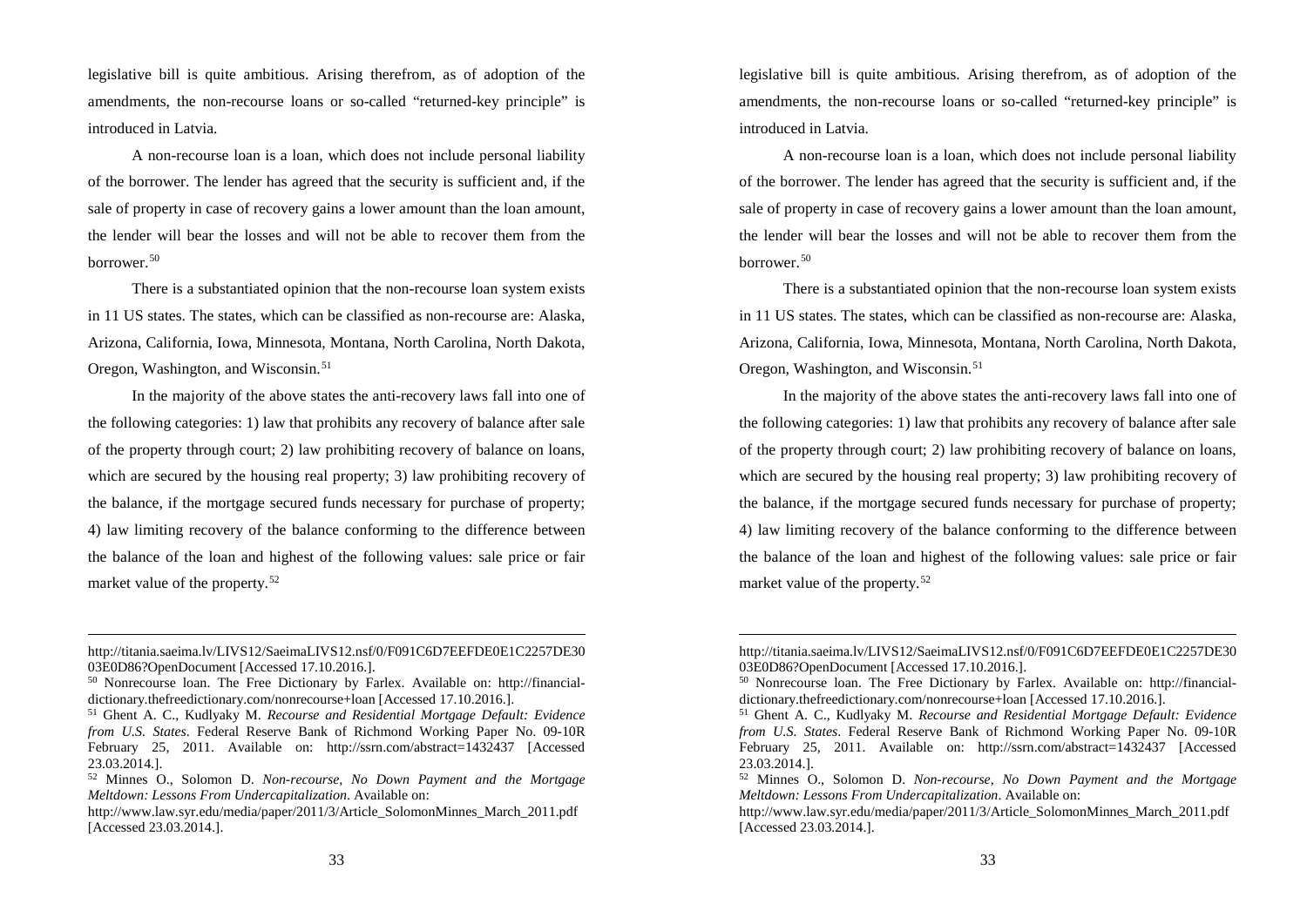In Latvia, such non-recourse loan system as it exists in 11 US states is not introduced by promulgation of the amendments of 19 February 2015 to the Consumer Rights Protection Act. The amendments introduce a procedure that the prospective mortgage lender has an obligation to offer two types of loans to the consumer – a recourse loan and a non-recourse loan. The consumer (prospective borrower) is entitled to choose, which of the loans he will use. If the borrower opts for the non-recourse loan, then subsequent relationship between the lender and the borrower in respect to the non-recourse status of the loan is subject to contractual relationship between these parties, because no law or regulation in Latvia establishes legal framework governing the non-recourse loan along with the liability of the borrower to be limited to just the mortgaged real property.

Consequently, we can merely talk about contractual non-recourse loans in Latvia; furthermore, not because such would be introduced by the amendments to the Consumer Rights Protection Act of 19 February 2015, but because a duty is introduced for the lender to offer choice between recourse and non-recourse loans.

For lenders resources are squandered on offering the choice between recourse and non-recourse loan to the potential borrower (consumers) – time of employees, presentation materials, etc. Considering the low popularity of the non-course loans (2.3% in 2015) it is not feasible to retain such duty of the lender, and it should be excluded from the Latvian law.

34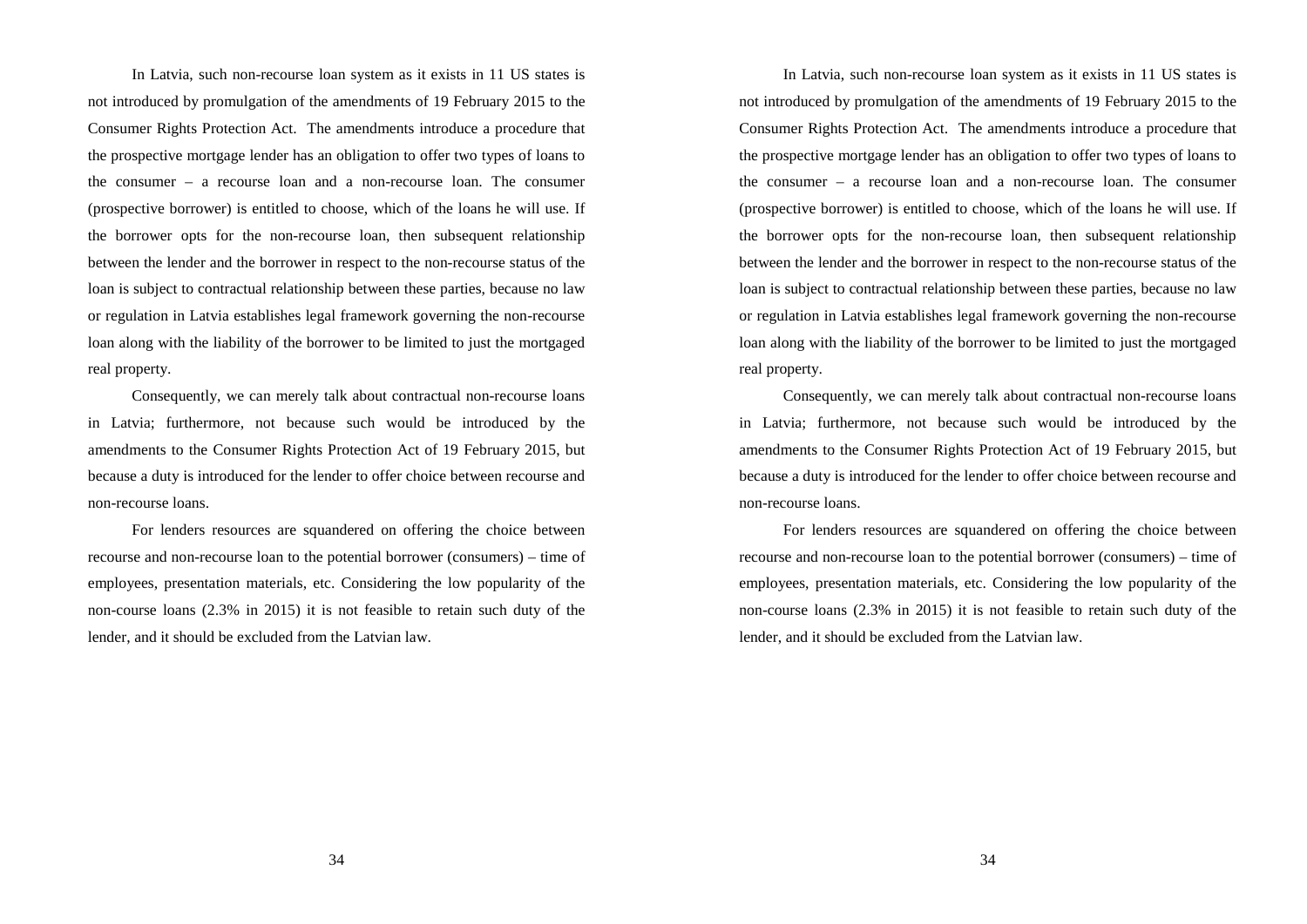## **3. ISSUES WITH THIRD-PARTY MORTGAGES AND SOLUTIONS THEREOF**

#### **3.1. Issues with Accessority of Mortgage**

One of the principles of the mortgage (as a pledge) is the principle of accessority of the mortgage – the mortgage, as a security of an obligation, is of ancillary nature. That is, the mortgage may exist only if the obligation secured by the mortgage exists. If there is no obligation, the mortgage cannot exist either, because the objective of the mortgage is to secure performance of the obligation. In absence of the obligation there is no duty, performance of which would have to be secured.

There would be no questions about the accessority principle of the mortgage, if only provisions of the Civil Act arising out of the Collection of Local Civil Law existed nowadays. However, today there is also the Insolvency Act, which prescribes liquidation of a legal entity after completion of the insolvency proceedings in respect of the legal entity, whereas private individuals enjoy discharge of obligations after completion of the procedure of extinguishing obligations.

Issues arise in those situations, where obligations of the insolvent debtor are secured by a mortgage over a real property owned by a third party. During insolvency proceedings of the debtor the obligation will be discharged, most probably, without covering the entire creditor's claim. Here a question arises – what happens to the mortgage over the third party's real property? Does the mortgage over the third party's property ceases to exist, upon discharging the obligation during the insolvency proceedings without full performance thereof, or else it continues existing as an independent right?

The mortgage in respect of third party's obligations has certain similarities with a guarantee (surety), because the security of obligations is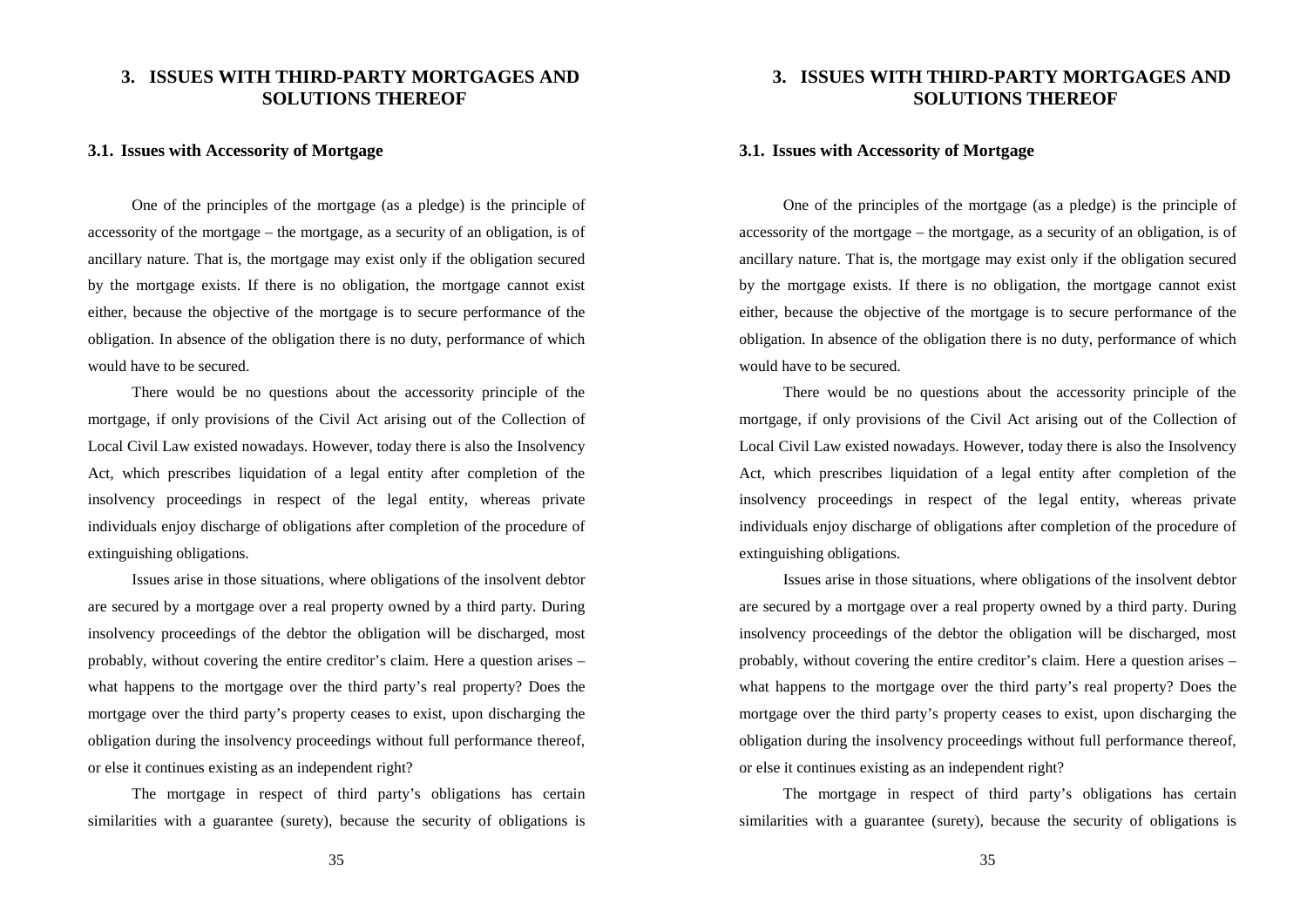provided by other persons (not the debtor). In case of the guarantee, the guarantor guarantees obligations of the principal debtor. If the obligations are not performed, the creditor may claim performance of the obligations from both the debtor and the guarantor. In case of the mortgage for obligations of a third party, the creditor may claim performance of the obligation from the debtor, as well as aim recovery at the mortgaged property. Consequently, both scenarios have provision of a security for third-party obligations in common; however, the main difference is the type of security interest. In case of the guarantee, the security interest is personal – the guarantor is personally liable with all his property for the debtor's obligations. In case of the mortgage securing third party's obligations the security interest is material – it is the mortgaged real property. The creditor can aim the recovery only at the property, and not at its owner; moreover, not more than in the amount of the mortgage amount. If after the recovery a positive balance is left, this balance is to be returned to the owner (Article 1329 of the Civil Act).

In 1914 professor Vladimirs Bukovskis has pointed out that establishing of a lien for an obligation undertaken by another person is of a nature of in rem guarantee, that is, such guarantee, which is limited only to the scope of the pledged property and is not tied to personal liability of the pledgor for a debt of another person. 53

Both the guarantee and the mortgage have the principle of accessority in common – these securities cannot exist without an obligation. Furthermore, the guarantee and the mortgage have another key aspect in common, why these institutions exist at all – and that is the purpose. The purpose of the guarantee

 <sup>53</sup> Буковскiй В. *Сводъ гражданскихъ узаконеній губерній Прибалтійскихъ съ продолженiемъ 1912-1914 г. г. и съ разъясненiями въ 2 томахъ. Томъ I, содержащiй Введенiе, Право семейственное, Право вещное и Право насл*ѣ*дованiя*. Рига: Типографiя Г. Гемпель и Ко, 1914, p. 563.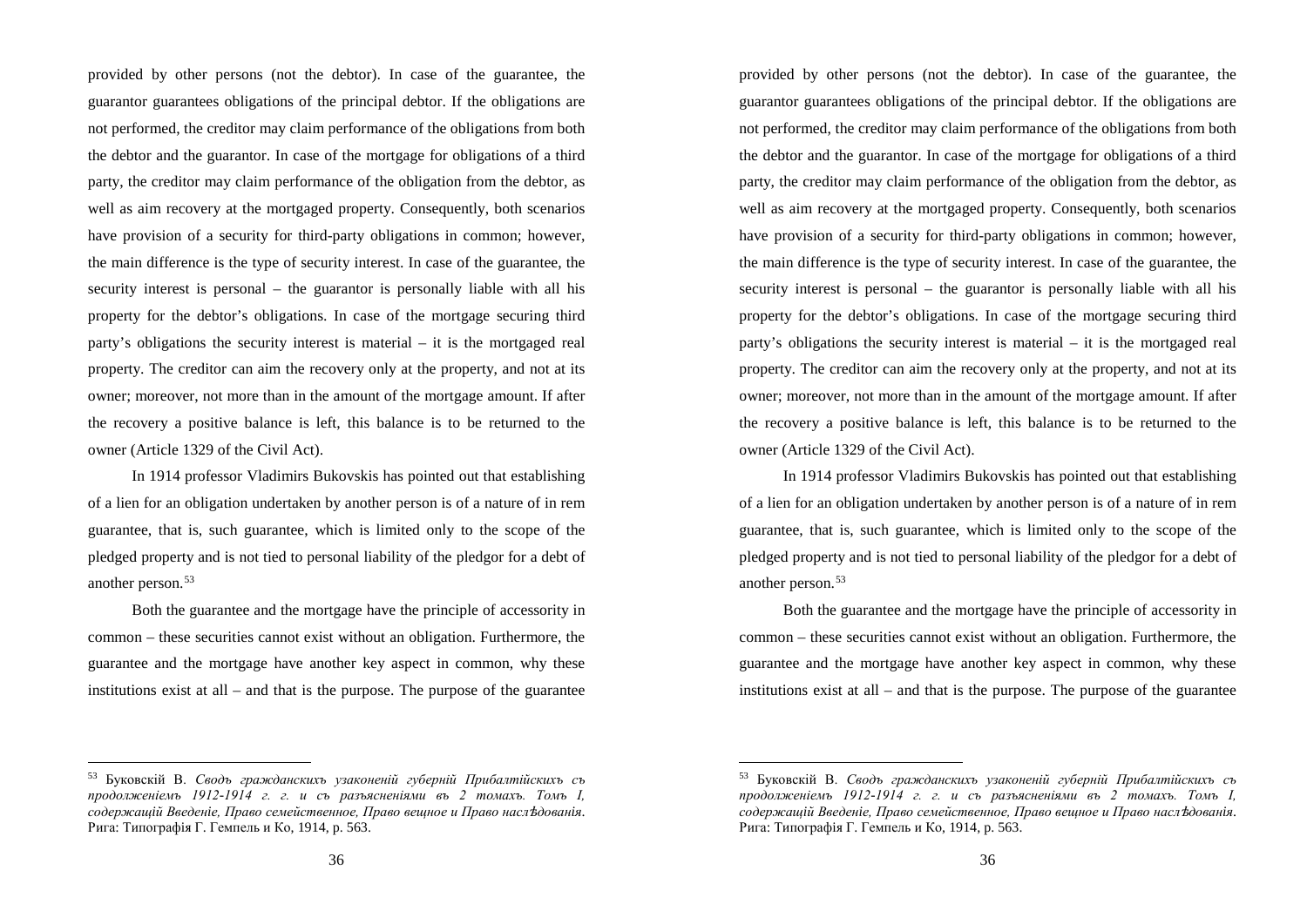and the mortgage is to secure against default on an obligation, and against debtor's insolvency risk among other.

Consequently, an answer how to resolve the conflict between the accessority principle of the mortgage and right of the mortgage lender to the property can be sought in the judgment of the Department of Civil Cases of the Senate of the Supreme Court of 27 April 2011 in case No SKC–86/2011 and the judgment of the Department of Civil Cases of the Supreme Court of 16 June 2016 in case No SKC–178/2016.

In its judgment in case No SKC–86/2011, the Senate pointed out to the purpose of the guarantee as the key condition for validity of the guarantee: "The accessority principle of the guarantee is not absolute, and in the cases where the nature of the guarantee as an ancillary obligation becomes contradictory to the purpose of the guarantee, exemptions therefrom are permissible.

Upon guaranteeing debtor's obligations, the guarantor assumes the risk of being held liable by the creditor for the debtor's obligations even if the latter faced financial difficulties. Consequently, the duty of guarantor's liability before the creditor for obligations of the debtor, who has become insolvent, accurately conforms to the purpose of the guarantee. On the other hand, release of the guarantor from the duty to be liable before the creditor for the obligations of the principal debtor due to the mere reason that the poor financial status of the debtor has led to insolvency is contradictory to the purpose of the guarantee.

The above forms grounds for granting priority to the guarantee's purpose over accessority of the guarantee, as a result of which in case the principal debtor – business company – is winded up (deleted from the commercial register upon terminating the insolvency proceedings), the guarantee is transformed from the ancillary obligation into an autonomous obligation, and concurrently the creditor's claim towards the guarantor

37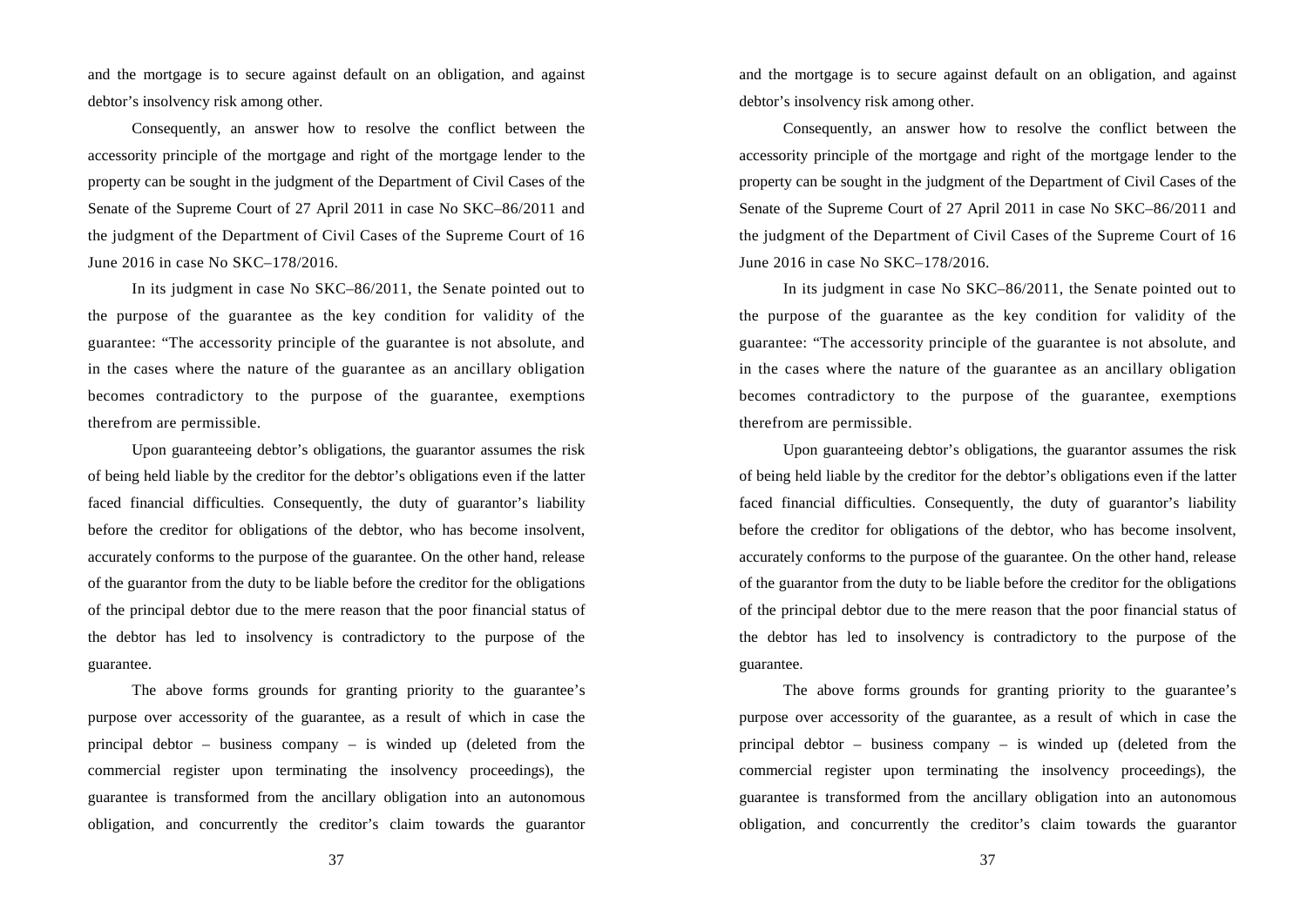becomes an autonomous one from the obligation inherent to the principal claim."54

Conversely, in the judgment of 16 June 2016 in case No SKC– 178/2016, the Department of Civil Cases of the Supreme Court resolved a discussion that persisted among legal practitioners, members of the parliament, and in the legal literature for several years<sup>55</sup> concerning liability of the guarantor, if insolvency proceedings are opened in respect to the principal debtor – private individual. The Department of Civil Cases acknowledged that conclusions contained in the judgment of 27 April 2011 in case No SKC–86/2011 are applicable both to the cases when the principal debtor is a legal entity and to the cases when the principal debtor is a private individual. 56

Taking into account that key features of the guarantee and third-party mortgages are identical (accessority and purpose), the said conclusions of the Department of Civil Cases can be also attributed to the third-party mortgages. Namely, in cases when the debtor is a legal entity and the insolvency proceedings result in liquidation thereof (deletion from the respective register), the mortgage from an ancillary right becomes an autonomous right. The same can be applied in a situation where the debtor is a private individual and his/her obligations have been discharged upon completion of the procedure of extinguishing obligations. Also in this case the mortgage created for the

 <sup>54</sup> Judgment of the Department of Civil Cases of the Senate of the Supreme Court of the Republic of Latvia of 27 April 2011 in case No SKC-86/2011. Available on: http://at.gov.lv/files/uploads/files/archive/department1/2011/skc-0086.doc [Accessed] 31.05.2016.].

<sup>55</sup> For more detail see Neilands R. *Galvojuma patstāvība pēc galvenā parādnieka saistību dzēšanas procedūras pabeigšanas*. Jurista Vārds, 16.02.2016., Nr. 7 (910). Available on: http://www.juristavards.lv/doc/268089-galvojuma-patstaviba-pecgalvena-paradnieka-saistibu-dzesanas-proceduras-pabeigsanas/ [Accessed 20.07.2016.].

 $\frac{56}{6}$  Judgment of the Department of Civil Cases of the Supreme Court of the Republic of Latvia of 16 June 2016 in case No SKC–178/2016. Available on:

at.gov.lv/files/uploads/files/archive/department1/2016/SKC-178-2016.doc [Accessed 20.07.2016.].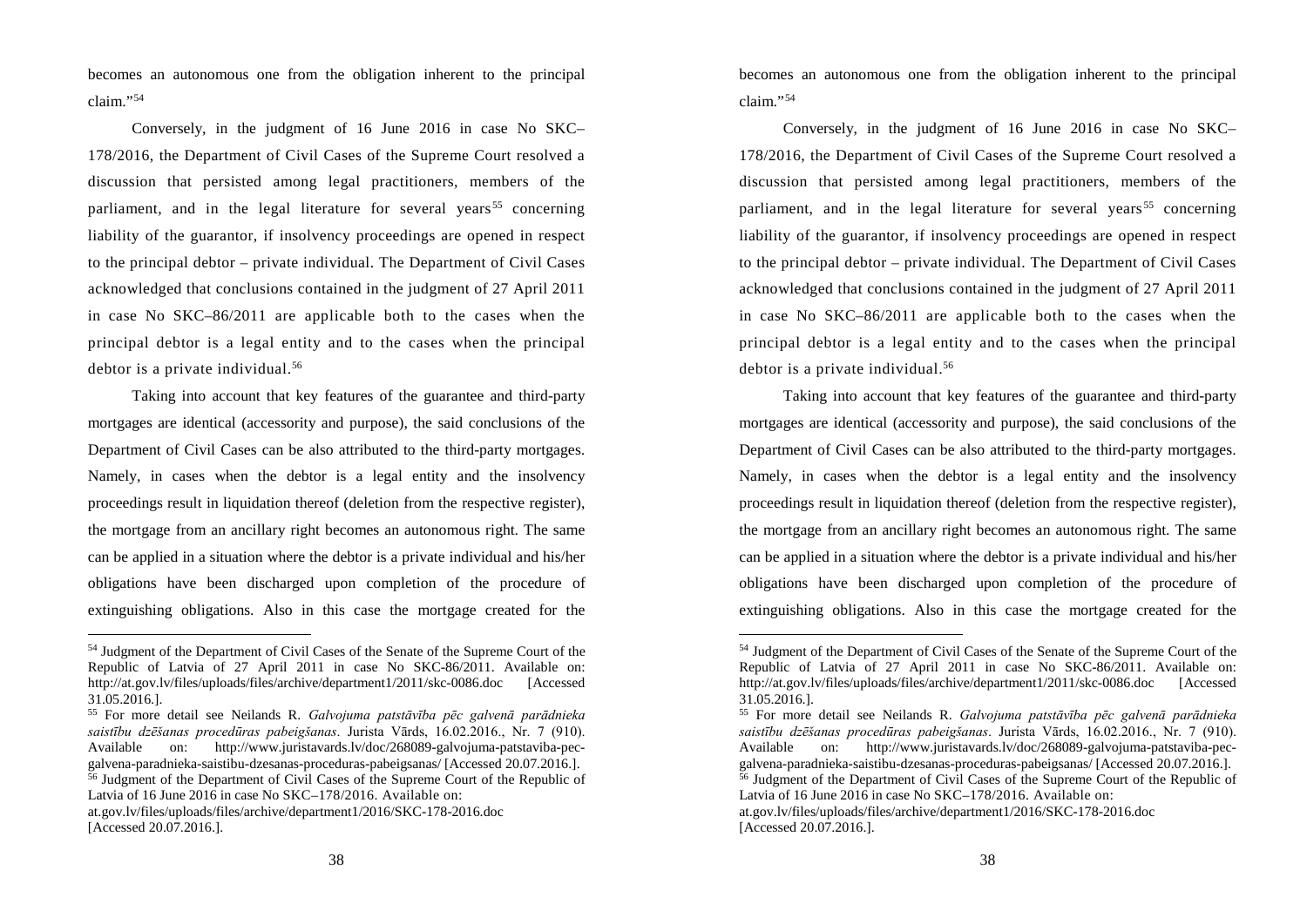purpose to secure the debtor's obligations, becomes an autonomous right, and the mortgage lender has the right to aim the recovery at the mortgaged real property.

Several examples can be found in the case law where the conclusions of the judgment of the Department of Civil Cases of the Supreme Court in case No SKC–86/2011 have been applied in mortgage cases. For example, in its judgment of 30 April 2014 in case No C27182513 the Civil Court Panel of the Riga Regional Court has referred to the judgment in case No SKC-86/2011 among other, and also noted the following: "In fact, providing a pledge for a third party's obligations, in its legal nature, shall be equalled to a guarantee. In both cases the person secures a creditor's claim towards the principal debtor by the former's property. In case of the security interest (right of pledge) such security is limited to merely the pledged property, whereas in case of the guarantee it applies to the entire property of the guarantor, if not limited to a certain amount. [..]

Therefore, release of the pledgor from the obligation to be held liable before the creditor for obligations of the principal debtor only due to the reason that the poor financial status of the debtor has led to limited solvency is contradictory to the purpose of the pledge – providing an opportunity for the lender to obtain satisfaction from the sale of the object of pledge in case of sale in the amount of the outstanding share of the obligation, when the creditor cannot gain satisfaction from the debtor himself/herself."57

To avoid the solution of the problem to be confined only to the doctrine and case law, it would be necessary to introduce amendments to the Civil Act, by supplementing it with Article  $1306<sup>1</sup>$  in the following wording:  $\frac{1306<sup>1</sup>}{A}$ *pledge for another person's obligation becomes autonomous, if:*

 <sup>57</sup> Judgment of the Civil Court Panel of the Riga Regional Court of 30 April 2014 in case No C27182513. Available on:

https://manas.tiesas.lv/eTiesasMvc/nolemumi/pdf/192860.pdf [Accessed 21.09.2016.].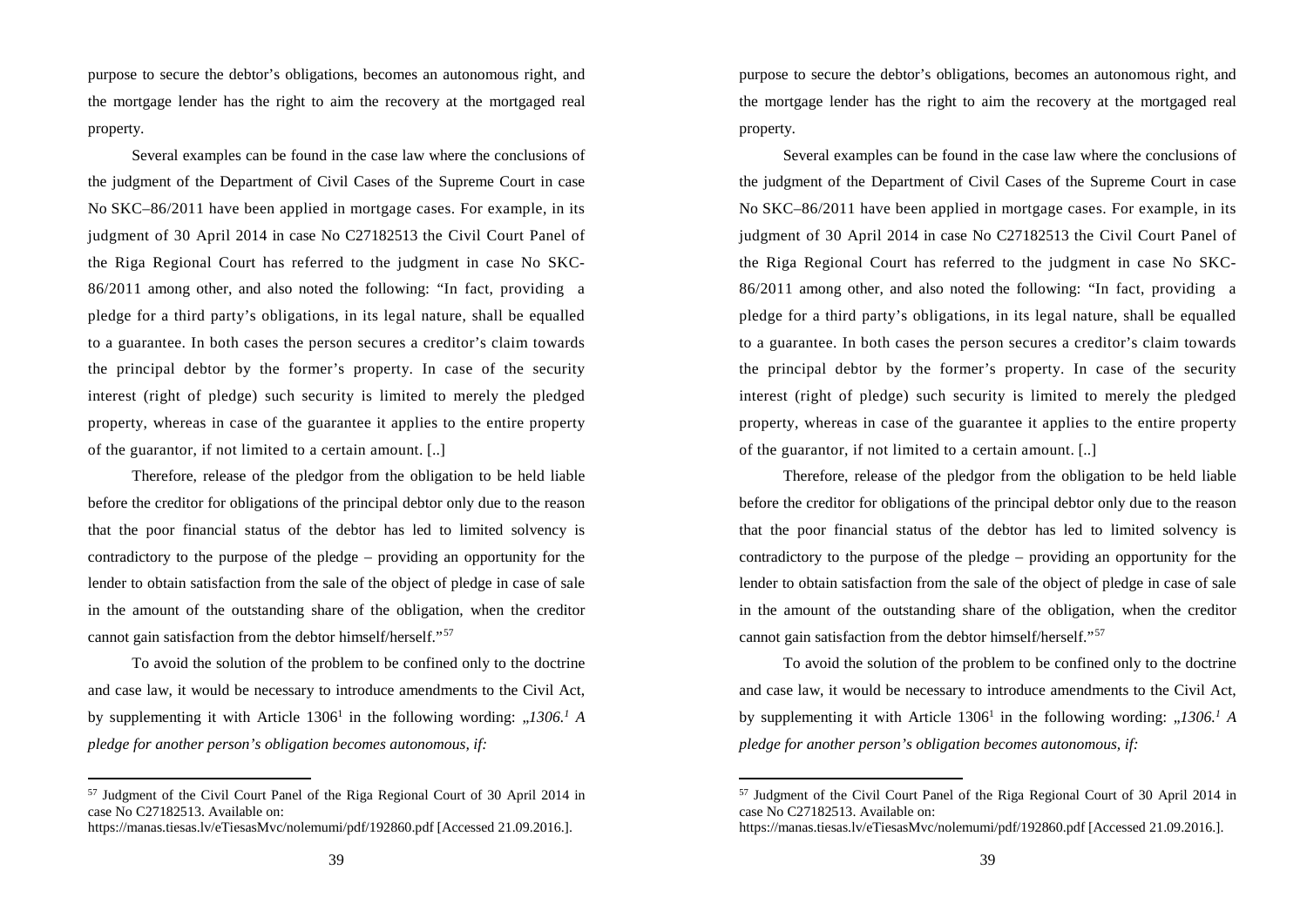*1) Insolvency proceedings are completed in respect to insolvent debtor – legal entity – and the debtor is removed from the respective register;*

*2) After performance of the plan for discharge of obligations the remaining outstanding obligations specified in the said plan are discharged for the insolvent debtor – private individual."*

## **3.1. Enforcement of the Creditor's Claim for Secured Third-Party Obligations**

Until 1 March 2015 the Insolvency Act did not resolve the issue how to act in a situation when the pledgor has become insolvent, while the debtor performs his/her obligations. In this situation there is no reason to request sale of the pledged property, because the obligation is being performed. At the same time, the Insolvency Act stipulates sale of the entire property of the debtor, and without the sale thereof the insolvency proceedings cannot be finalized. Furthermore, it is not known, whether the debtor will perform its obligations in full – if it performs, it will not be necessary to sell the object of pledge in future, whereas, if it does not perform, the sale thereof will be necessary.

By amendments to the Insolvency Act that came into effect on 1 March 2015 a solution for the above situation is provided. The Insolvency Act is supplement with Article  $118<sup>1</sup>$  – procedure for covering creditors' claims, if a claim of such secured creditor is lodged, whose claim rights is conditional. The essence of the article is that money from the sale of the pledged property is deposited by the administrator into an account specifically opened by the Insolvency Administration with the National Treasury until the moment when the secured creditor has submitted a notification to the Insolvency Administration about occurrence of the condition.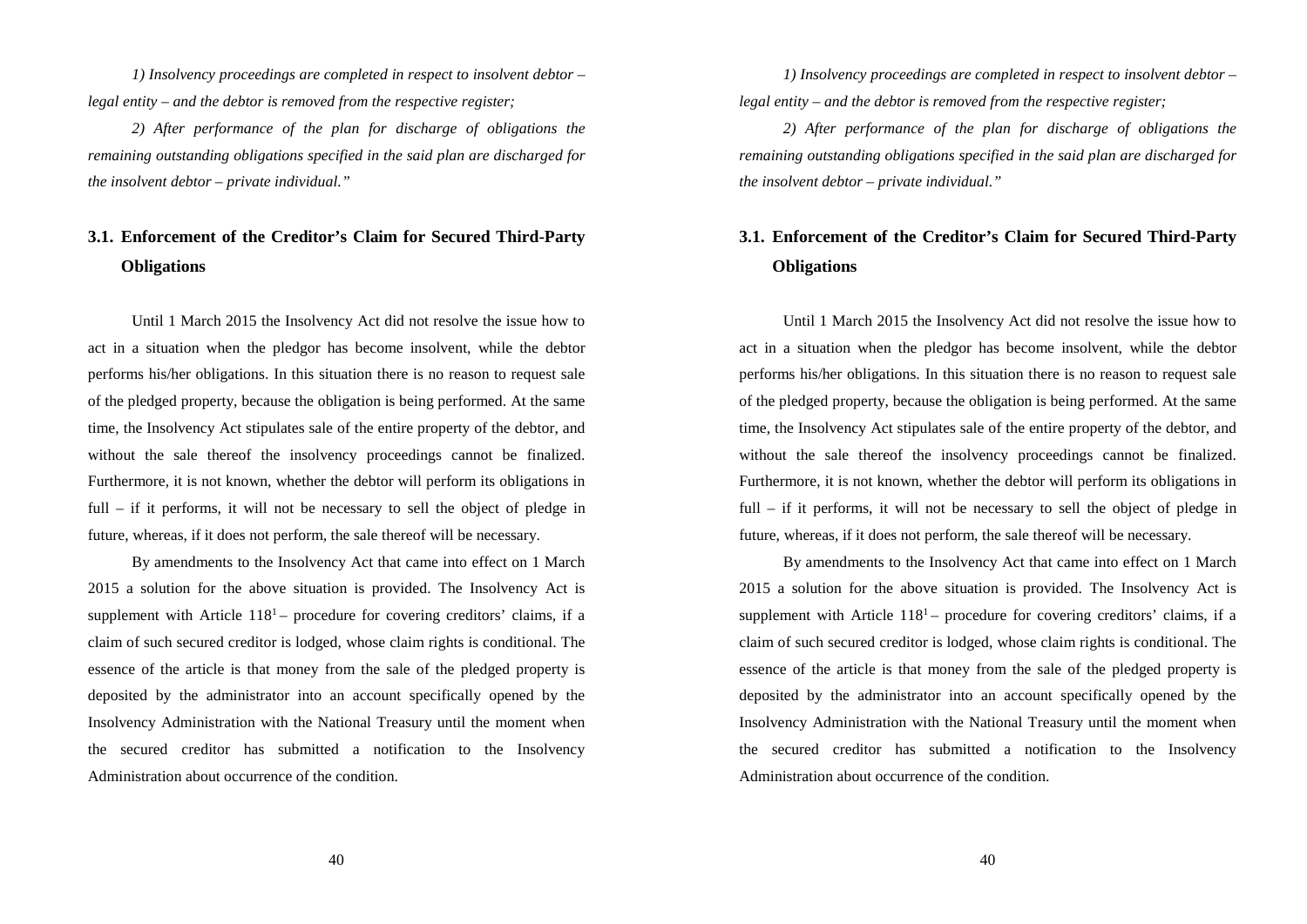The amendments have just one crucial drawback – they stipulate that the money received from sale of the mortgaged property is to be kept in custody no longer than three years after the sale of the mortgaged property, or five years after opening date of the debtor's insolvency proceedings depending on which of these deadlines occurs earlier (paragraph two of Article  $118<sup>1</sup>$ ). After this deadline the money shall be disbursed pursuant to Article 118 of the Insolvency Act, i.e., to cover costs of the insolvency proceedings, cover claims of the Insolvency Administration for salaries paid to the debtor's employees, and to satisfy the unsecured creditors in the amount of the principal debt. Such procedure cannot be considered fair in cases when the obligation secured by the pledge is longer than the above period of time and will continue afterwards. Often, there are cases when the obligation is long-term – for five and more years.

The Civil Act does not limit the timeline for existence of a pledge (including mortgage) as an ancillary right: according to the general rule, the right of pledge is valid until the obligations secured by the pledge are performed. This principle is also consolidated in paragraph  $2<sup>1</sup>$  of Article 628 of the Civil Procedure Act, pursuant to which a bailiff, after sale of the mortgaged real property, if the mortgage lender has not joined the recovery, deposits money on a deposit account in the amount of the mortgage amount specified in the Land Register or in the amount specified in the notification of the mortgage lender, if such is received, and keeps it in custody until receipt of the execution documents.

Arising out of the foregoing, under the civil procedure the bailiff can sell the mortgaged property upon executing the recovery (in favour of other collectors, not the mortgage lender); however, the rights of the mortgage lender are not infringed, because he can submit an execution document to the bailiff at any time and thus receive the deposited money in the amount of the claim.

41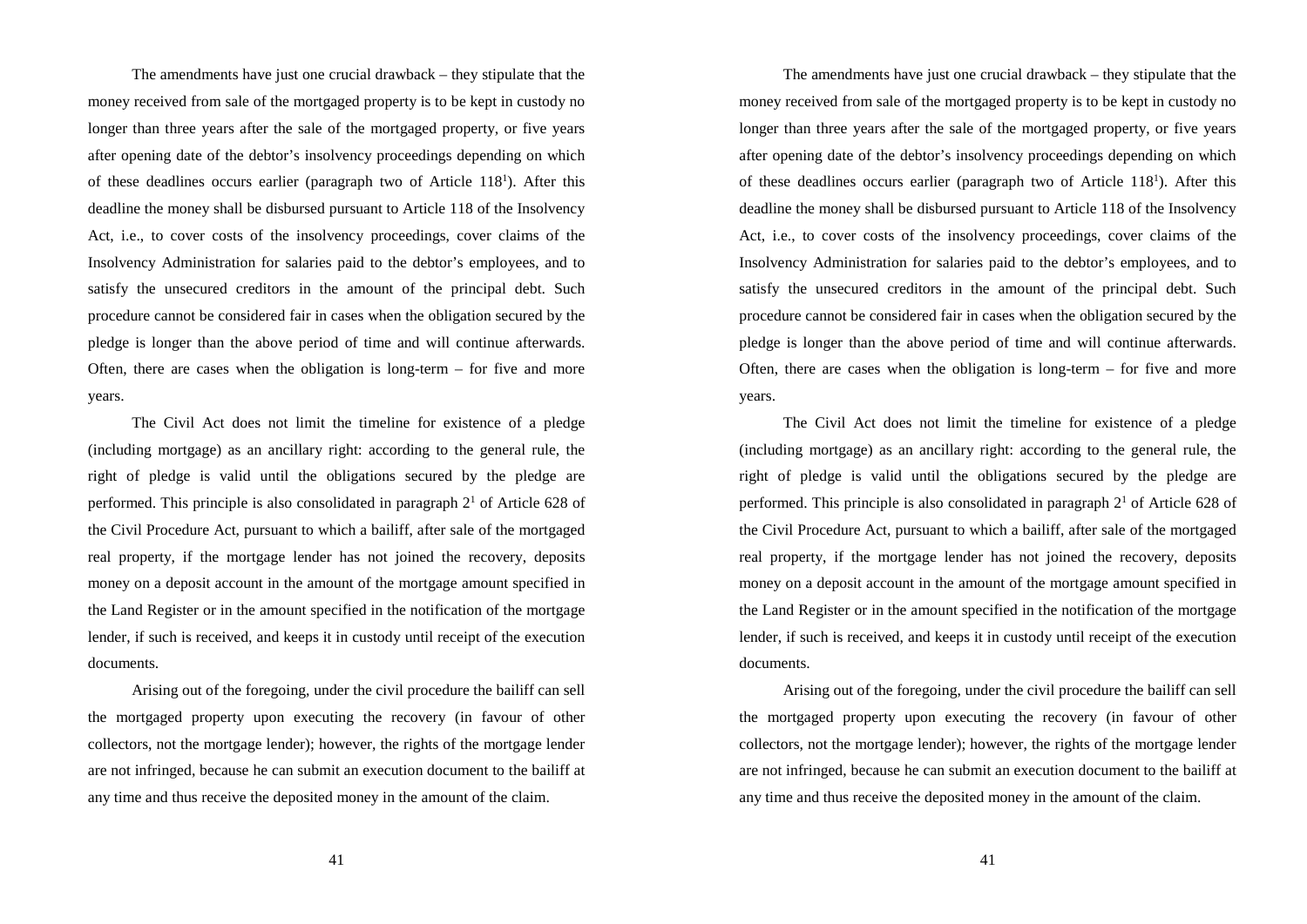Consequently, the amendments to the Insolvency Act create such a procedure for enforcement of the mortgage for third-party obligations that does not conform to justice in case of long-term obligations infringing the creditor's right to property, as well as is contradictory to the procedure established in the Civil Procedure Act, thus violating the principle of equality among the creditors (lenders). Such procedure may result in emergence of new malicious insolvency schemes aimed at gaining financial benefit from sale of the mortgaged property circumventing rights of the mortgage lender. In order to prevent the foregoing, it would be necessary to introduce amendments to Article  $118<sup>1</sup>$  of the Insolvency Act that would rescind the limited period for keeping the money in custody, which has nothing to do with the actual validity period of the obligation, and would tie keeping the money in custody for the period while the particular obligation exists. The only case when the current limited period of deposit should be retained would be in the event that the creditor is unaware of the term when the condition is to occur (upon which the obligation expires), or else, the creditor had not specified it in its application.

## **3.2. Rights of the Pledgor to review Information about the Amount of the Debt**

Means for securing the obligations – mortgage and guarantee – are means of security governed by the civil law that can be used by contracting parties to secure any obligations. However, in practice these means for securing obligations are most commonly used by credit institutions (mainly banks) in their lending transactions, that is, upon granting loans, which are being secured by guarantees and mortgages.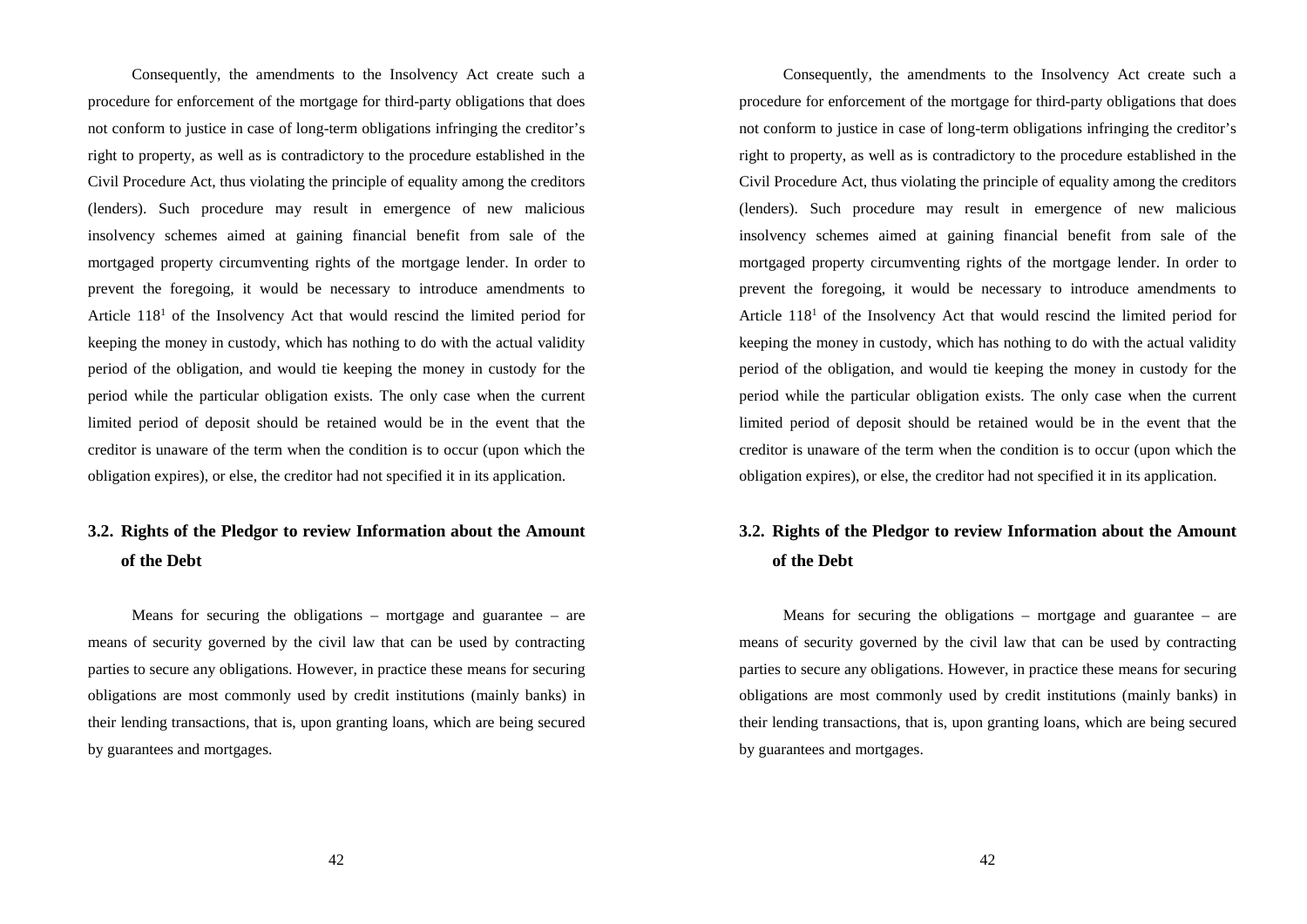In accordance with paragraph one of Article 61 of the Credit Institutions Act<sup>58</sup>, the credit institutions are obliged to guarantee confidentiality of the identity, accounts, deposit and transactions of clients. Article 62 of this act establishes accurate range of entities whom the credit institutions are entitled to divulge information about the client's transactions. Naturally, the client himself or herself, including the borrower, may obtain data about his or her own transactions; however, pursuant to paragraph  $4<sup>1</sup>$  of Article 62, data about the client's loan payment schedule, performance of loan obligations, including payments made, and outstanding amount of the debt obligations are to be provided to the guarantor of the client's loan upon its written request.

Such procedure was introduced by the amendments to the Credit Institutions Act of 24 April 2014, which came into effect on 28 May 2014,<sup>59</sup> in order to provide for the right of the guarantors to obtain information from the credit institution about the schedule of the guaranteed (borrower's) loan payments and performance of the repayment obligations.<sup>60</sup> The procedure introduced by the amendments should be regarded positively, because before the amendments the guarantor did not have grounds to request information from the credit institution about payment discipline of the debtor and amount of the debt. Furthermore, the credit institutions were not even authorized to disclose this information because this information was subject to protection of the client's confidentiality, including in respect to the guarantors. After

 <sup>58</sup> Kredītiestāžu likums: Latvijas Republikas likums (*Credit Institutions Act: Act of the Republic of Latvia*). *Latvijas Vēstnesis,* 163 (446), 24.10.1995., *Ziņotājs*, 23, 07.12.1995.

<sup>59</sup> Grozījumi Kredītiestāžu likumā: Latvijas Republikas likums (*Amendments to the Credit Institutions Act*: *Act of the Republic of Latvia*). *Latvijas Vēstnesis,* 92 (5152), 14.05.2014.

<sup>&</sup>lt;sup>60</sup> Likumprojekta "Grozījumi Kredītiestāžu likumā" sākotnējās ietekmes novērtējuma ziņojums (anotācija) (*Report on initial impact of bill "Amendments to the Credit Institutions Act" (explanatory notes*)). Available on:

http://titania.saeima.lv/LIVS11/SaeimaLIVS11.nsf/0/4CB484EDC531C29EC2257C4F0 0417CE5?OpenDocument#b [Accessed 12.10.2016.].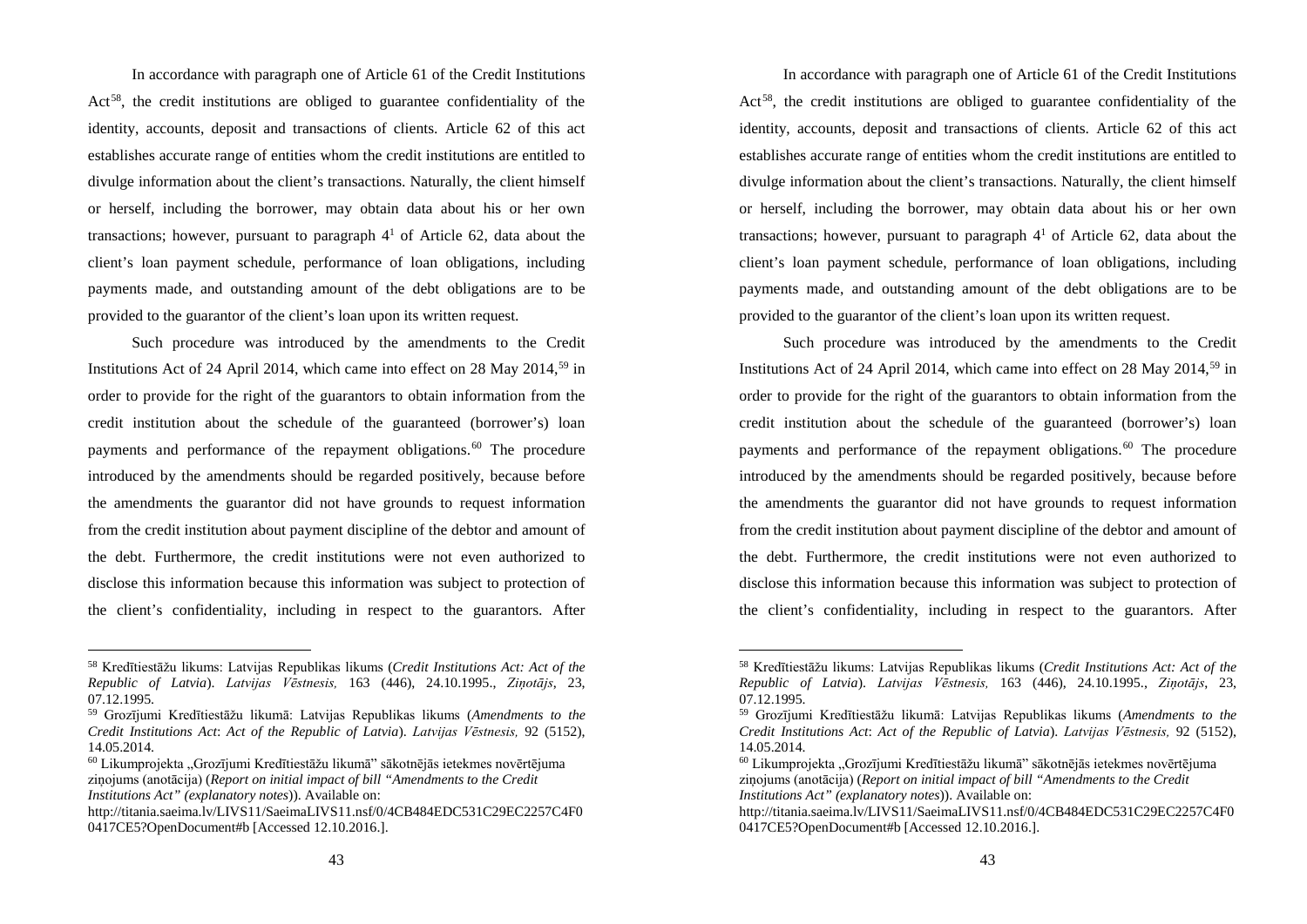adoption of the amendments the guarantors have no obstacles to receiving information from the credit institutions.

At the same time, obstacles to receipt of information have remained intact in respect to pledgors (third parties). Property (assets) owned by them serve as a security of a claim held by the credit institution, i.e., such property is pledged in favour of the credit institution in order to secure obligations of the debtor. Notwithstanding the foregoing, the pledgors are not eligible to request information from the credit institution about the outstanding debt and payment discipline. Such absence of rights is to be deemed a deficiency, because the pledgors need to have right to know information about outstanding balance of the obligation and payment discipline, because the real property or movable property owned by them is pledged in favour of the credit institution in order to secure performance of the debtor's obligations. Compliance with the payment discipline and outstanding balance of the debt concerns the pledgors, that is, their property right in respect to the pledged property. If the credit institution launches recovery due to debtor's default on obligations, then the recovery will, most probably, be aimed at the pledged property as well, including the real property. Thus, the fact whether the debtor performs obligations and what the outstanding balance of the debt is directly concerns the pledgors. Consequently, the Credit Institutions Act should stipulate that the pledgor also has the right to review information about performance of the loan obligations and outstanding balance of the loan.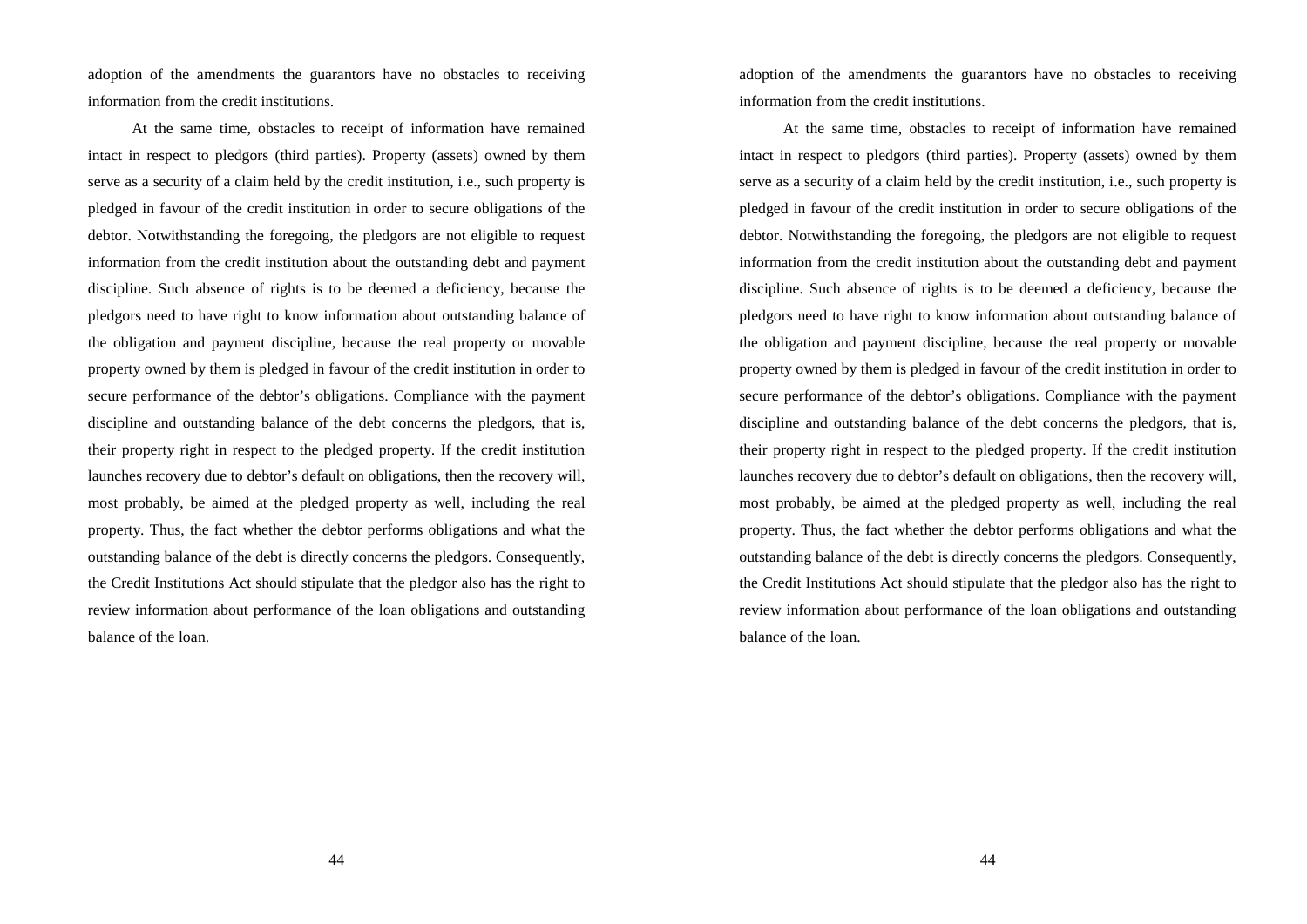## **CLOSING CHAPTER**

The research fully answers to the research questions incorporating the answers in the explication of the doctoral thesis and the objective of the doctoral thesis is accomplished – the author has prepared a scientific substantiation for strengthening of the mortgage institution and prevention of issues in a form of amendments to the laws and regulations.

Arising out of findings of the doctoral thesis, the current legal framework governing the mortgage institution in the Republic of Latvia is deficient, and improvements of the legal framework are necessary in both the Civil Act as special law governing the mortgage institution, as well as other laws and regulations, which directly concern enforcement of the mortgage, the Insolvency Act in particular.

#### **1. Conclusions**

In the doctoral thesis the author has drawn the following conclusions in respect to the mortgage institution and possibilities for improvement thereof:

- 1. The Civil Act is based on the Collection of Local Civil Law, which for the most part was comprised of the norms of the Roman law. Since the mortgage institution in the Civil Act was transposed from the Collection of Local Civil Law with only minor editorial adjustments, the mortgage institution contained in the Civil Act is based on the mortgage institution created by the Roman law.
- 2. The purpose of the mortgage is identical to the purpose of all pledges securing of a claim in such a way that the lender (creditor) may derive payment of the claim from such pledge.
- 3. The mortgage is the most widely used type of pledge. This stems from the use of mortgage as one of the safest pledges in lending transactions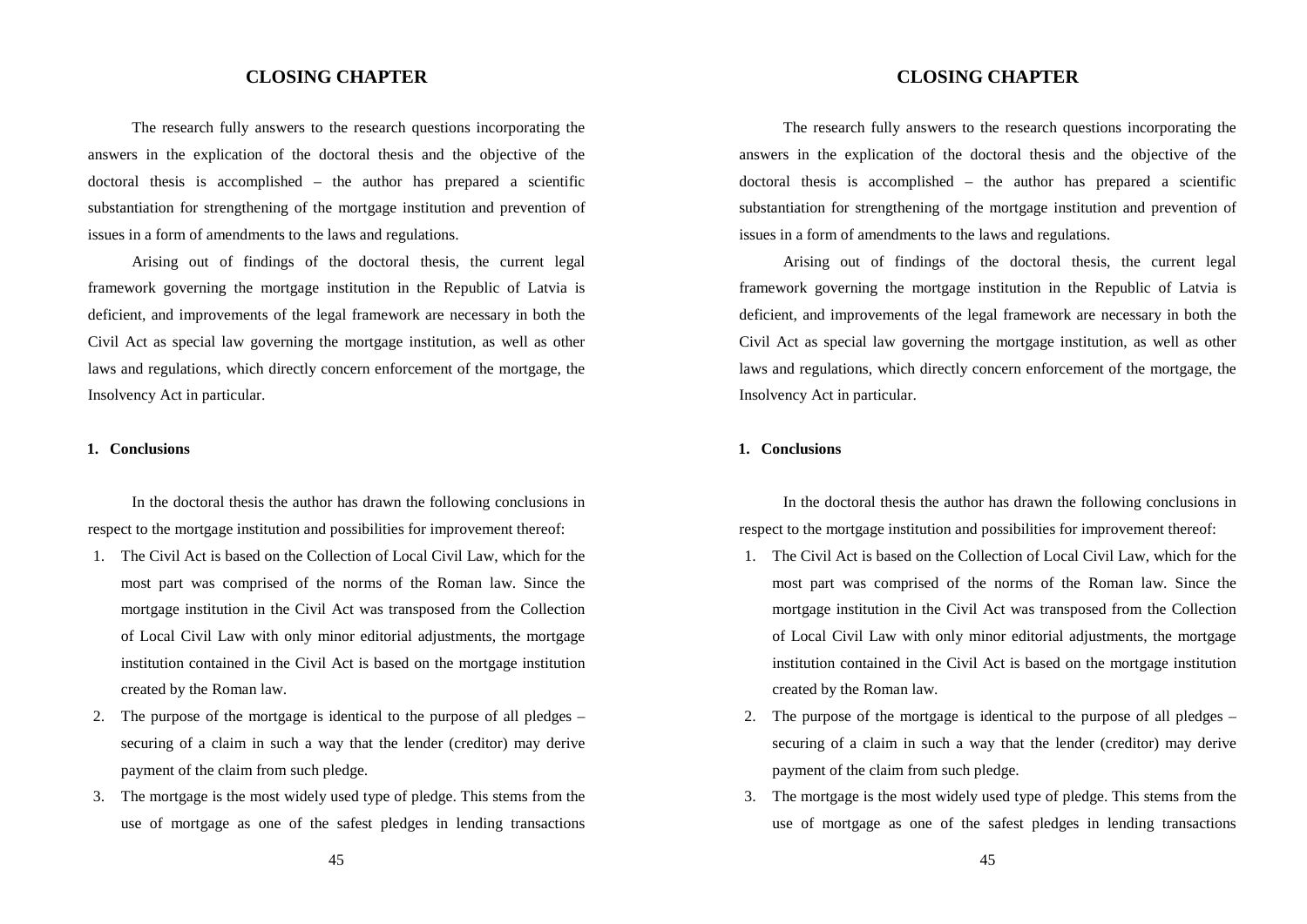conducted by the banks. Since early 1993 until 16 January 2017, 630,899 corroboration requests have been submitted to the Land Register for establishing of mortgages. On the other hand, the second most commonly used type of pledges is a commercial pledge – 177,175 commercial pledges have been registered since 1998. For the sake of comparison, 624,769 corroboration requests have been submitted for corroboration of the mortgages since 1998, that is, 3.5 times more than perfected commercial pledges.

- 4. Content of the mortgage institution is determined by the general principles of pledges: principle of accessority of the pledge; principle of indivisibility of the pledge; principle of absolutism of the pledge; principle of autonomous nature of the obligation; principle of the scope of liability for the pledge, as well as special mortgage principles – principle of priority of mortgage; principle of public credibility of the Land Register, and principle of specification of the mortgage.
- 5. Consequences of corroboration of the mortgage with the Land Register are: 1) creation of the right in rem; 2) indisputability of the corroborated right; 3) binding nature for everyone; 4) creation of the priority right; 6) right of the creditor (lender) to commence non-contestable compulsory enforcement in case of default on obligations; 7) rights of the creditor (lender) to sell the object of pledge in voluntary auction for a free price, if such right is contracted in the mortgage agreement; 8) lender's protection, if other claims are aimed at the mortgaged property; 9) status of the secured creditor in insolvency proceedings, legal protection proceedings, or out-of-court legal protection proceedings of the debtor (mortgagor).
- 6. Upon change of the owner of the leased housing property, the lease agreement remains valid and is binding on the new owner. For the purpose to interfere with the recovery proceedings, to play for time in transferring possession of the sold property to the new owner, causing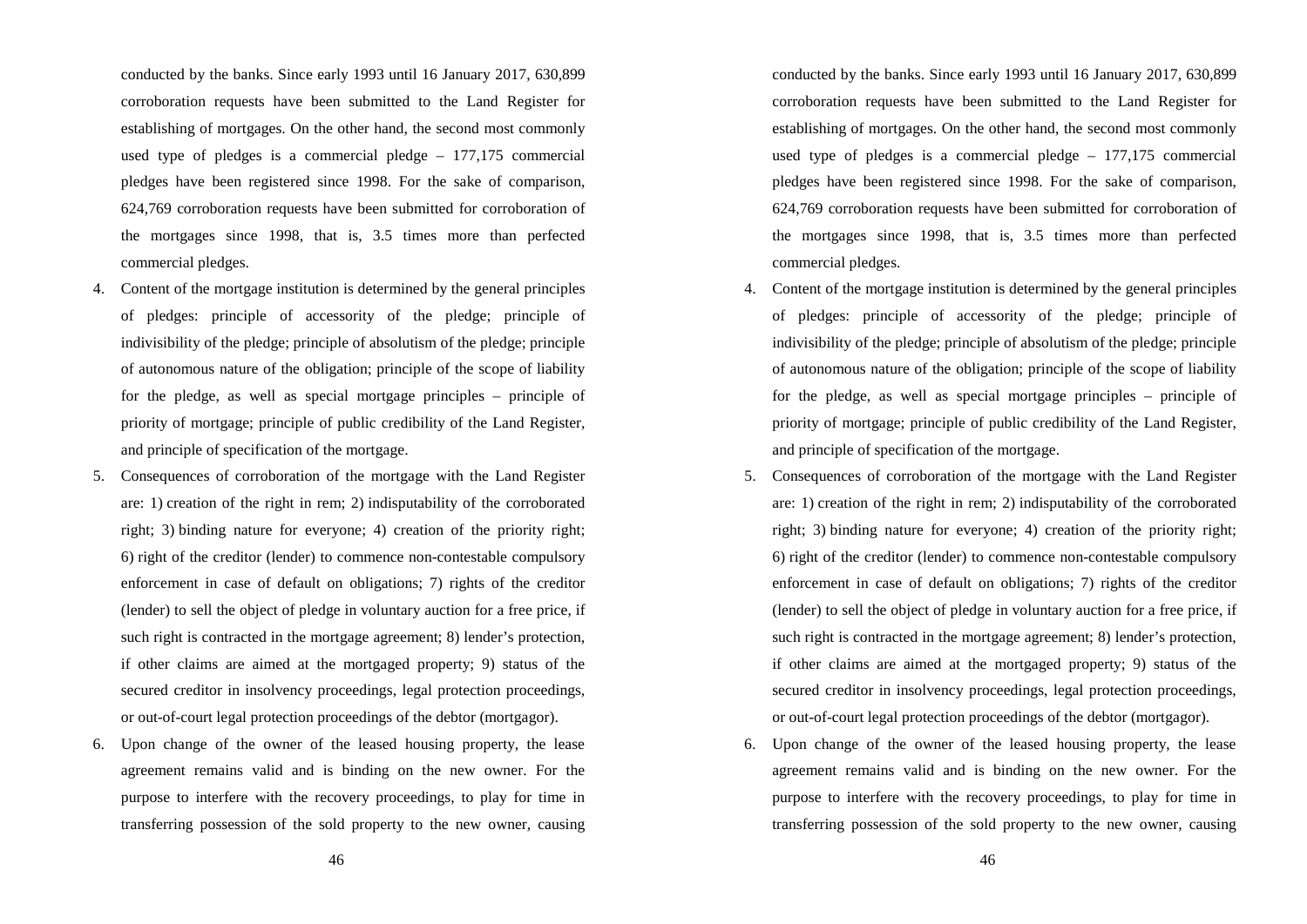damage to the mortgage lender, as well as to ensure a possibility for oneself and one's own relatives to live in the mortgaged apartment or residential building as long as possible without paying either loan payments or actual rent, dishonest debtors often enter into fictitious lease agreements with their relatives, in-laws, friends, or acquaintances. Such fictitious lease agreements are binding on the new owner, who has bought the apartment or residential building at the auction organized by the bailiff.

- 7. Besides the fictitious lease agreements, another way to invade on the statutory rights of the mortgage lender is to enter into fictitious employment agreements on maintenance of the mortgaged real property and obtain a court judgment about recovery of salary. Pursuant to subparagraph 1 of paragraph one of Article 628 of the Civil Procedure Act, claims secured by mortgages are to be satisfied from the revenues gained through sale of the mortgaged real property only in the fourth tier (after salaries for maintenance of the mortgaged property, taxes associated with the property, and real burdens, which have become due and payable). Abusing this provision, the fictitious employees obtain execution documents for recovery of the salary and submit them to a bailiff for the purpose to gain income from the sold mortgaged real property before the mortgage lender, i.e., to receive the money that is due to the mortgage lender.
- 8. Upon systemically interpreting Article 1286 and Article 1314 of the Civil Act and paragraph one of Article 628 of the Civil Procedure Act, it can be inferred that no limitation period exists in the civil law in respect to the mortgage. Conversely, in the special branch of law – insolvency  $law - a$ limitation period for creditors' claims is introduced and subsequently for pledges either, including the mortgages.
	- 47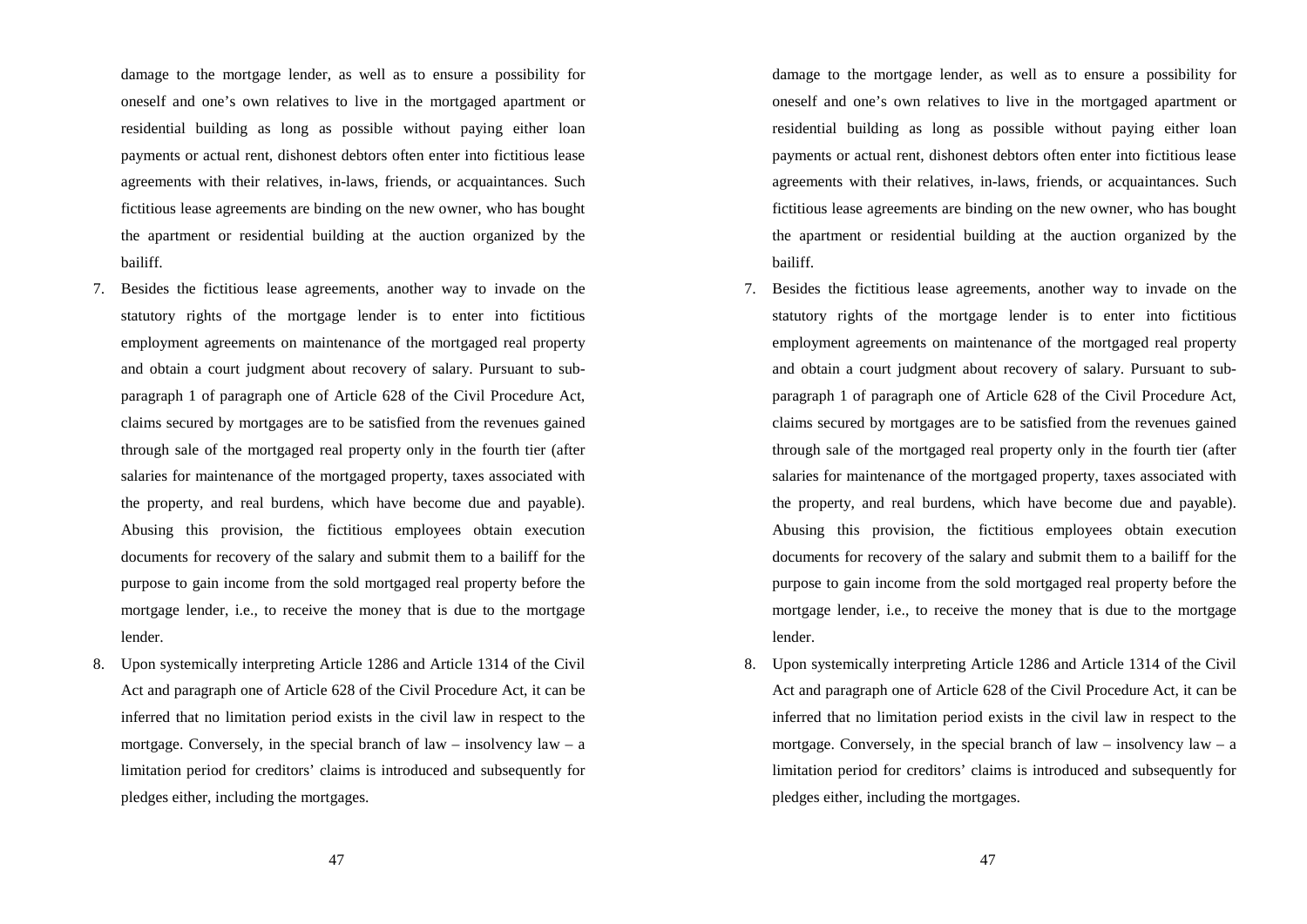- 9. The only case when the insolvency administrator has to notify creditors about opening of insolvency proceedings of a debtor is the secured creditors in case of insolvency of a private individual is declared; moreover, on condition that it shall be done, firstly, electronically and not in writing by mail and, secondly, only if the email address of the creditor is publicly known. That is not proportionate to the consequences suffered by the secured creditor – lapse of the limitation period and forfeiting of the claim both in insolvency proceedings of a private individual and after completion of the procedure of extinguishing obligations and discharge of outstanding obligations of the debtor.
- 10. Real burdens are an archaic institution of the feudal law, the historical purpose of which was to ensure revenues for feudal lords and the Church in a form of a tithe, master's share, and unpaid, unfree labour (corvée). Nowadays the real burdens are used extremely rarely; furthermore, they are used in a way not conformant to their purpose – by developers to collect a management fee from private housing villages for maintenance of common roads, territories and infrastructure of these villages.
- 11. In the USA only eleven states have non-recourse loans, contrary to the idea prevalent in Latvia that such loans exist in all US states. Majority of the laws governing non-recourse loans today exist as a historic trace of debt relief, as adopted in 1930s, to alleviate the Great Depression in the USA.
- 12. In Latvia, the non-recourse loans exist only in a contractual form they are agreed on in a loan agreement concluded with a consumer. On 9 June 2016 amendments to Article  $8<sup>1</sup>$  of the Consumer Rights Protection Act were adopted, which stipulate that that a lender, who has received a request for a loan lodged by a consumer, has an obligation to offer at least two different sets of contractual terms for consumer lending at the consumer's discretion, of which one prescribes that the real property, for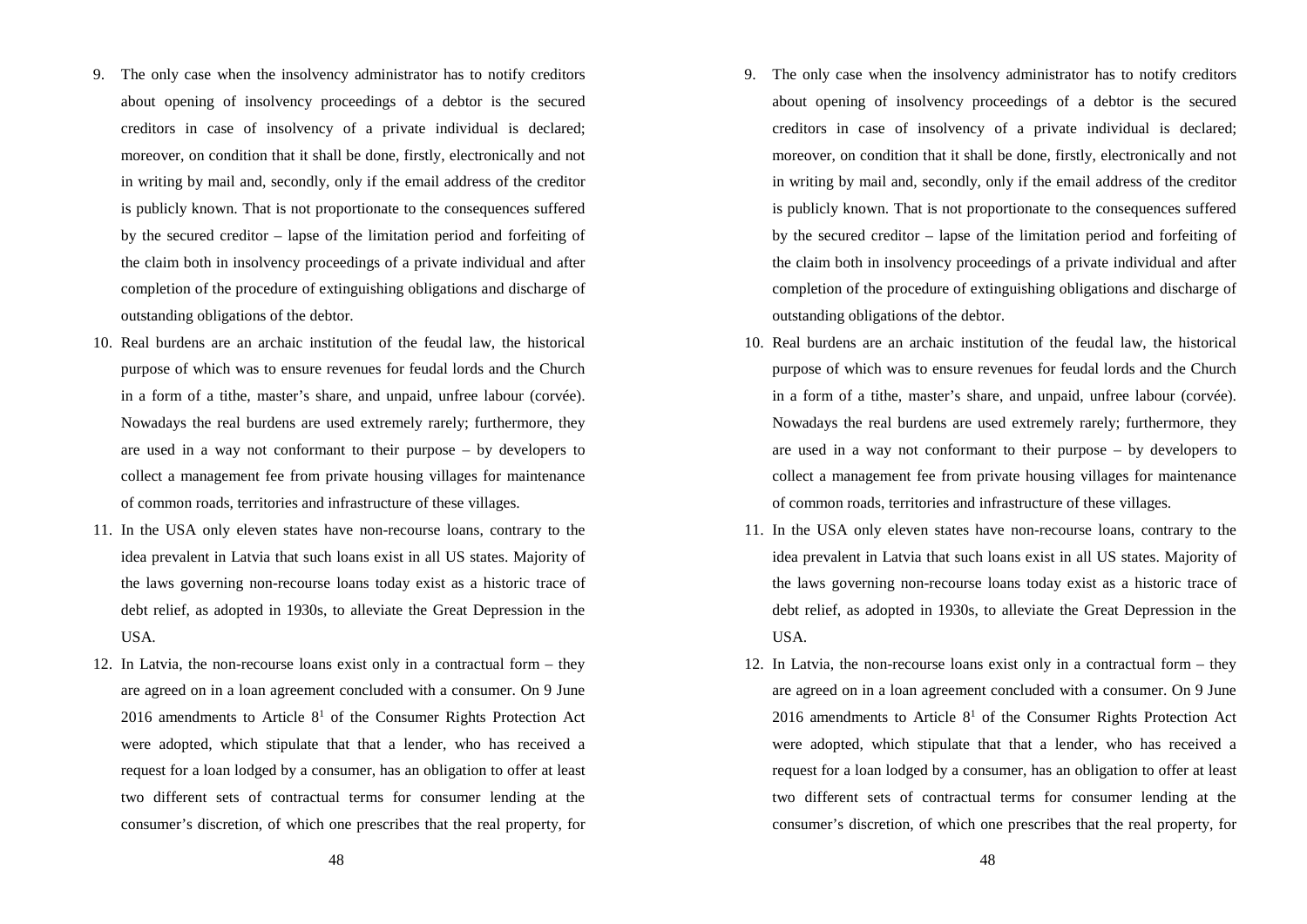acquisition of which the loan is being taken, serves as a sufficient security for discharge of the obligations before the lender in full. By this legal provision, irrespective of the statements made by politicians, the nonrecourse loans are not introduced in Latvia. It just creates an incommensurate administrative burden on the lenders, notwithstanding the fact that borrowers choose non-recourse loans very rare (they constituted only 2.3% of all loans granted to households in 2015).

- 13. Within the scope of the principle of accessory nature of the mortgage problems occur in those cases when obligations of the insolvent debtor are secured by a mortgage over real property owned by a third party. The obligation is discharged within the scope of insolvency proceedings of the debtor, most probably, without satisfying the entire claim of the creditor (lender). If due to this reason the mortgage ceased to exist based on the principle of accessority as well, it would be contradictory to the right of the mortgage lender to the property. Taking into account the case law and practice a conclusion can be drawn that the purpose of the mortgage prevails over the principle of accessority. Upon discharging the debtor's (private individual's) obligations after completion of the procedure of extinguishing obligations, or, upon liquidating a legal entity as a result of insolvency, the mortgage becomes autonomous (independent), and the mortgage lender has the right to aim his remaining claim at the mortgaged real property owned by the third party.
- 14. The case law that developed both before the amendments to the Insolvency Act adopted on 25 September 2014 and after these amendments implies Article 7 of the Insolvency Act prescribing that in case when property of the insolvent debtor is pledged for obligations of a third party, the status of the creditor in insolvency proceedings of this insolvent debtor (also in legal protection proceedings and out-of-court legal protection proceedings) is a secured creditor. On the other hand, in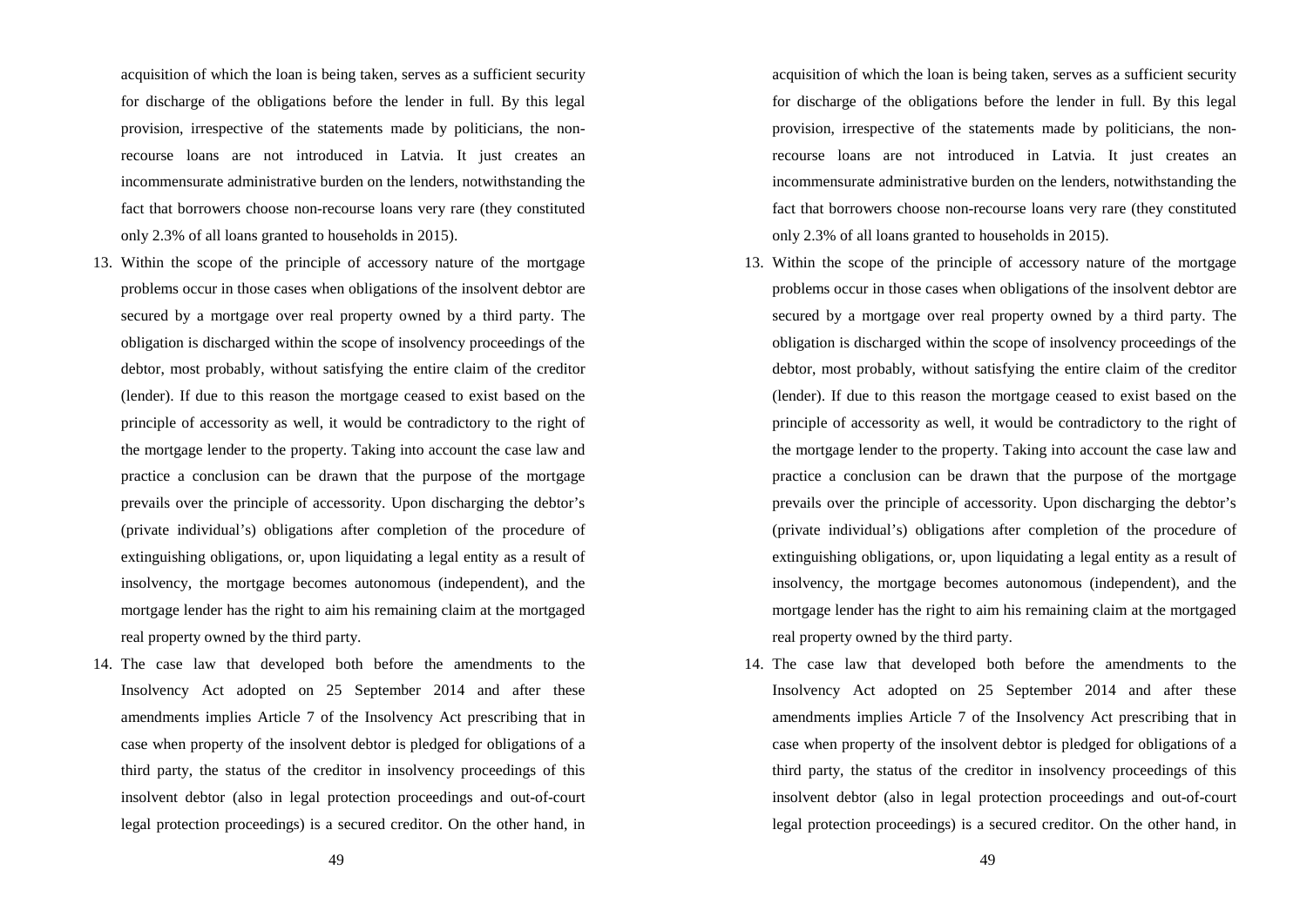cases when obligations of the insolvent debtor are secured by a pledge over property of another person, the status of the pledgee in insolvency proceedings of this insolvent debtor (also in legal protection proceedings and out-of-court legal protection proceedings) is an unsecured creditor, and in such case the insolvency administrator does not have the right to alienate the property owned by a third party and pledged for obligations of the debtor, including the real property.

- 15. Article  $118<sup>1</sup>$  of the Insolvency Act establishes such a procedure for enforcement of a mortgage for obligations of a third party, which in cases of long-term obligations is not fair, violates right of the lender to property, and is contradictory to the procedure consolidated in the Civil Procedure Act, thus breaching the principle of equality among the creditors. Such procedure may lead to dishonest insolvency schemes for the purpose to gain financial benefit from sale of the mortgaged property circumventing rights of the mortgage lender.
- 16. In accordance with paragraph  $4<sup>1</sup>$  of Article 62 of the Credit Institutions Act, data about a loan payment schedule, performance of loan obligations by the client, including payments made and amount of the outstanding debt obligations, are to be provided to a guarantor of the loan of the client, upon a written request. There are obstacles to receiving information by pledgors (third parties). The property (assets) owned by them serve as a security for a claim of the credit institution, i.e., it is pledged in favour of the credit institution in order to secure the debtor's obligations. Notwithstanding the foregoing, the pledgors do not have any right to request information from the credit institution regarding outstanding balance of the debt and payment discipline. Such vacuum of rights is to be deemed deficiency, because the pledgors need to have right to have access to information about outstanding balance of obligations and payment discipline, because in case of default on the obligations the recovery will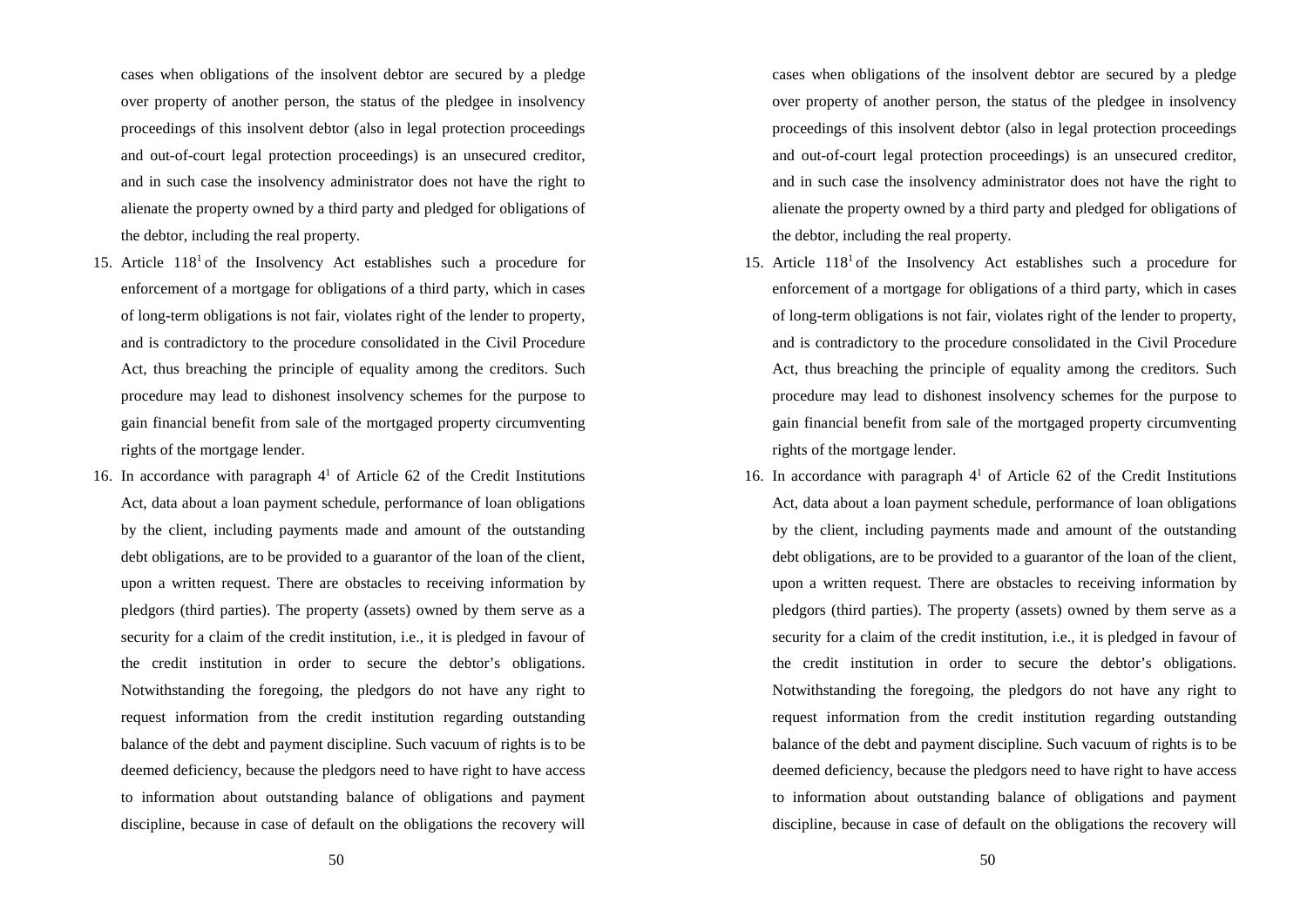be aimed at the property owned by them and mortgaged in favour of the credit institution.

#### **2. Proposals**

In order to resolve the issues associated with the mortgage institution, the author makes the following proposals for amendments to the laws and regulations:

1. In order to solve the problem with fictitious lease agreements, it is necessary to establish that only lease agreements recorded with the Land Register are binding on the new owner. The Act on Lease of Residential Premises is currently under development, where this principle will be incorporated (in Article 27); however, it does not stipulate that a lease agreement can be registered with the Land Register only upon consent of the mortgagee, if the property is encumbered by a mortgage. Consequently, Article 27 of the draft Act on Lease of Residential Premises should be supplemented with a third paragraph in the following wording:

"*(3) If the real property or residential space is encumbered by a mortgage, then the lease agreement can be registered with the Land Register only upon a written consent of the mortgage lender."*

2. In order to solve the problem with fictitious employment agreements, subparagraph 1 of paragraph one of Article 628 of the Civil Procedure Act should be restated in a new wording:

## "**Article 628. Allocation of the money received from sale of the real property encumbered by a pledge (mortgage)**

(1) From the money received for the sold real property encumbered by a pledge, firstly, execution expenses of the judgment associated with sale of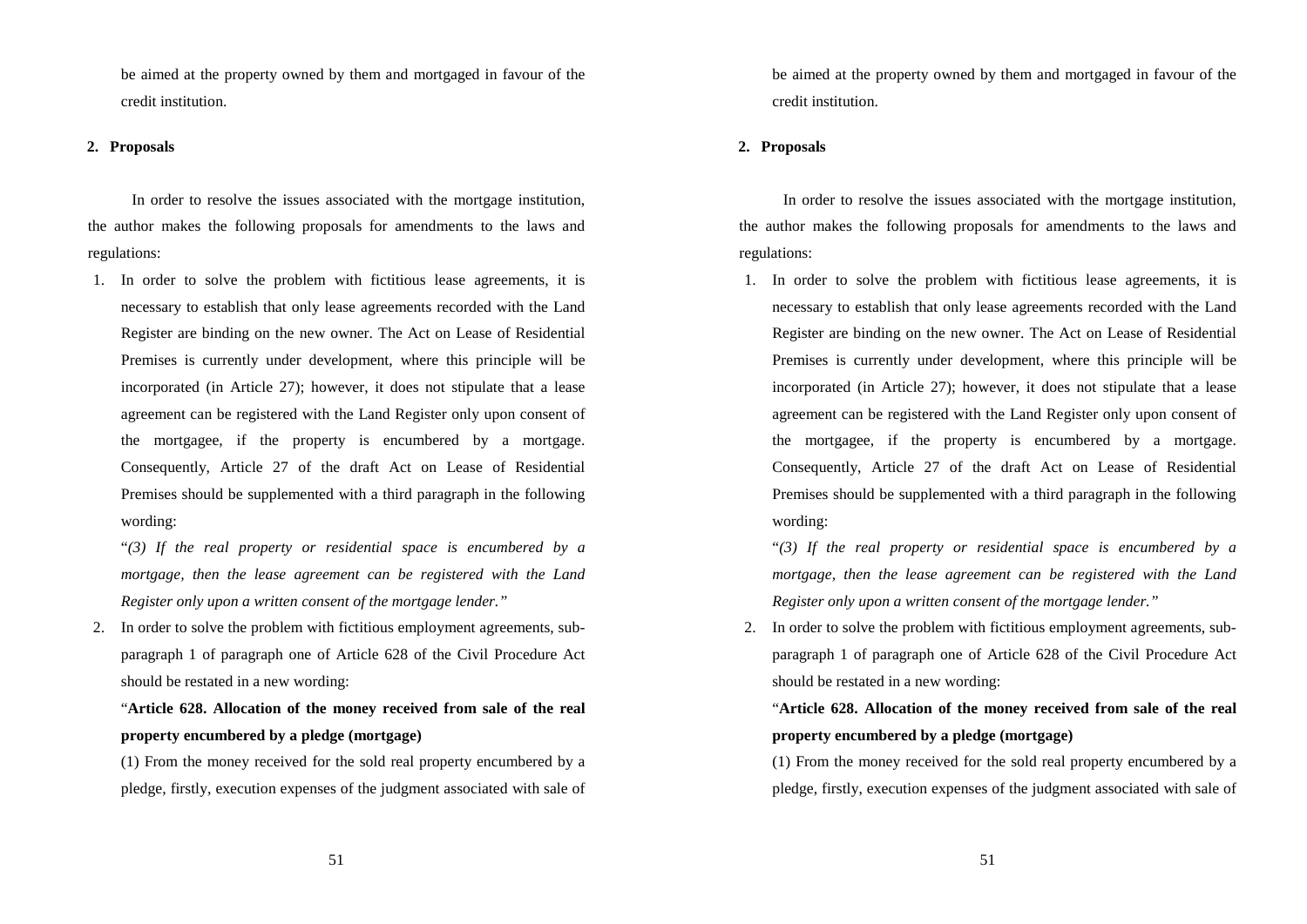the real property shall be covered, subsequently claims shall be satisfied in the following sequence:

*1) A claim of a manager of the real property for payment of a salary, which is approved by the bailiff, including social insurance contributions related to the manager's salary. The claim referred to in the present article shall pertain to the period from the day of arrest of real property until the day of handing over of the real property to the new owner."*

3. In order to prevent infringement of the lenders' rights upon lapse of the limitation period in insolvency proceedings of debtors, Articles 73 and 141 of the Insolvency Act should be supplemented with the following paragraphs:

#### **"Article 73. Submission of the creditor claims**

*(11 ) The administrator shall promptly send a notification to all known creditors or the debtor about opening of the insolvency proceedings.* 

 $(2<sup>1</sup>)$  If the administrator has not sent the notification to a creditor about *opening of the insolvency proceedings, the consequences set out in paragraph two of this article shall not set in.*

#### **Article 141. Creditors' claims and meeting of creditors**

 $(2<sup>2</sup>)$  If the administrator has not sent the notification to a creditor about *opening of the insolvency proceedings, the consequences set out in paragraph 11 of this article shall not set in."* 

- 4. For the purpose to consolidate the mortgage institution, as well as resolve the problem with archaic nature of the real burden, it would be necessary to exclude sub-paragraph 3 of paragraph one of Article 628 of the Civil Procedure Act (real burden priority over mortgages), as well as delete word "corvée" from Article 1260 of the Civil Act and delete words "or corvée" from Article 1276 of the Civil Act.
- 5. For the purpose to alleviate the administrative burden and unfeasible consumption of resources for lenders, paragraph eight should be deleted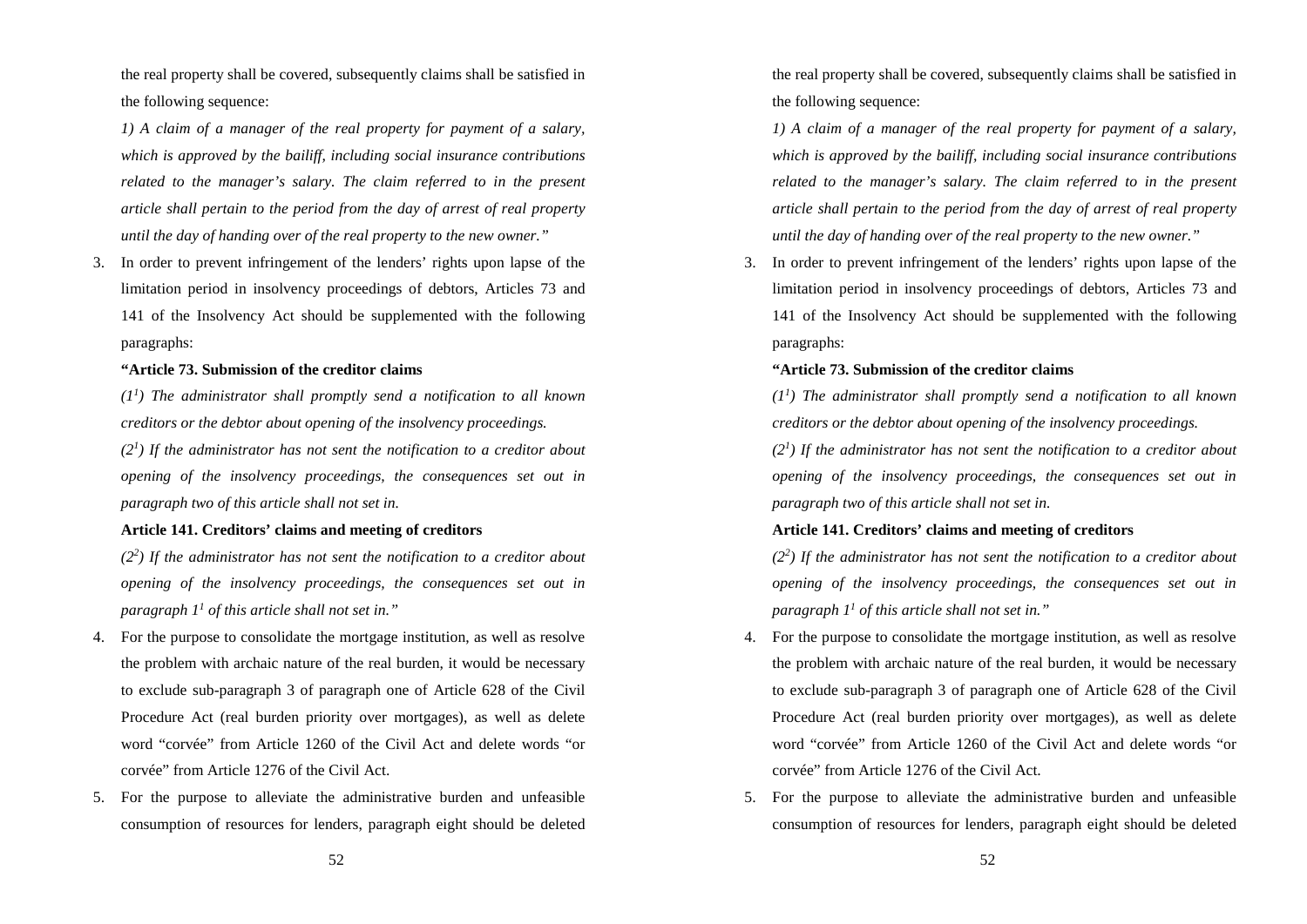from Article  $8<sup>1</sup>$  of the Consumer Rights Protection Act, which stipulates lender's obligation to offer at least two different sets of terms for a consumer loan agreement to the potential borrower, of which one prescribes that the real property, for the acquisition of which the loan is taken, serves as a sufficient security to discharge the obligations before the lender in full. By deleting such provision from the Consumer Rights Protection Act, the lender and the borrower would have an opportunity to mutually agree in a loan agreement on terms of a non-recourse loan just like before adoption of such provision.

6. In order to prevent seeking solutions for the problem of accessority of the mortgage only in the legal doctrine and case law, it should be necessary to introduce amendments to the Civil Act by supplementing it with Article  $1306<sup>1</sup>$  in the following wording:

"*1306.1 A pledge for another person's obligation becomes autonomous, if: 1) Insolvency proceedings are completed in respect to insolvent debtor – legal entity – and the debtor is removed from the respective register;*

*2) After performance of the plan for discharge of obligations the remaining outstanding obligations specified in the said plan are discharged for the insolvent debtor – private individual."*

7. In order to prevent incongruity of the procedure for enforcement of a mortgage for a third-party obligations contained in Article  $118<sup>1</sup>$  of the Insolvency Act with the notion of justice, invasion on the creditors' rights to property, and infringement of the principle of equality of the creditors, amendments to Article  $118<sup>1</sup>$  of the Insolvency Act would be necessary that would rescind the limited period for keeping money in custody, which has nothing to do with the actual period of obligation, and would tie deposition of money to the validity period of the obligation. The only situation, where the current limited period of deposition should be retained would be in case the creditor is unaware of the time when the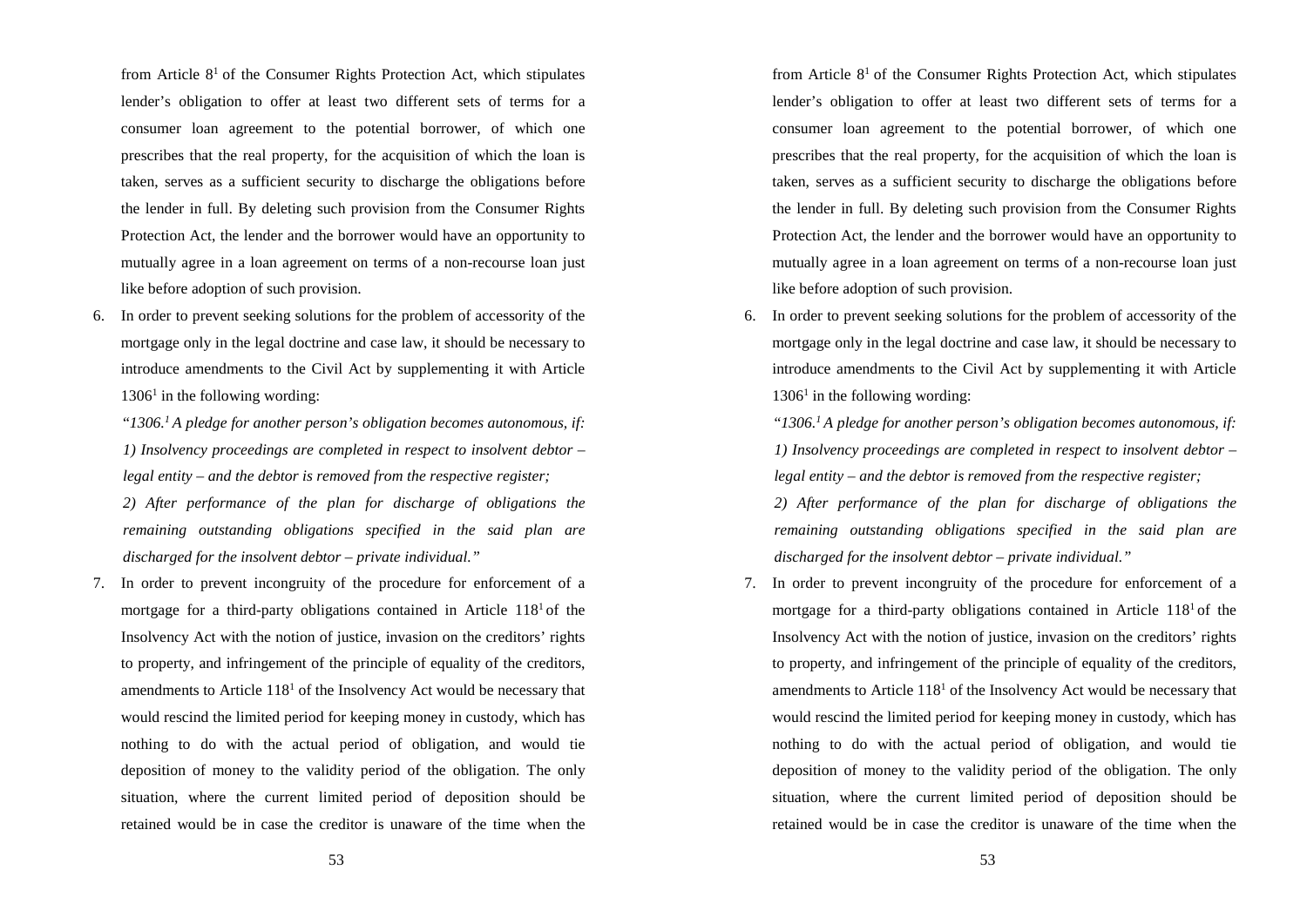condition has to set in (when the obligation ceases), or else, the creditor had not specified it in its application. Taking into account the foregoing, paragraph two of Article  $118<sup>1</sup>$  of the Insolvency Act should be stated in the following wording:

"**Article 1181 . Procedure for satisfaction of creditors' claims, if such a claim of a secured creditor is lodged, where the claim rights depend on a condition setting in**

[..]

*(2) The money referred to in paragraph one of this article shall be kept in custody no longer than by the date specified in an application of a secured creditor, by which date a condition has to set in.*

*If the date, by which the condition has to set in, is not known, the money referred to in paragraph one of this article shall be kept in custody no longer than for three years after the pledged property is sold for the benefit of the secured creditor, whose claim rights depend on the condition setting in, or for five years as of the opening date of the insolvency proceedings of a debtor, depending which of these deadlines sets in earlier."*

8. Pledgors (mortgagors) are directly affected by such factors like whether the debtor performs obligations and what the outstanding balance of the debt is. The Credit Institutions Act should stipulate that not only a guarantor but also a pledgor (mortgagor) shall have a right to review information about performance of the debt obligations and outstanding balance of the loan. Taking into account the foregoing, paragraph 41 of Article  $6<sup>1</sup>$  of the Credit Institutions Act should be stated in the following wording:

#### "**Article 62.**

(*41 ) Data about a loan payment schedule, performance of the loan obligations by the client, including payments made and the outstanding*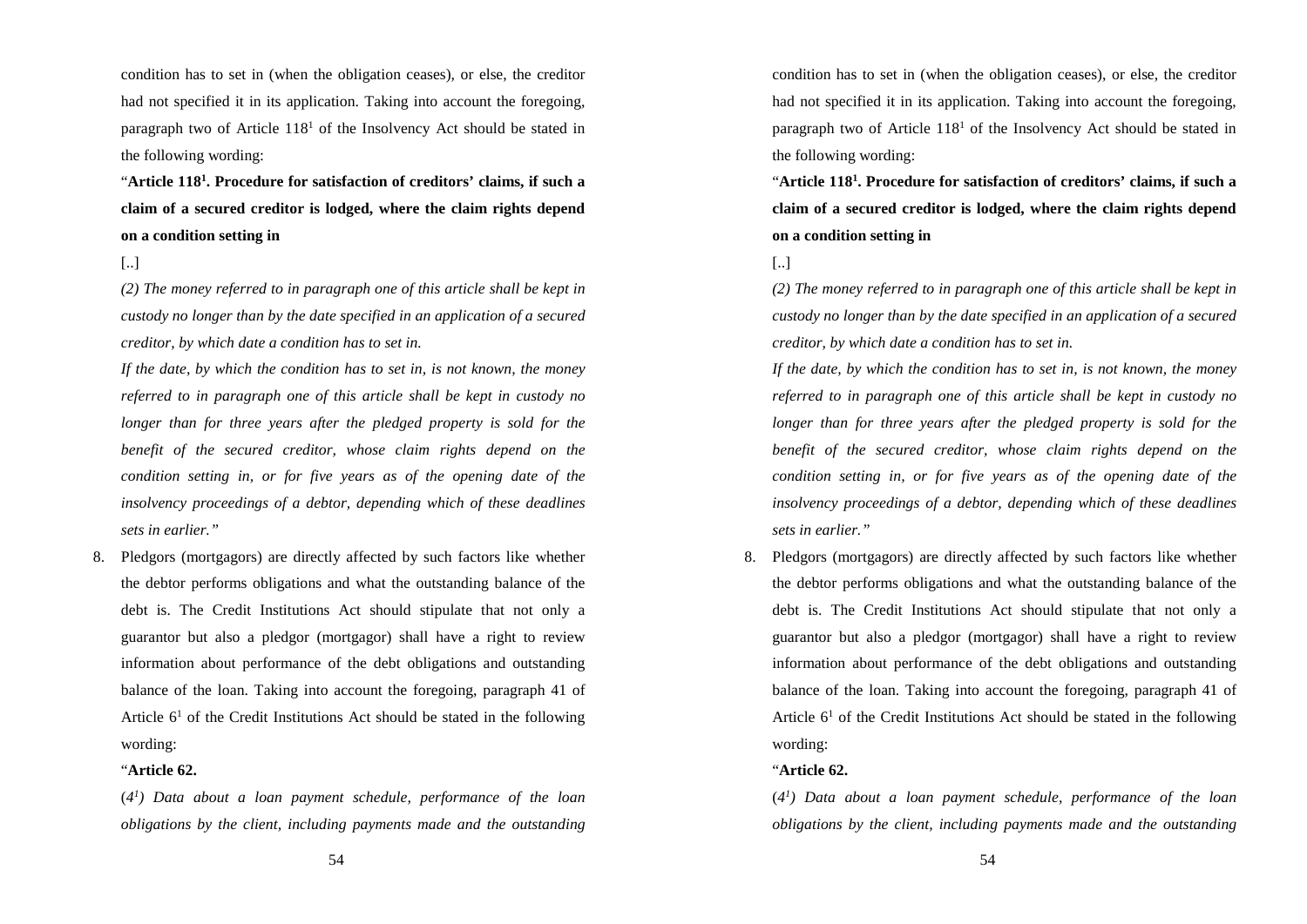*amount of the debt obligations, shall be provided, upon a written request, to a guarantor of the client's loan and a pledgor, whose property is pledged as a security for the client's loan."*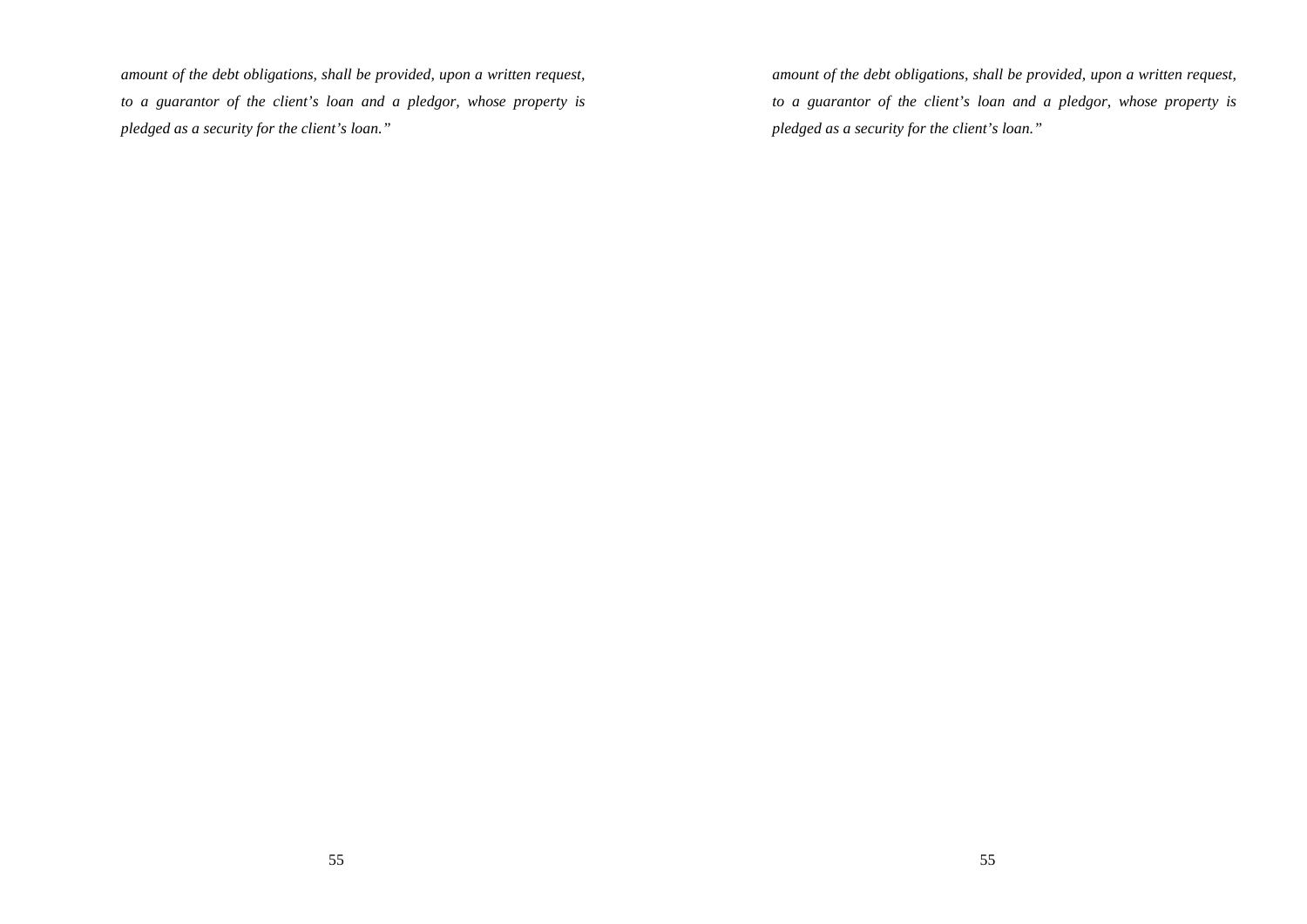#### **Bibliography and References**

- 1. Bukovskis V. *Civīlprocesa mācības grāmata*. Rīga: Autora izdevums, 1933.
- 2. *Civīltiesības. Sastādīts pēc Latv. Ūniv. jur. fakult. valsts eksāmenu programmas*. Rīga: A. Vilka izdevniecība, 1934.
- 3. Čakste K. *Civiltiesības. Lekcijas. Raksti*. Rīga: Zvaigzne ABC, 2011.
- 4. Finanšu stabilitātes pārskats 2016. Latvijas Banka. Available on: https://www.makroekonomika.lv/sites/default/files/fsp\_2016\_1.pdf [Accessed] 07.11.2016.].
- 5. Gailīte D. *Frīdrihs Georgs fon Bunge*. Jurista Vārds, 11.11.2014., Nr. 44/45 (846/847).
- 6. Grīns A. (red.). *Pasaules vēsture. I daļa. Senie laiki*. Rīga: Grāmatu draugs, 1929.
- 7. Harris R. *Recourse and Non-recourse Mortgages: Foreclosure, Bankruptcy, Policy*. Available on: http://ssrn.com/abstract=1591524 [Accessed 23.03.2014.].
- 8. Jackson T.C. *Justian's Digest (Book 20) with an English Translation and an Essay on the Law of Mortgage in the Roman Law*. London: Sweet and Maxwell, Limited, 1908. Reproduction: Lavergne: Gale, 2014.
- 9. Kalniņš E. *Ievads grāmatai: Vīnzarājs N. Civiltiesību problēmas. Raksti (1932.- 1939.)*. Rīga: Erlena Kalniņa un Viktora Tihonova izdevums, 2000.
- 10. Kalniņš V. *Romiešu civiltiesību pamati*. 1977. gadā publicētās grāmatas faksimilizdevums. Rīga: Apgāds Zvaigzne ABC, 2010.
- 11. Kalniņš V. *Romiešu ķīlu tiesību attīstība*. Jurists, 01.03.1939., Nr. 3/4 (97/98).
- 12. Kalniņš V. *Romiešu tiesību nozīme mūsu laikos*. Novilkums. Jurists, 1939., No 7/8(101/102).
- 13. Komercķīlu reģistrācijas dinamika. Lursoft statistika. (*Dynamics of registration of commercial pledges. Lursoft statistics*). Available on:
	- https://www.lursoft.lv/lursoft\_statistika/?&id=63 [Accessed 16.01.2017.].
- 14. *Latvijas tiesību vēsture*. [B.V.]: 1944.
- 15. Lazdinš J., Osipova S. *Latvijas un Eiropas viduslaiku tiesību vēsturē sastopamie jēdzieni un to skaidrojumi*. Rīga: LU tipogrāfija, 1996.
- 16. Lēbers A. *Civiltiesības un civilprocess: kara juridiskos kursos lasīto lekciju konspekts*. Rīga: 1921.
- 17. Likumprojekta "Grozījumi Kredītiestāžu likumā" sākotnējās ietekmes novērtējuma ziņojums (anotācija) (*Report on initial impact of bill "Amendments to the Credit Institutions Act" (explanatory notes*)). Available on: http://titania.saeima.lv/LIVS11/SaeimaLIVS11.nsf/0/4CB484EDC531C29EC2257 C4F00417CE5?OpenDocument#b [Accessed 12.10.2016.].
- 18. Likumprojekta "Grozījums Patērētāju tiesību aizsardzības likumā" sākotnējās ietekmes novērtējuma ziņojums (anotācija). Available on: http://titania.saeima.lv/LIVS12/SaeimaLIVS12.nsf/0/F091C6D7EEFDE0E1C225 7DE3003E0D86?OpenDocument [Accessed 17.10.2016.].
- 19. Minnes O., Solomon D. *Non-recourse, No Down Payment and the Mortgage Meltdown: Lessons from Undercapitalization*. Available on: http://www.law.syr.edu/media/paper/2011/3/Article\_SolomonMinnes\_March\_201 1.pdf [Accessed 23.03.2014.].
- 20. Neilands R. *Galvojuma patstāvība pēc galvenā parādnieka saistību dzēšanas procedūras pabeigšanas*. Jurista Vārds, 16.02.2016., Nr. 7 (910). Available on: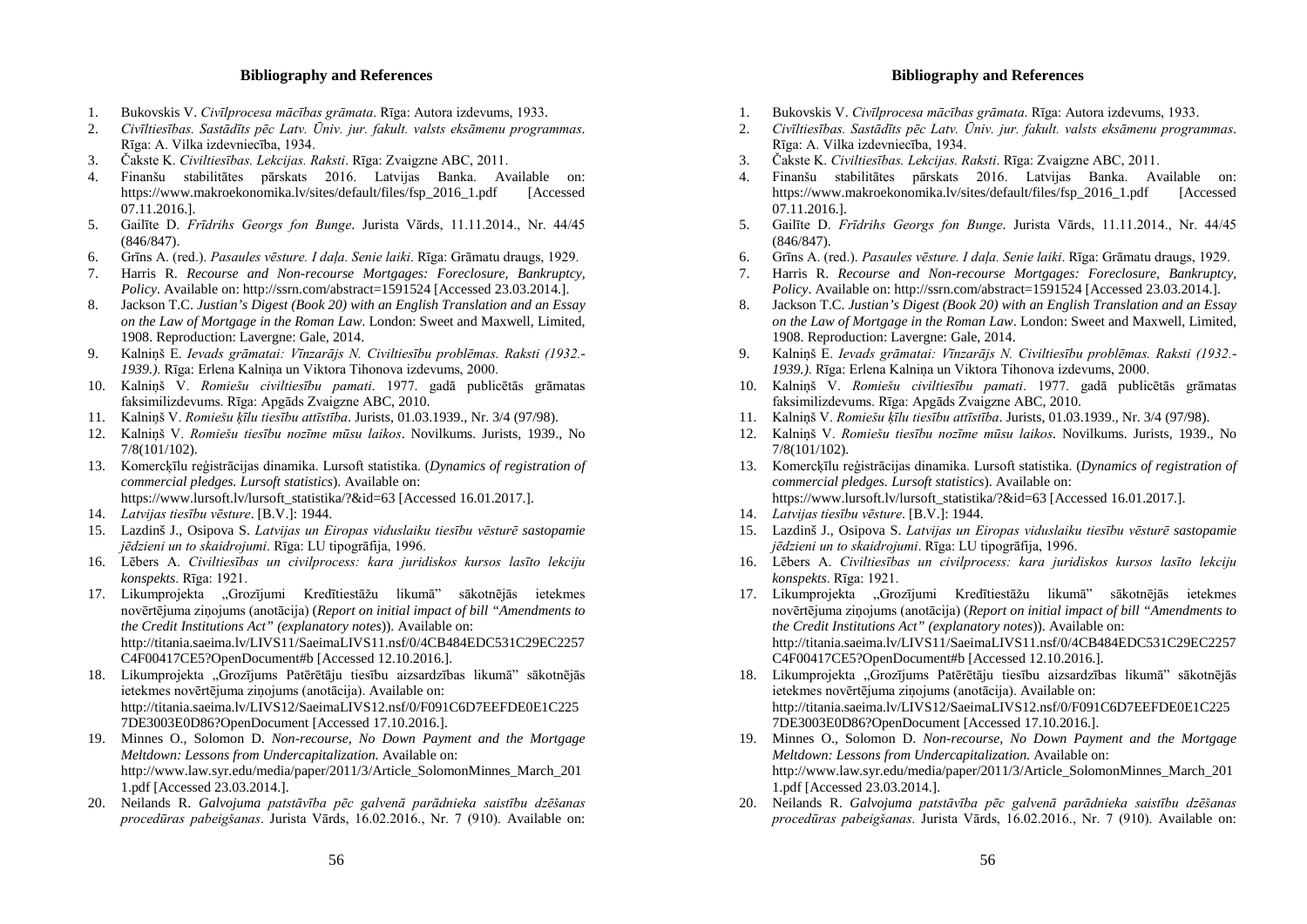http://www.juristavards.lv/doc/268089-galvojuma-patstaviba-pec-galvenaparadnieka-saistibu-dzesanas-proceduras-pabeigsanas/ [Accessed 20.07.2016.].

- 21. Nonrecourse loan. The Free Dictionary by Farlex. Available on: http://financialdictionary.thefreedictionary.com/nonrecourse+loan [Accessed 17.10.2016.].
- 22. Rozenfelds J. *Lietu tiesības.* 4. labotais, papildinātais izdevumus. Rīga: Zvaigzne ABC, 2011.
- 23. Sekularizācija. Available on: http://vesture.eu/index.php/Sekulariz%C4%81cija [Accessed 09.06.2016.].
- 24. Sinaiskis V. *Latvijas civiltiesību apskats. Lietu tiesības*. Rīga: L.U. Studentu padomes grāmatnīcas izdevums, 1940.
- 25. Sinaiskis V. *Latvijas civiltiesību apskats. Lietu tiesības. Saistību tiesības.* Rīga: Latvijas juristu biedrība, 1995.
- 26. Statistika par darījumiem zemesgrāmatu nodaļās. Valsts vienotā datorizētā zemesgrāmata. Available on: https://www.zemesgramata.lv/lv/Home/Statistics [Accessed 16.01.2017.].
- 27. Švābe A. *Jaunais Civīllikums latvju tiesību vēstures gaismā*. No: Prezidenta Ulmaņa Civīllikums. Rakstu krājums. Rīga: Pagalms, 1938.
- 28. Буковскiй В. *Сводъ гражданскихъ узаконеній губерній Прибалтійскихъ съ продолженiемъ 1912-1914 г. г. и съ разъясненiями въ 2 томахъ. Томъ I, содержащiй Введенiе, Право семейственное, Право вещное и Право насл*ѣ*дованiя*. Рига: Типографiя Г. Гемпель и Ко, 1914.
- 29. Краснокутский В. А. *М*ѣ*стное гражданское право губернiй прибалтiйскихъ и привислянскихъ. Пособiе къ лекцiямъ*. Москва: Типографiя Императорскаго Московскаго Университета, 1910.
- 30. Пахман С. В. *Исторiя кодификацiи гражданскaго права въ двухъ томахъ*. Томъ II. С.-Петербургъ, 1876.
- 31. Покровский И.А. *История римского права*. [Romiešu tiesību vēsture]. Available on: http://civil.consultant.ru/elib/books/25/page\_42.html [Accessed 17.03.2016.].

#### **Laws and regulations:**

- 32. Grozījums Patērētāju tiesību aizsardzības likumā: Latvijas Republikas likums (*Amendments to the Consumer Rights Protection Act: Act of the Republic of Latvia*). *Latvijas Vēstnesis,* 42 (5360), 01.03.2015.
- 33. Grozījumi Maksātnespējas likumā: Latvijas Republikas likums (*Amendments to the Insolvency Act: Act of the Republic of Latvia*). *Latvijas Vēstnesis,* 204 (5264), 15.10.2014.
- 34. Grozījumi Kredītiestāžu likumā: Latvijas Republikas likums (*Amendments to the Credit Institutions Act*: *Act of the Republic of Latvia*). *Latvijas Vēstnesis,* 92 (5152), 14.05.2014.
- 35. Maksātnespējas likums: Latvijas Republikas likums (*Insolvency Act: Act of the Republic of Latvia*). *Latvijas Vēstnesis,* 124 (4316), 06.08.2010.
- 36. Kredītiestāžu likums: Latvijas Republikas likums (*Credit Institutions Act: Act of the Republic of Latvia*). *Latvijas Vēstnesis,* 163 (446), 24.10.1995., *Ziņotājs*, 23, 07.12.1995.